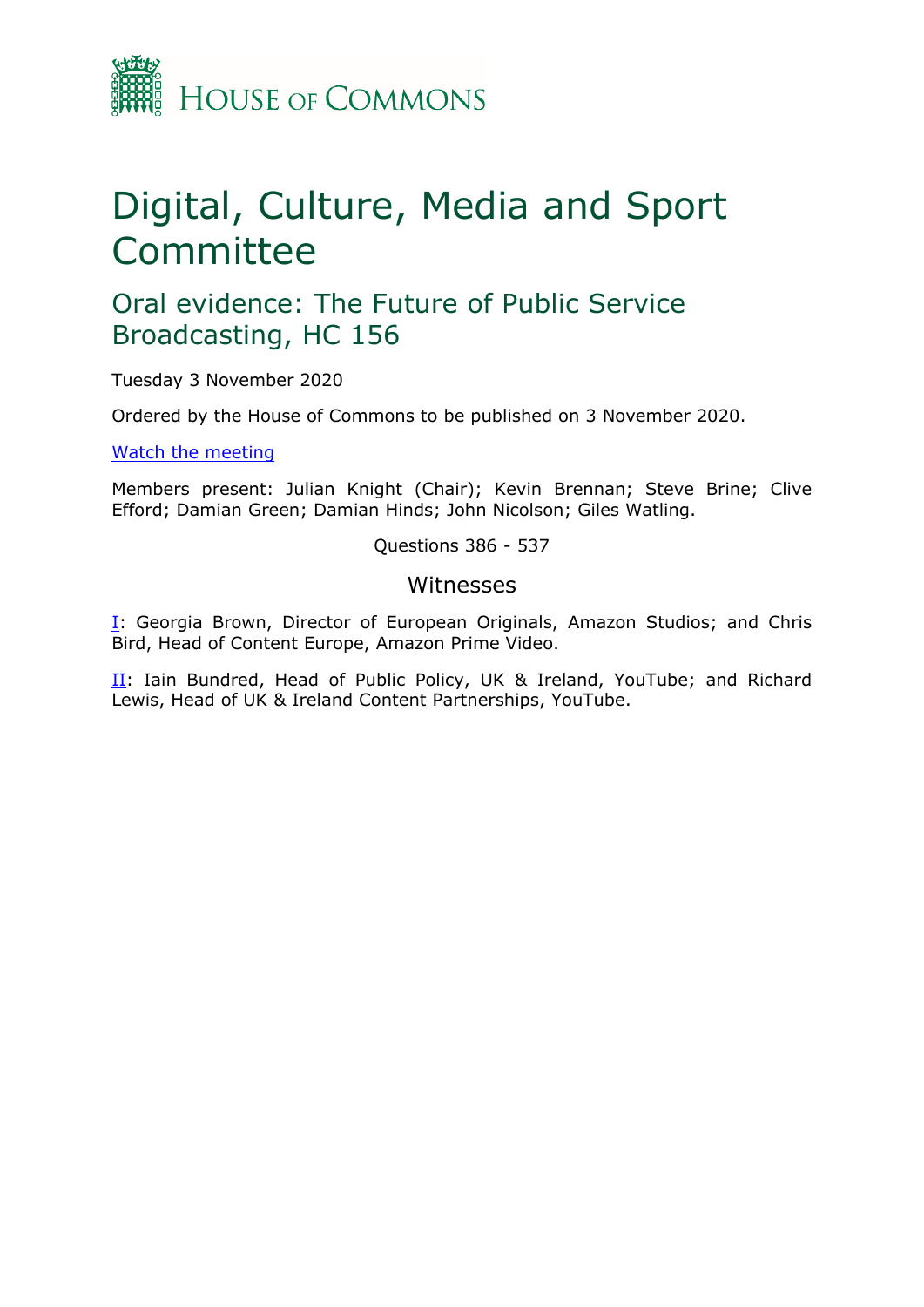

## <span id="page-1-0"></span>Examination of Witnesses

Witnesses: Georgia Brown and Chris Bird.

Q386 **Chair:** This is the Digital, Culture, Media and Sport Select Committee, and today we have a hearing on public service broadcasting. We will be joined in our second panel by representatives from YouTube, and in our first panel we have representatives from Amazon and Amazon Prime. We are joined by Georgia Brown, director of European Originals at Amazon Studios and Chris Bird, head of European content at Prime Video. Good morning, Georgia. Good morning, Chris. Thank you for joining us today.

I am interested to know how many subscribers to Prime Video you have in the UK. Do you have any figures or idea of how many of those subscribers are watching the service, or is it an add-on to their Amazon Prime delivery package?

*Georgia Brown:* Thank you for having us today. We have announced that globally we have over 150 million subscribers to Prime, and we have only ever disclosed that one number. As you know, we are slightly different to the other SVOD services out there. We are essentially part of a bundle, so we haven't ever broken that down to the Prime Video number because we believe it would reveal something about Prime that would be quite commercially sensitive to our business. Unfortunately, I can't break that number down for you today.

Q387 **Chair:** You have 150 million Prime customers across the globe but you are not willing to say how many in the UK because of commercial sensitivity?

*Georgia Brown:* No, sadly, I can't break that number down. As I said, our model is slightly different. We are not just an SVOD service. We are providing different services; people sign up for retail, music and so on. We can't break that number down for you. We can certainly help you assess our scale, our spend into the UK, the number of shows we are working on, but to date we have not given out that number.

Q388 **Chair:** You have that number but you are just not going to give it out because of commercial sensitivity. Is that correct?

*Georgia Brown:* Yes, we have that number, of course, but we are not able to publicly disclose it today.

Q389 **Chair:** Okay. Would you be able to talk about demographics, the age ranges of viewers and that sort of thing? How do you think it compares with the likes of BBC and ITV? Are you more successful, for example, at reaching younger audiences?

*Georgia Brown:* When you sign up for your Prime subscription, we don't garner a lot of data about our customers. I think they give us their address, their payment details and age, because they have to be over 18 to sign up, but that is all we are getting in customer data. When it comes to comparing ourselves against other broadcasting, it is incredibly difficult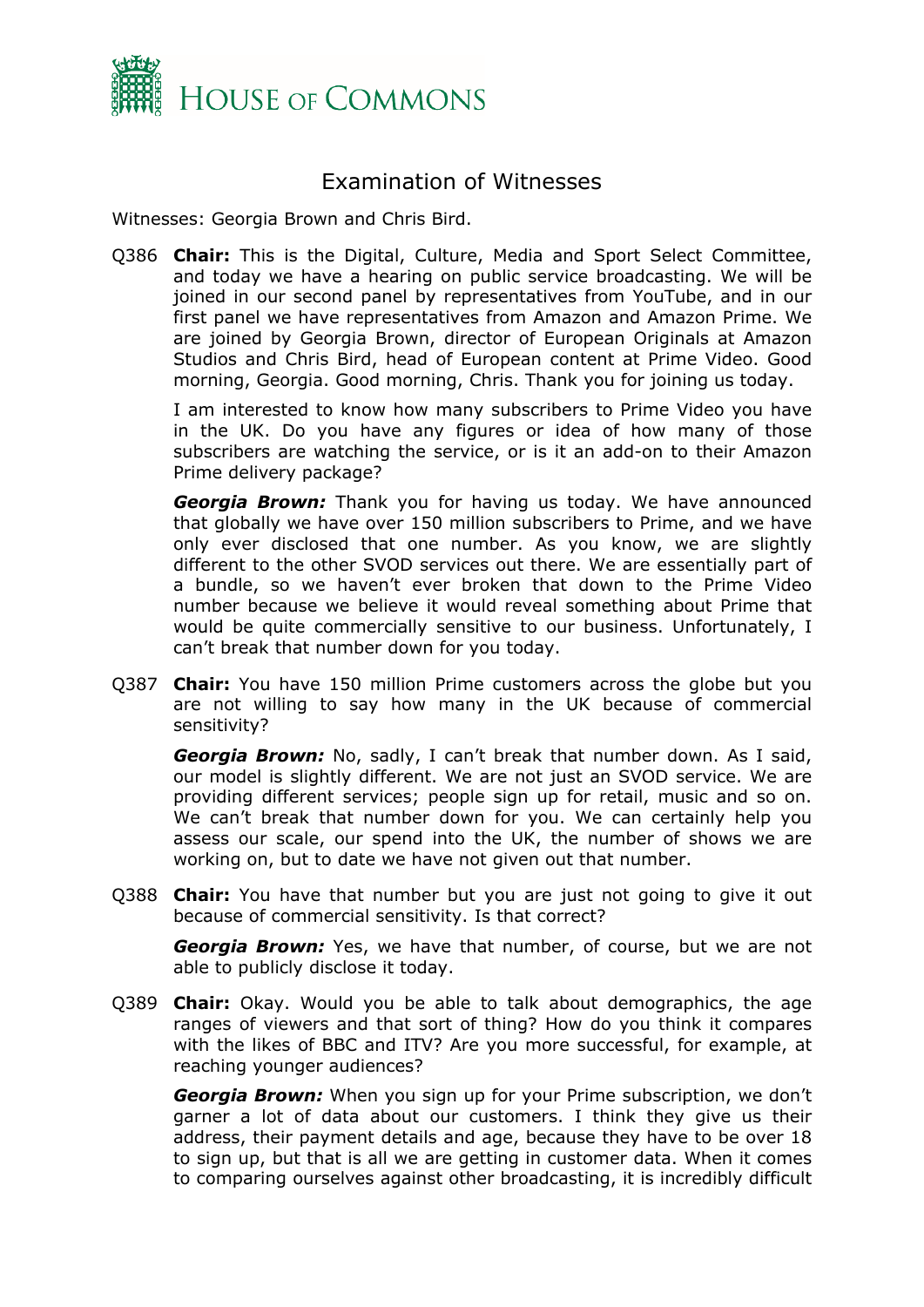

for us to know exactly who the customers are. On the content side, I have a research team doing a huge amount of independent study, looking at shows when we are bringing them up to green light and talking to independent research agencies to look at who we think the shows will attract, the customers we think will enjoy those shows, but there is a lot of data that we simply don't' have.

Q390 **Chair:** You don't have, for example, the proportion of 18 to 35s who watch Prime Video?

*Georgia Brown:* No, and I wish we did. We don't have that information. As you know, we are fairly nascent in the UK; we set up our Originals team only a couple of years ago. Our remit is to go out to the broadest possible audience. We have a belief that, if we are doing that, we will capture a large proportion of the young demographic.

Q391 **Chair:** But how do you sell to advertisers then?

*Georgia Brown:* We don't carry advertising.

Q392 **Chair:** You don't carry adverts, no. For example, Netflix and Sky have adverts on their view-again box, don't they? Do you not have an advert at the start of each motion picture?

*Georgia Brown:* No. We are privately funded. Advertising doesn't—

Q393 **Chair:** What about partners for information, data? Do you have any partners, because obviously your retail offering does?

*Georgia Brown:* I can't personally comment on the wider business and their data. All I know is that I am not receiving that from a content perspective. There is no one saying, "Interestingly, last week in retail X million of people bought a particular computer, so should you feature that in one of your shows?" All of my decisions and my team's decisions are purely driven creatively with our gut instinct from years of experience and looking more holistically at our slate.

To give you a bit more detail, when I started a few years ago the only UK original we had was *The Grand Tour*. It was apparent to me, looking at that and some of our other US originals, that the slate was potentially very male-skewed. It was attracting male audiences but not necessarily catering for female audiences, and that is something we worked very hard to address in some of the commissions, like *The Power* from Sister Pictures and Jane Featherstone, that are coming down the pipe imminently. We are having to look at the slate view rather than data to help inform our decisions.

Q394 **Chair:** There is no crossover in data between the retail side and the Prime Video side. You are not separate organisations as such but you are separate in that focus and data. You have walls between you. Is that fair to say?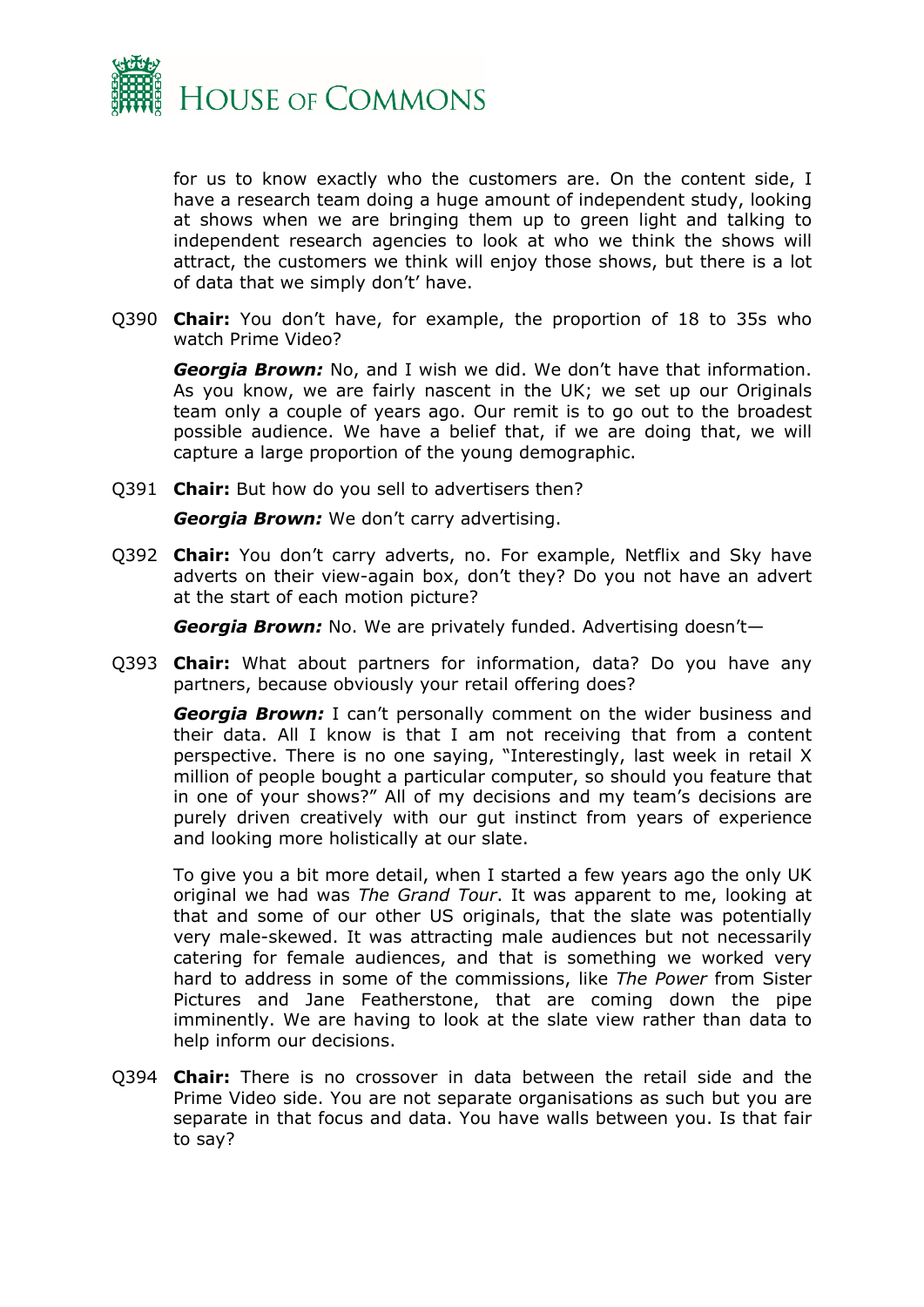

*Georgia Brown:* Absolutely, and that is really important for the integrity of our business in making sure that we are delivering the most creatively pure shows for our customers. Audiences are really smart, really clever, all over the world and they absolutely see through it. I know I do when I am watching a movie and I see someone lift up a watch and it is a particular brand. That is not a nice experience for a customer, so we don't allow any branded content within the Originals part of the business.

Q395 **Chair:** In the Originals part of the business there is no product placement but you can't say, for example, there wouldn't be product placement in things that you buy in and that sort of thing, because that is beyond your control?

#### *Georgia Brown:* Of course.

Q396 **Chair:** You didn't put in a written submission to the inquiry. The likes of Netflix did, and they talk about a mutually supportive role between PSBs and streaming services, which sounds very nice, very sort of fireside chat. Instead of being collaborators, aren't you in fact competitors? Part of your business model is predicated on creaming off the top of PSB content, as well as having a more global rather than UK-specific focus. Where do you think you lie within that ecosystem in PSBs? Do they do a lot of the heavy lifting in the UK, and then you come in and basically make money from the movies and original dramas and benefit from that?

*Georgia Brown:* Going back a step, we have a really good relationship with all the linear broadcasters, including the PSBs. As you know, we interact with the PSBs at a number of different levels across the business. Specifically to Chris's and my remits, we are looking at co-production, licensing content, et cetera, and then shared initiatives on shows like *Small Axe*, for example, and we are able to jointly fund diversity initiatives. I believe we have a very good relationship with the PSBs in the UK, and I am hopeful that that will continue. One thing we have in common is that we are both trying to invest in shows that are intended to be of the highest quality and have the highest global reach. That benefits both of us. In that sense, we work very collaboratively and I am pleased to say that relationship works well.

To your point on whether we are creaming off the top, no, absolutely not. As I said, it is a very collaborative relationship. I think we all recognise here that PSBs account for a huge majority of the primary commissioning in the UK and, as such, they are working with a huge breadth of talent across the industry. We will, of course, go on to interact with that talent and vice versa. We are working with people who I hope all of the linear broadcasters will one day support and work with, too. It is a mutual agreement that works very well for us both.

Q397 **Chair:** I have here that between 2014 and 2018 collaborations between you and PSBs rose from 16 to 30 programmes. Is that right? If so, what does that represent as a total percentage of your programme output?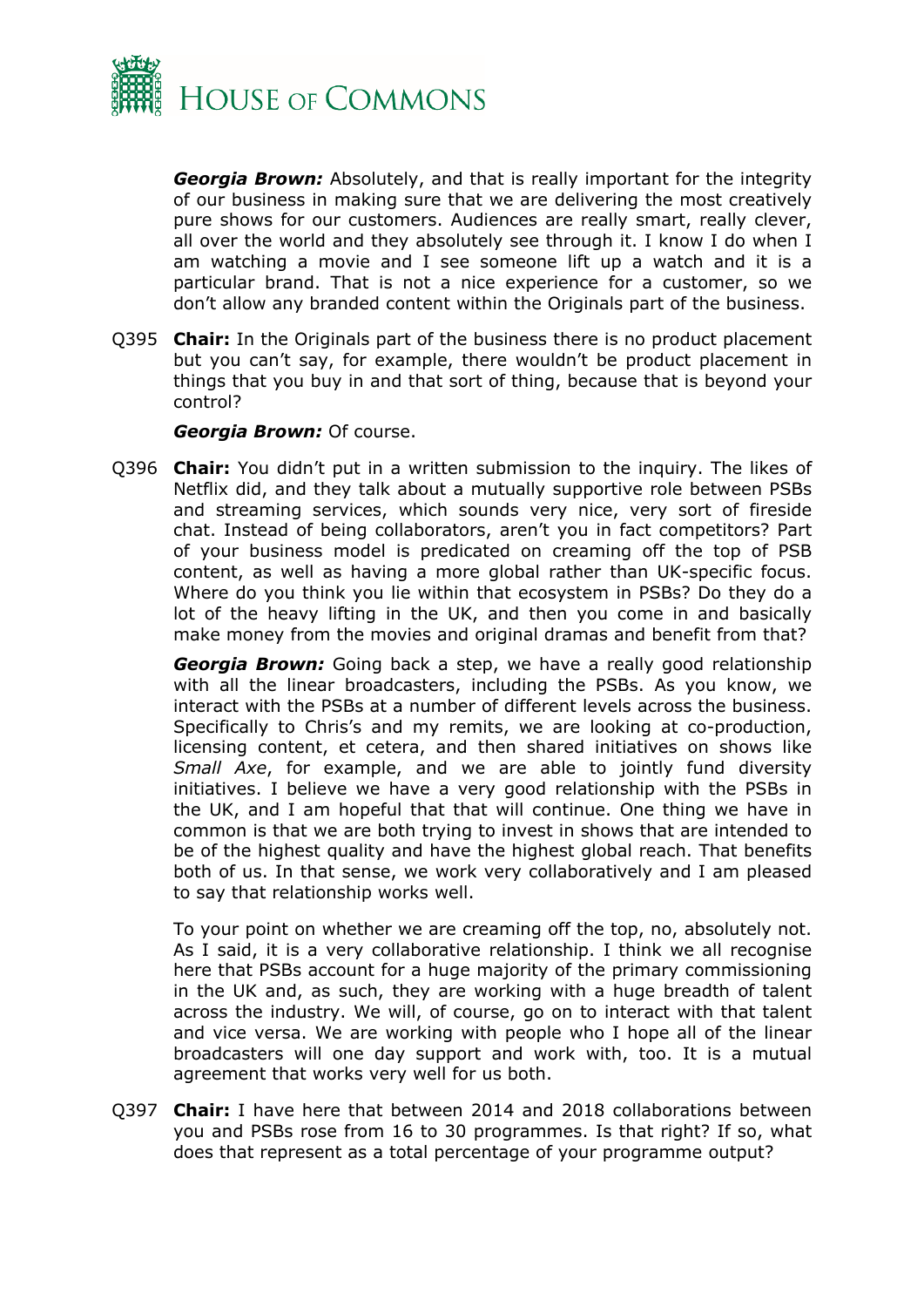

*Georgia Brown:* To date we have worked on 20 co-productions with the BBC specifically, ranging from shows like *Fleabag*, which have been hugely successful internationally within and outside the territories in which we represent it. That is a relationship we enjoy and want to continue to cultivate. We want to continue to work with them so that we can better understand each other and produce the best shows for UK audiences and then, in our interest, for global audiences.

*Chris Bird:* While the small number of co-productions that we work on with public service broadcasters are extremely important, they make up a pretty small percentage of our overall catalogue. In the UK, our content catalogue today consists of slightly over 40,000 titles, and less than 5% of that catalogue is made up of content with licence from public service broadcasters. It is a relatively small volume of the overall scale of our content offering.

Q398 **Chair:** You have gone into sports. You did a deal with tennis. During lockdown there was *Battle of the Brits*, and I remember watching that on Prime. What other areas that have been traditionally seen as PSB content are you interested in expanding into?

*Georgia Brown:* We are a very customer-focused organisation, so we tend to look at customer behaviour, shows that they want us to produce, and work backwards from that. At the moment, my remit is very much premium scripted and unscripted productions and the genres that encompass that. If there were opportunities and our customers demanded other genres that we should look at, we absolutely would, but right now we are categorically not looking at things like kids, news, et cetera. That is very much not on our road map.

Q399 **Chair:** Kids and news are off limits, but you are willing to look at other areas of public service broadcasting.

*Georgia Brown:* I think we would always look at any genre that we thought was underserved and where our audiences want that content. You could argue that the scripted genres are very well served, not just by public service broadcasters but by many pay TV channels across the world, yet we are still entering that space and seeing huge underrepresented audiences who are not being catered to. That is why we commissioned a show like *Jungle*, targeting a demographic that we didn't believe was being represented. I hope you can appreciate that, within those big genres, there are still elements where people are failing underrepresented voices, and they need to be raised.

Q400 **Chair:** Would you ever broadcast an event of national importance or that sort of thing? You have already said you are not interested in kids and news but would you do something like that?

*Georgia Brown:* I think it is very hard to predict the future. As I said, we are open to anything where we believe there is a customer demand and those customers are not being served elsewhere.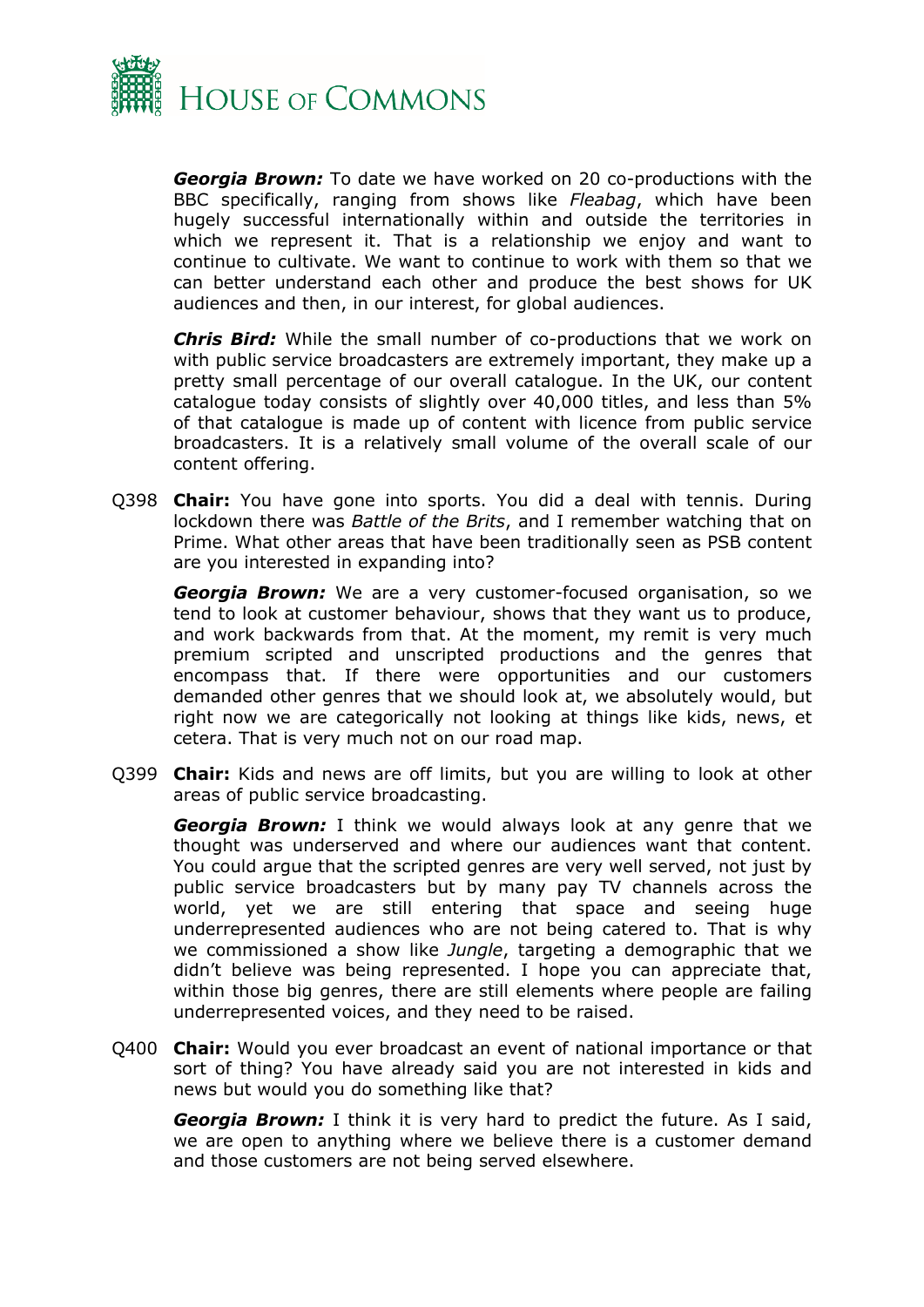

Q401 **Chair:** I understand that you are unwilling to give out the number of subscribers in the UK, but do you have any information that you could share with the Committee about your experience of usage in lockdown? Have you seen an uptick in usage in those regions of the country that have very recently been in tier 2 and tier 3? Did you see more usage during lockdown and, more recently, did you see more usage in tier 2 and tier 3?

*Georgia Brown:* As all the broadcasters have experienced, we saw a spike in viewership throughout Covid. As part of our Q3 financial statement, we have just announced that international customers as a whole more than doubled the hours of content that they were watching on Prime Video in comparison to last year. I think that is twofold. It is partly Covid-related and it is partly our expansion into international markets and producing local content for those audiences. I don't get the geographical data, so I can't specifically say I have seen more people watching in Manchester versus London, for example. That is why it is important for us to cater for shows both in London and regionally to make sure that we have something for everybody on the service.

As many people have experienced throughout Covid, there have been definite behaviours with audiences coming to watch maybe more lighthearted content, which is not surprising. At a time like this, people want to be entertained and to have some fun at the end of their day. They don't want to be bogged down with incredibly serious programming. We can't predict whether that trend is set to continue with what is happening right now, but all the obvious tropes are happening while we are going through such a negative time in society.

Q402 **Chair:** I have been struck so far by the lack of data that you actually have, which in many respects is quite a rarity when you come in front of this Committee. We normally talk about people sharing too much data. Would it be helpful to you, and do you envisage that you would be able to do it, to supply the sort of figures I just discussed in maybe 18 months' or two years' time, not with commercial sensitivity but you may have a slightly better dataset? Would that inform and help programme making?

*Georgia Brown:* I am not sure whether that would help us inform the programming that we are making, which is working for us in that very customer-centric focus. I understand that it is very different from traditional broadcasters and how they approach maybe a more slotdriven commissioning structure.

Q403 **Chair:** You don't know who your customers are. How can you be customer-centric if you don't know who they are?

*Georgia Brown:* What we know is that we are attracting a very broad base of customers. Of course we do independent studies in the build-up to a green light, so we are very certain of who the customers that we are trying to attract should be. Post that, we are looking at whether that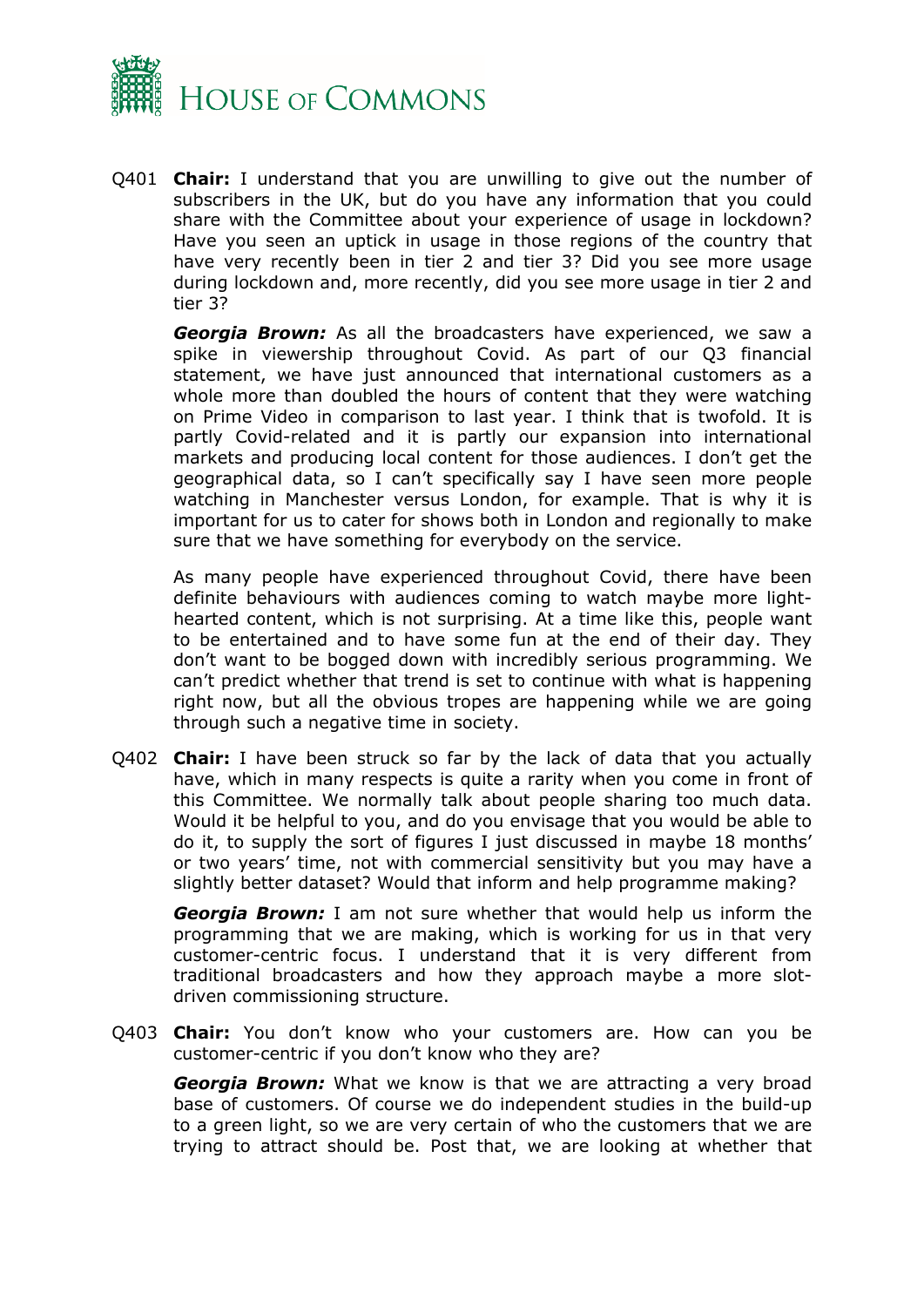

particular show was successful. What I don't have is a more holistic look across the whole of Prime Video, if that makes sense.

Q404 **Chair:** That does make sense. What you are saying is that it is individual products. Let's take a series you broadcast not too long ago, *Hunters* for example, which is an original with some very well-known actors in it. In that series, would the process be that you commission a study to see whether or not the idea would be popular, what people would think about it? Would you then do a pilot and test it? Afterwards, would you go and find out from your own users, by independent surveys, exactly how many people watched it and how they interacted with it? Is that a fair estimate?

*Georgia Brown:* Sort of. It might help if I give you a live example. *Hunters* comes from another team, and I can't comment on the US and how they are operating. If we just look at the UK, a show that I have recently commissioned, which we will be announcing imminently, is *The Rig*. It is a fantastic scripted six-part drama, all set in Scotland on an oil rig, as you can imagine the name dictates. The reason that came about, and the process that we went through, is that originally the producer came to us and pitched the show. We were obviously interested and saw there is a need for a show like that within our catalogue. Then we assess a few things. First is the creative package. We work with the writers to create a creative package—scripts, bibles, understanding what the tone might be. Once we are happy with that package and the talent that is associated with it, we work with our research team who go out and talk to segments of audiences, trying to find out whether this is more male skewed or female skewed; do we think the age demo is X, Y or Z?

The reason we are doing that is partly to help us with the green-light process, but it is also very much to dictate our marketing and promotional activities later on down the line. As we all know, you can have the most incredible shows in the world but unless you have the appropriate marketing behind them to target the right audience to pull them in—there is a lot of stuff out there right now so you have to make sure you are being very targeted in your marketing approach. A lot of that research is helpful for me, of course, but it is also really helpful to our marketing and PR teams.

Then we go on to make the show, and that is a very pure creative process. That is someone in my team, in our creative commissioning team, working hand in hand with the writers and directors throughout the entire process. When it comes to the edits, we take the first cut of a show and send that back out to testing. We look at things like what people particularly like about the show, and we give them a set of questions: did you like that it was action adventure or historical or emotional? There is obviously a lot of free flow. We get information back about characters people loved and characters they didn't love. People ask some really pertinent questions about, "We found out this particular story at the beginning but it didn't wrap up anywhere." That really helps us in our post process in making sure that we are committed to making a show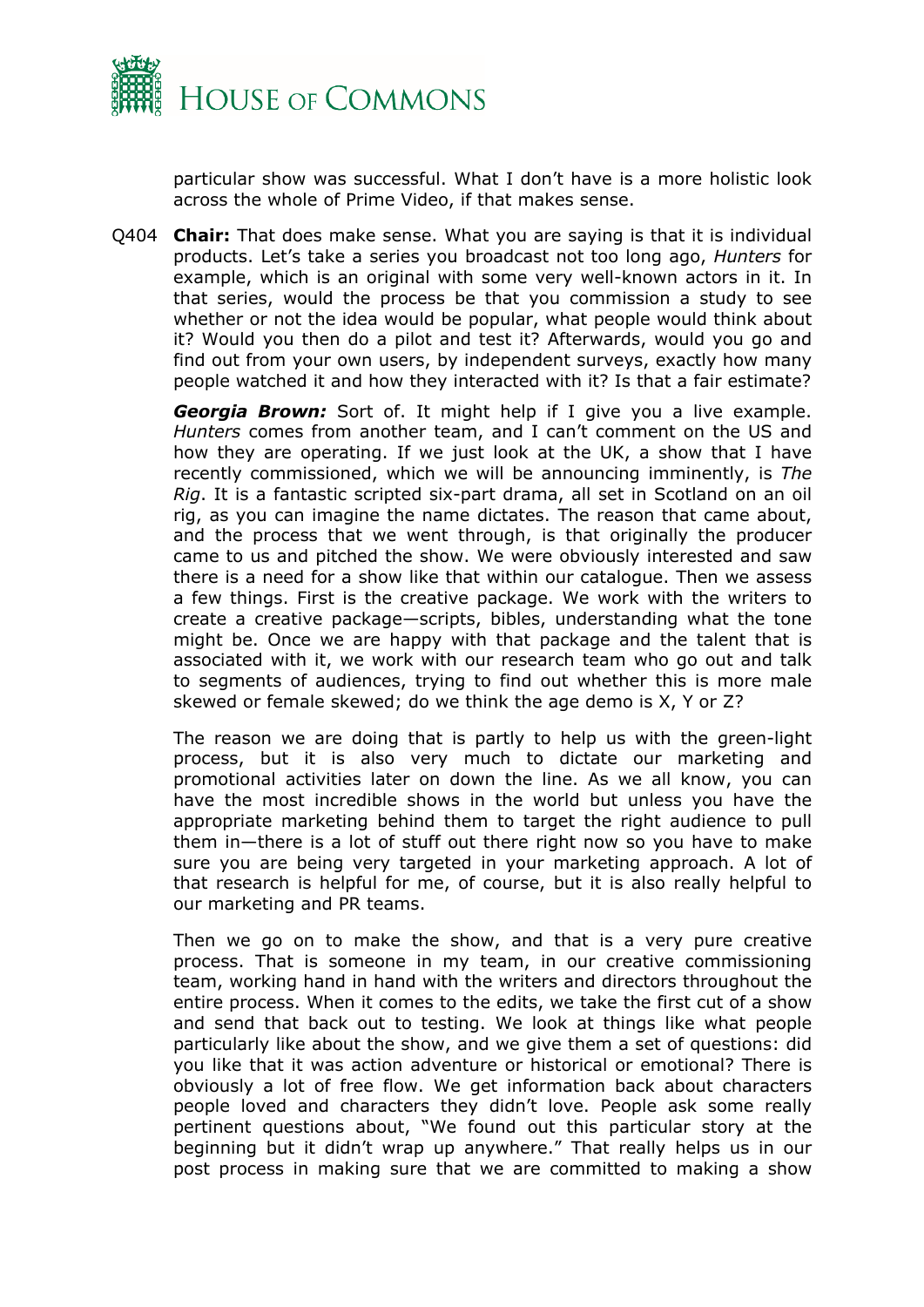

that we think an audience is going to love and understand, and that helps feed into our marketing process. The show is then delivered, and our marketing teams have used all this information to help indicate the people that we want to be pulled in to view this.

That is a very live example. It is something we are going through on *The Rig.* It is possibly that mechanism of using the research to be indicative of the marketing campaign that stands us out against other SVODs and broadcasters, because that is a hugely important part of cutting through the market right now.

Q405 **Chair:** I presume it also means that you are normally committing to one series or one film, one product, rather than as we see on American TV where sometimes they try a product, put it out and then cancel it after one or two episodes because it has not worked, has not fallen right.

*Georgia Brown:* Absolutely. In Europe and the UK, specifically, we don't do pilots for that reason. First of all, we are very curated. Back at the top we probably should have told you a bit about ourselves. We are not producing mass amounts of hours every year. My remit is much more curated than that. It is a handful of shows a year in the UK and, as such, I need to be very sure about the shows I am producing, the people I hope to pull in, the audiences I hope to reach. Spending time on pilots does not work for our model. Once we are in, we are in and we are committed, we are going.

**Chair:** I am not only interested in TV pilots, as in the US they sometimes get two or three episodes in and get canned.

Q406 **Steve Brine:** Good morning. Thanks very much. It is very interesting so far. How much of your content, for UK subscribers of course, is useruploaded?

*Chris Bird:* We don't necessarily allow any user-uploaded content. We have partnerships where trusted partners or licensed partners can selfpublish their content. This is generally from professional outfits, though, not necessarily from individual people using our service. Our content catalogue changes from day to day, but on any given day that particular publishing method would probably account for about 50% of our content in the UK.

Q407 **Steve Brine:** I have to be completely honest and confess that I was not aware this was possible, but logging into Prime this morning I saw I could do it. It is tempting for a politician. Do you agree that appearing on Prime Video, which is a well-respected platform, gives such content quite a lot more credibility than if it just pops up on YouTube?

*Chris Bird:* Part of our service is about providing range, selection and overall depth of content. We certainly know that customers in the UK have never had more content available to them at their fingertips. Our depth of catalogue is a value-add to customers. I don't think it is true to say anyone can just upload. If you wanted to join Prime Video Direct as a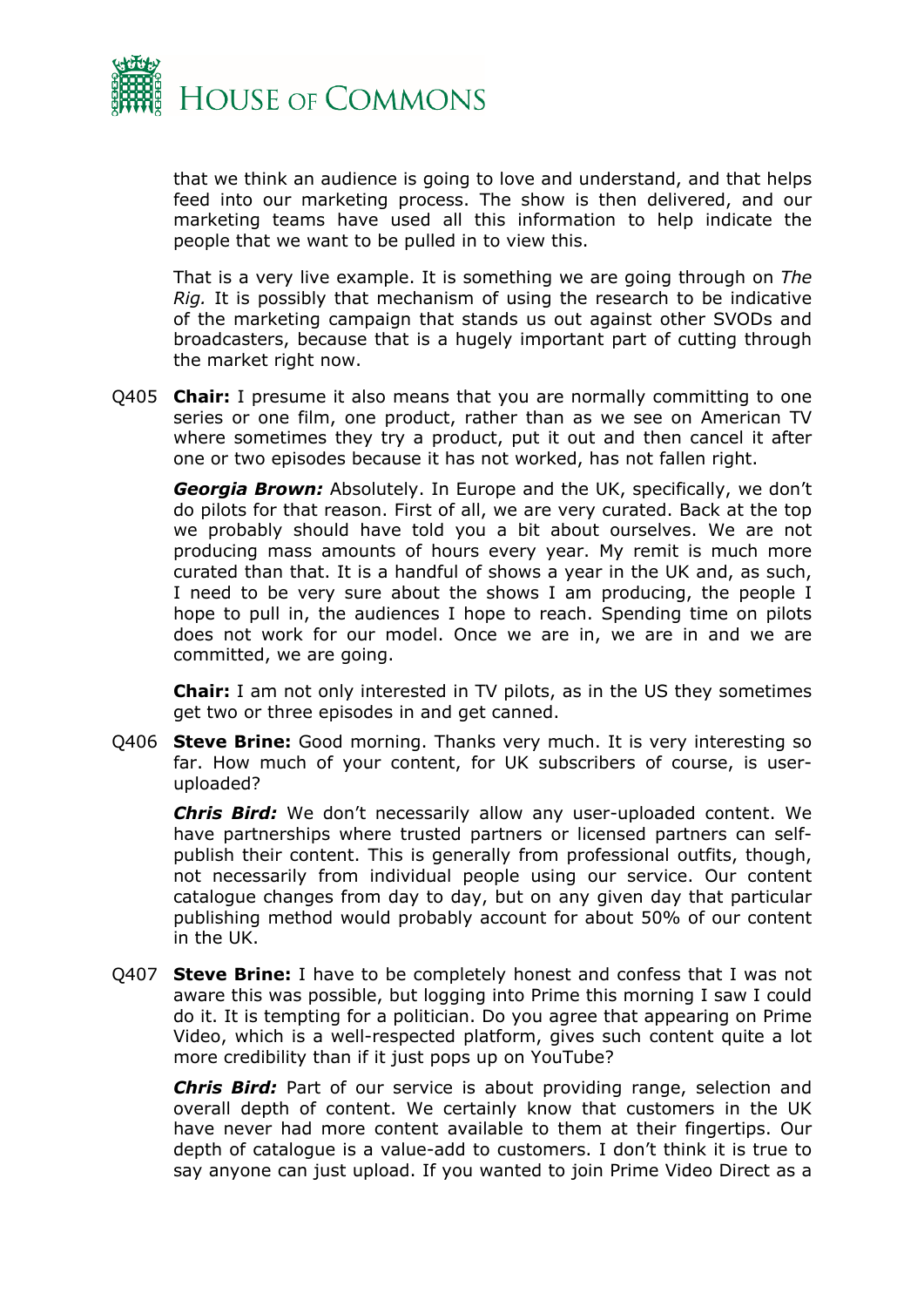

licensed provider, you have to go through checks and balances, so we would have to approve you to do that. I am not saying we wouldn't. I am sure we would be delighted to have your content on our service—

**Steve Brine:** You may regret that.

*Chris Bird:* —but there are criteria we need to go through to ensure suitability.

Q408 **Steve Brine:** You have to add business information, tax details, bank account details. What checks are made, or is it purely computer checks that stop content circulating that could be dangerous—on US election day, something that promotes conspiracy theories and fake news?

*Chris Bird:* Absolutely, and this has been a real focus area for us over the course of this year. We have a very sophisticated content publishing policy. We publish the rules about what content publishers are allowed to put on our service at any given time, and then we review that content as it gets published. If material is published that is adamantly incorrect or posting non-factual information, that content will not be published to our service. It will be gated and then rejected by our compliance team.

Q409 **Steve Brine:** Can you give us an example? What is the most recently example of where that has happened?

*Chris Bird:* Very often these titles won't even filter through to our management team. They will just be gated by the compliance team. In the past we have seen titles such as cancer cure documentaries or antivaccination documentaries, which in some cases we have published and then removed, but in recent cases we have ensured that we have not published those titles.

Q410 **Steve Brine:** But it is a matter of objectivity, isn't it? I am a former Health Minister and am well aware of the anti-vax movement, and there are many eminent scientists who come up with very plausible reasons as to why the MMR vaccine is dangerous. You will see that when/if there is a Covid vaccine. If I was to make a documentary that called into question the effectiveness and safety of the Covid vaccine, should it emerge, who would judge whether I was a quack or whether I had a legitimate scientific and medical view?

**Chris Bird:** I can point you to our content compliance policy and share those full details with you, but our endeavour is not to prohibit controversial or conversation-stimulating content. We are there to ensure that abjectly incorrect information is not published and surfaced.

Q411 **Steve Brine:** Yes, but my point remains that incorrect is in the eye of the beholder, isn't it? One man's correct is another woman's incorrect.

*Chris Bird:* If we can substantiate information as being incorrect, we won't publish those titles.

Q412 **Steve Brine:** If you look at the figures, last year Amazon added 12 hours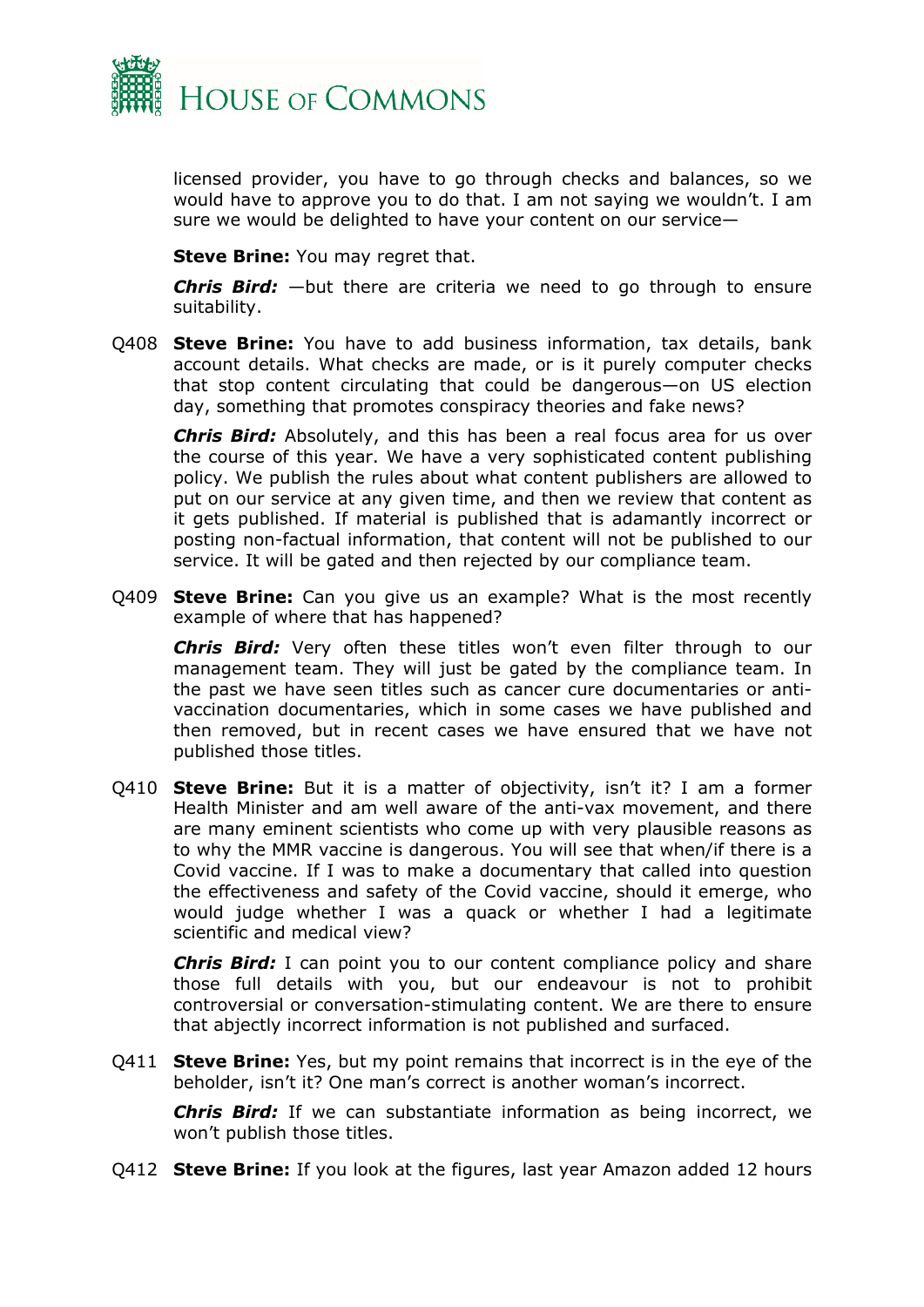

of UK-originated content to its Prime Video library, yet Netflix, I am reliably told, added over 150 hours. Is the figure drastically different because, like me, people are ignorant that it exists, or is it different because your censors are filtering out stuff and deleting a lot and Netflix let it rip? What accounts for the difference?

*Chris Bird:* As Georgia mentioned earlier, we are in the nascency of our original content production in the UK. We have started only recently and we are ramping up. Georgia can probably share the exact number of titles we have published.

*Georgia Brown:* Going back a step, we are very different from other SVOD services out there. It is very easy to bundle us all in, but we each have different ambitions. In the UK and the whole of Europe, we want to be very curated. We don't want to be making hundreds of originals a year for people to watch. We don't believe people have enough time; there is a lot out there. We want to see where that white space is, where we think audiences are underserved and cater to them. We are a very curated service. I don't think we will ever be making those big volumes of shows. That often is indicative of quality, and we want to offer people the best quality viewing. In the UK to date we have green-lit 19 shows. There were eight in 2019 and 11 this year, and that will increase slightly next year. As you can see, we are not going to be a volume producer of content.

Q413 **Steve Brine:** Your ambition is quality over quantity. What is the most watched user-uploaded content on your platform?

*Chris Bird:* That varies from day to day.

Q414 **Steve Brine:** Give me a flavour. What is in Chris Bird's greatest hits?

*Chris Bird:* There is a great range of documentaries about music, for example, special interest music titles and historical looks at music talent internationally. Those are consistently popular on our service and find their niche audiences.

Q415 **Steve Brine:** Can anybody with a Prime account find these documentaries?

*Chris Bird:* Through search and browse, yes. Our recommendation engine will surface those to customers who have watched similar types of product or are interested in that genre.

Q416 **Steve Brine:** That is really interesting stuff. The Chair may have some other colleagues who wish to come in on this, because I know there is a lot of interest among my colleagues on this subject. I became aware of your recent move into broadcasting live sport last Christmas when you had some excellent Spurs matches on. Do you intend to broaden that out into different genres with live content?

*Chris Bird:* The licensing of sports rights is managed by a separate team outside of Georgia and me, but we have invested in live content that we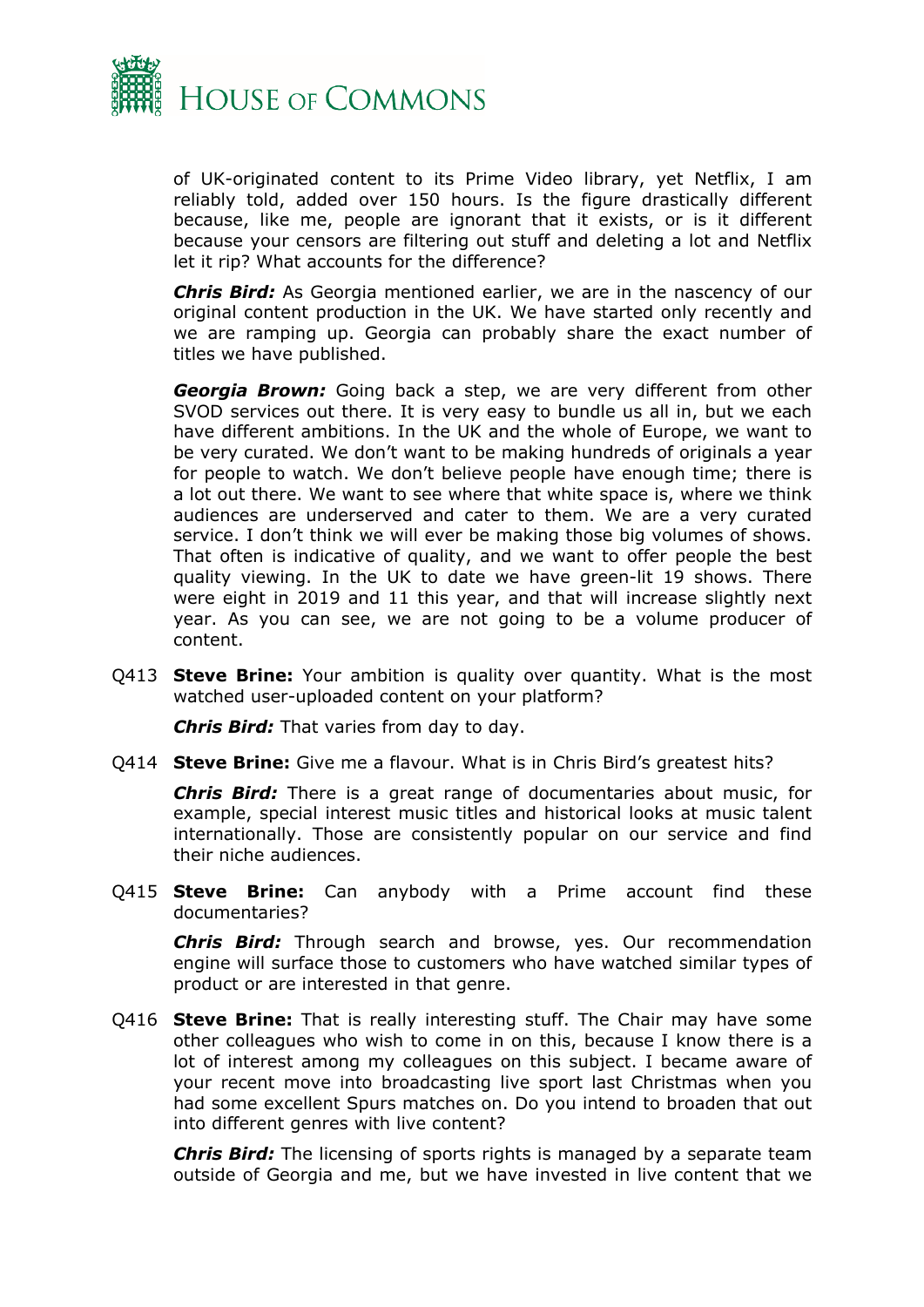

believe is of interest to our customer base. The sports realm started with ATP tennis in 2018. You are right, we added a small package of Premier League football last Christmas and we are adding some international rugby matches over this autumn. Our live sports offering is relatively nascent, but we will always look at opportunities as and when they arise. If new sports rights become available, we will certainly be happy to review them.

**Steve Brine:** That is really interesting.

Q417 **Chair:** I have to say that "excellent match" and Spurs is, quite often, a bit of a contradiction in terms.

Very briefly, on the number of productions, you told Steve you did 11 in 2019 and nine in 2018. Is that right?

*Georgia Brown:* We did eight in 2019—we green-lit eight original productions—and this year we green-lit 11 original productions.

Q418 **Chair:** Do you need PSBs to do those original productions, or are they solo ones?

*Georgia Brown:* No, that is entirely our own. That is wholly owned Amazon Studios content where we are working with third-party producers to produce shows in the UK, and then those shows will go to over 200 odd territories around the world. On top of that we co-produce with the BBC and other public service broadcasters, and to date we have done 20.

**Chair:** We know that. We covered that before, but I just wanted to check whether they are the same ones or different ones.

Q419 **Damian Green:** Good morning, both. During what we will start calling the first lockdown, you reduced the quality of the streaming service. Have you got that back to normal now?

*Georgia Brown:* I have to be honest that I am not across that side. I would be very happy to follow up with you on that, if I can go back and talk to the internal bodies that are across that, the tech teams, and come back to you.

*Chris Bird:* As far as we know, that was a temporary measure to support UK ISPs at a time when they were concerned about bandwidth constraints, but I believe that is no longer a concern.

Q420 **Damian Green:** We are entering into something similar over this month. Might it come back?

*Chris Bird:* I think our expectations are that operations have evolved to mitigate against future increases in traffic incapacity. I am not sure that we are expecting that to happen again.

Q421 **Damian Green:** I wanted to check that it is not a long-term thing. How does your experience in the UK compare with your experience in other countries? Is the broadband infrastructure here weaker than other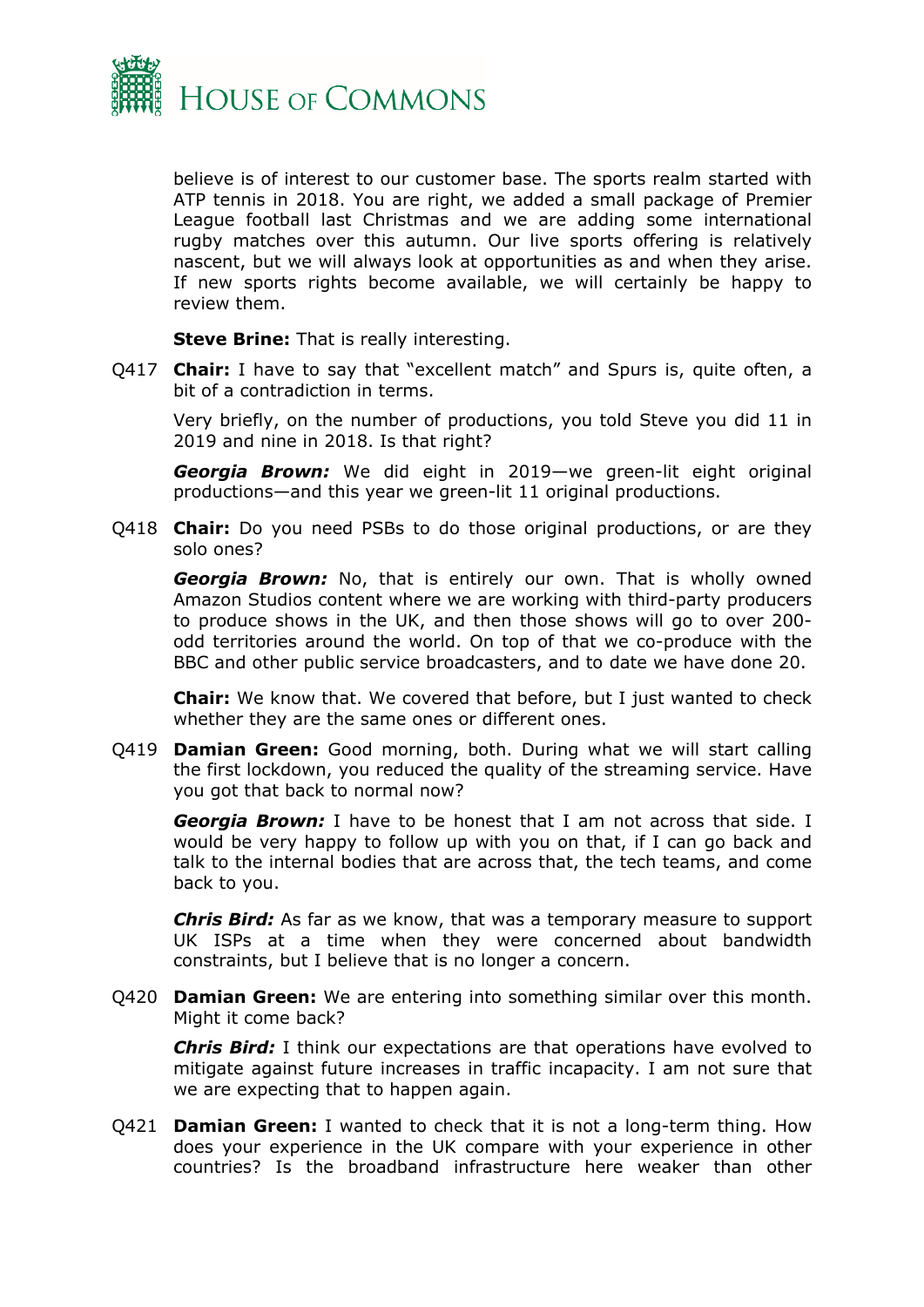

countries you operate in, so that you are more sensitive about the need to behave like this when you have a sudden surge in demand?

*Chris Bird:* I am not an expert in this area but, from my understanding, the measures that we took in the UK were fairly minimal and fairly timeconstrained. We have taken action in other European territories that has been more significant than that but, if you would like written detail on how we are doing currently, we can provide that.

Q422 **Damian Green:** I think it would be very useful if you could write to the Committee with that. We have talked about the co-productions and collaborations you have done with the public service broadcasters. Why don't you label all the PSB content you host on Prime Video so that people can understand where it originated?

*Georgia Brown:* All of our content is labelled, and all of the people producing that are accredited. We would obviously expect that in a reciprocal fashion. If you went into Prime Video and looked up BBC shows, they will have a logo as the producer that physically produced that show. It is my understanding that we are accrediting everybody involved with the right branding.

Q423 **Damian Green:** Do you share any data with the co-producers, if they are PSBs, about the viewing figures they get on Prime?

*Georgia Brown:* We are not in contractual negotiations with the PSBs when we work with them on a co-production. We are often working with the producers who own those rights internationally. As you know, terms of trade dictate that those are the producers' rights to essentially place where they want. We work with our production partners, and we absolutely give them feedback as to what is working and what is not. They see a lot of the research that we do in testing those shows, but we don't often give out finite numbers. I honestly don't know whether our partners share a lot of that with public service broadcasters. I know the public service broadcasters have not necessarily asked us directly for it, but we share information that we think could be valuable.

We have worked a lot with the UK broadcasters in talking about our binge model. Whereas the linear broadcasters go out weekly, we tend to put everything out in one day for everyone to binge. We talk a lot about how we do that, how it benefits some of our marketing and try to educate in that sense so that they understand exactly why we are doing things in the way we are. I think there is a good sharing of knowledge, but we don't share finite numbers, no.

Q424 **Damian Green:** You are sharing qualitative data but not quantitative data?

*Georgia Brown:* Yes.

Q425 **Damian Green:** I am interested that they appear to be copying you. The BBC produce series that they run weekly, as you say, in the traditional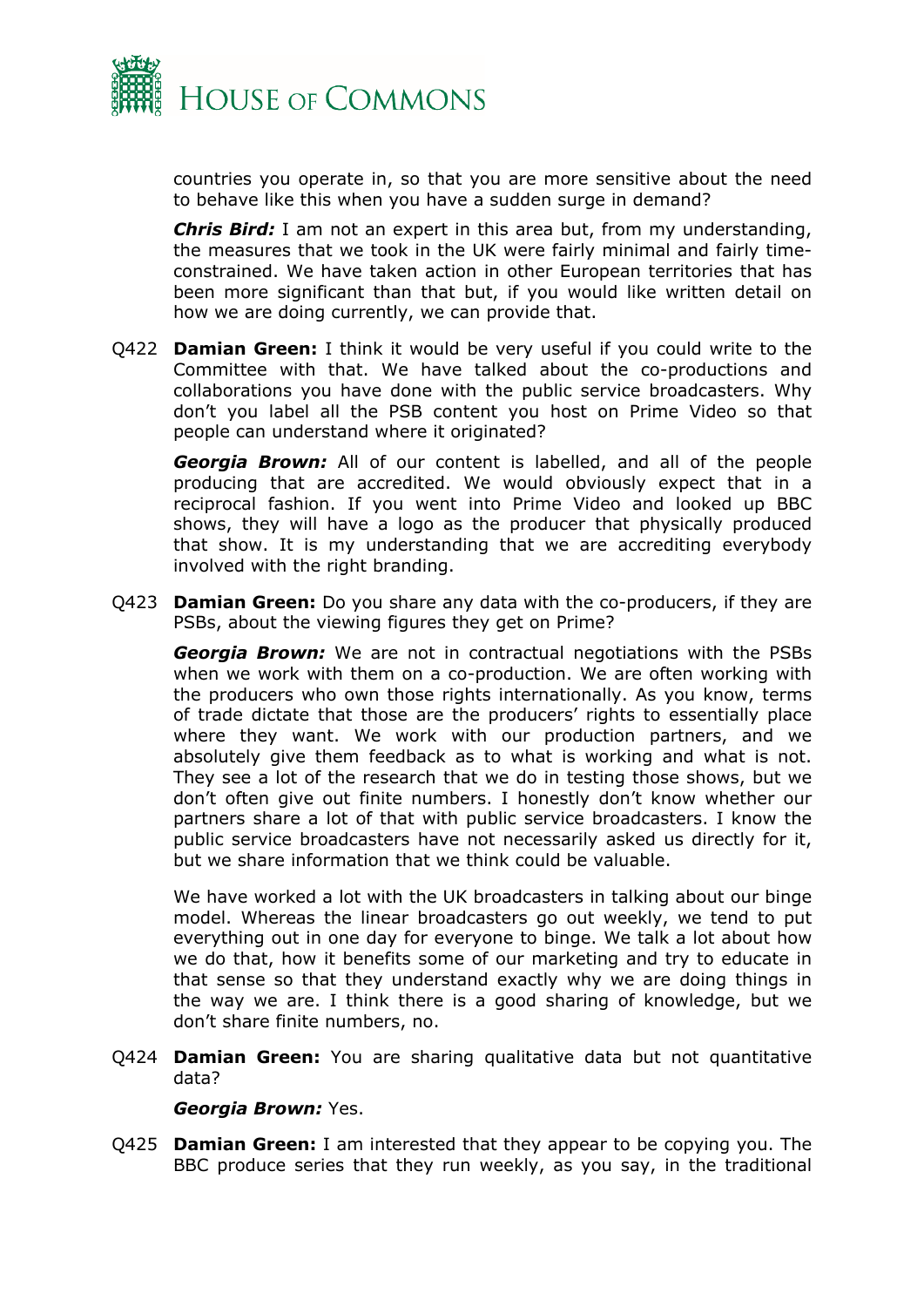

manner but also just stick it on iPlayer from day one. It suggests to me that they are learning from you.

*Georgia Brown:* I think we are learning from each other. The BBC has been here for many years. It has made some incredible programmes, but we are a different model. We are online, we don't have slots per se, so of course we can do things slightly differently. There is a wonderful sharing of knowledge going on right now among linear broadcasters and the SVODs.

Q426 **Damian Green:** What about the production process? How do you find coproducing with the BBC? Others have said that the BBC marches in and tries to run the show because, as you say, it has been around for a long time and it knows what it is doing. Do you find it a practical collaboration that works well?

*Georgia Brown:* It is worth going back a step. When it comes to coproduction, whether it is the BBC or any broadcaster we are choosing to work with, what takes a lot of time upfront is finding people who have a shared creative vision. That is where co-productions can go wrong, if one broadcaster wants to make one thing for one audience and another wants something very different. A lot of time is taken upfront to work with the rights holders to find the right people to marry together. On the BBC specifically, let's not forget that it is the originating broadcaster when we co-produce. It is developing those shows and commissioning them. Therefore, it has a large right of veto. It is its production. We are coming on board for territories outside of its home window. Every show is slightly different. Sometimes we work closer editorially than others, but it is a very good relationship and they always have to look out for their UK customer.

What I think is interesting working with SVODs compared with my previous roles is that we tend not to change the shape of the productions. We are playing out around the world the editorial cut that the BBC has put together for its audiences, whereas other broadcasters around the world may have different slot lengths or different tastes. They might take the BBC version, chop it up and play it out slightly differently, so that creative is being altered. We tend to stick with the original creative because a lot of time is taken upfront in the process of finding people to marry together to make sure we are on the same line editorially and we want the same end product, which is really important for us.

Q427 **Damian Green:** Stepping back a bit and looking at the wider ecology of the sector, does the existence of strong PSBs in this country influence Amazon's decision to invest here?

*Georgia Brown:* I am not sure whether it is PSBs particularly. It is undeniable that the BBC has been fundamental in setting up the incredible creative industry that we have in the UK. The reason I am attracted to working in the UK and having a team here is the incredible amount of talent we have. For such a small island, we are producing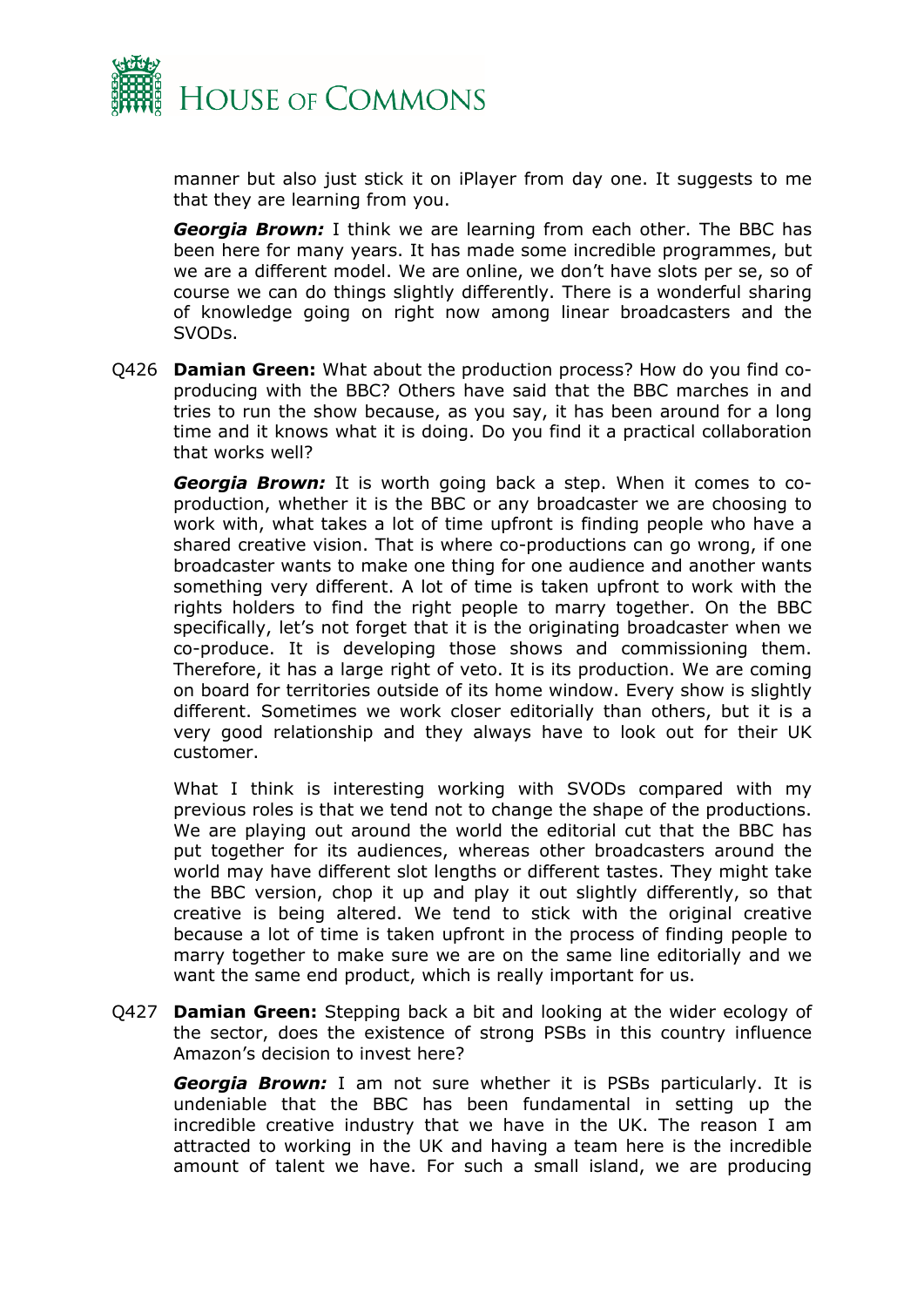

some incredible hits. There is such an incredible creative freedom here that may not be found in other territories, and broadcasters are continually pushing creatives. It is a fantastic place to come and flourish. I am attracted to the UK because of the talent, the creative industries, the skills that we have here. The facilities and infrastructure we have are attractive. I think UK creatives continually punch above their weight.

Q428 **Damian Green:** Do you think the creative ecology that you enjoy so much would diminish if the PSBs themselves, particularly the BBC, were diminished in some way?

*Georgia Brown:* I think it is really important to protect people like the BBC. I would hate to see them diminished in their place within the UK system. As I said, they account for such a huge majority of the primary commissioning going on in the UK. They have a very clear and fundamental role, in my view, in how they are creatively supporting the ecosystem here across many different genres and facets. For me, personally, I think it would be a huge shame to the industry as a whole if their place was diminished.

Q429 **Damian Green:** Do you have a view on whether the licence fee should continue or be replaced by a subscription model, or something like that?

*Georgia Brown:* With my Amazon hat on, of course Amazon doesn't see it as its place to have a view. I don't think we would be able to give a robust answer. I don't think we have all the information we would need to give you a knowledgeable answer to that.

If I take off my Amazon hat, as someone who has worked in the industry for years, has been observing it and has worked at the BBC's commercial arm for many years, of course I have a view. The BBC is undeniably under huge amounts of pressure on the licence fee, but I want to highlight, again from my background in the commercial side of the business, that the idea of the licence fee not fully funding original production is not new. For decades it has been the case that UK broadcasters have chosen to pay a proportionate amount of money for the UK rights to that show and the producer via terms of trade is, therefore, responsible for going and finding that gap funding. That gap funding can come in thousands of different ways. It could be private equity, minimum guarantees from distributors, co-production, presales, but this is not new.

We are not having a new debate about the BBC, and linear broadcasters generally, not fully funding premium content for prime-time audiences. It is evolving, certainly, as people like us come into the market, and I think people are now more acutely aware of that situation because maybe we are more visible, we are a global player, whereas people may not have been aware that broadcasters around the world were funding this content previously, but that is not a new debate. Undeniably the BBC is under pressure on the licence fee, but from where I am sitting that is not a new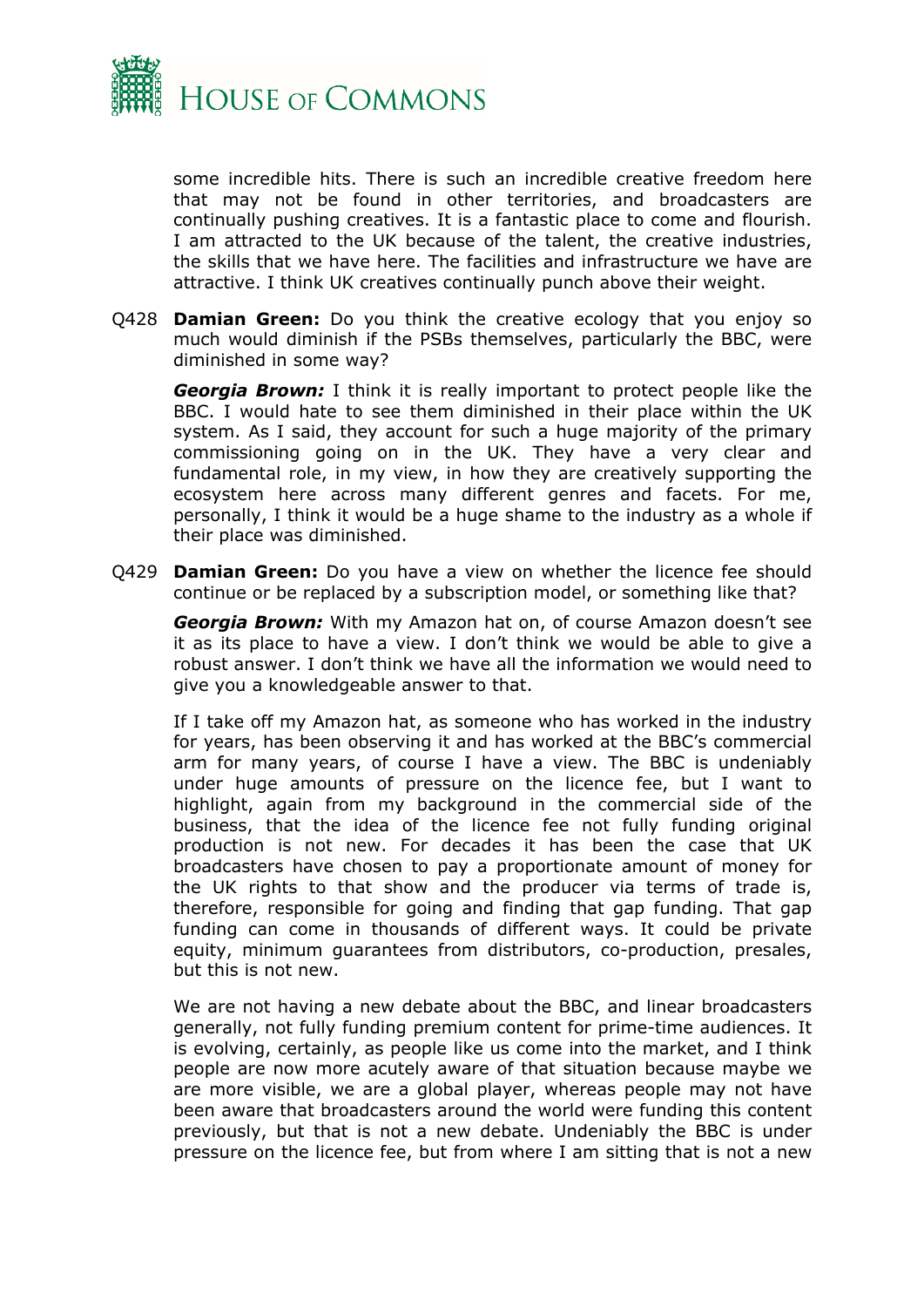

pressure. I obviously don't have the knowledge that you and the BBC have about how much of a hole they are in.

Q430 **Damian Green:** The BBC told us that it could not reach agreement with you about using BBC content to answer Covid-related questions—I always hesitate to use the word Alexa in public because it will set machines off all over the country, so let's talk about smart speakers—because you couldn't provide editorial oversight. Where do you source information about Covid, given the sensitivity we were discussing earlier, for your smart speakers?

*Georgia Brown:* Chris and I don't come from the devices team, so we are not experts. I am not aware of that, but I am very happy to take that away and come back to you on it.

**Damian Green:** It would be useful, because at this time and as vaccines approach, the whole fake news, anti-vaccine type arguments are going to be important and I assume that smart speakers are becoming increasingly important sources of information for people. If you could give us some information about that in writing, I am sure it would be very helpful. Thank you.

Q431 **Giles Watling:** Thank you, Georgia and Chris, for coming in today. It is very interesting stuff. Could you clarify one very quick thing for me? You just said to Damian Green that you are attracted to the UK for production and content. The majority of the Prime Video library is actually internationally produced, and there is just 10% of UK-produced content hours. I have a graph from Ofcom here that shows you lagging seriously behind Netflix, and that your UK-produced original content has fallen since 2015. Why is that?

*Georgia Brown:* I don't think it has fallen, and I don't see it as lagging behind other SVOD services. We have our own remit and output goals. We are not doing a big mass push into the UK for hundreds of hours of content. We are taking an approach that we would like to be producing fewer shows with much better quality and a much more targeted approach. We are just operating very differently.

Q432 **Giles Watling:** It is quality rather than quantity, as the Chair said earlier.

*Georgia Brown:* Absolutely.

Q433 **Giles Watling:** You painted a glowing picture of creativity in the UK. Is there any reason why you wouldn't want to produce UK-originated content?

*Georgia Brown:* No. As I said, we have taken our investment into the UK very seriously. I have eight in my UK commissioning team that is based in London. We are very much here. We are developing a number of shows and we will continue to invest here. It is an important territory for us, and our audience is responding incredibly well to the shows that we are producing and putting out.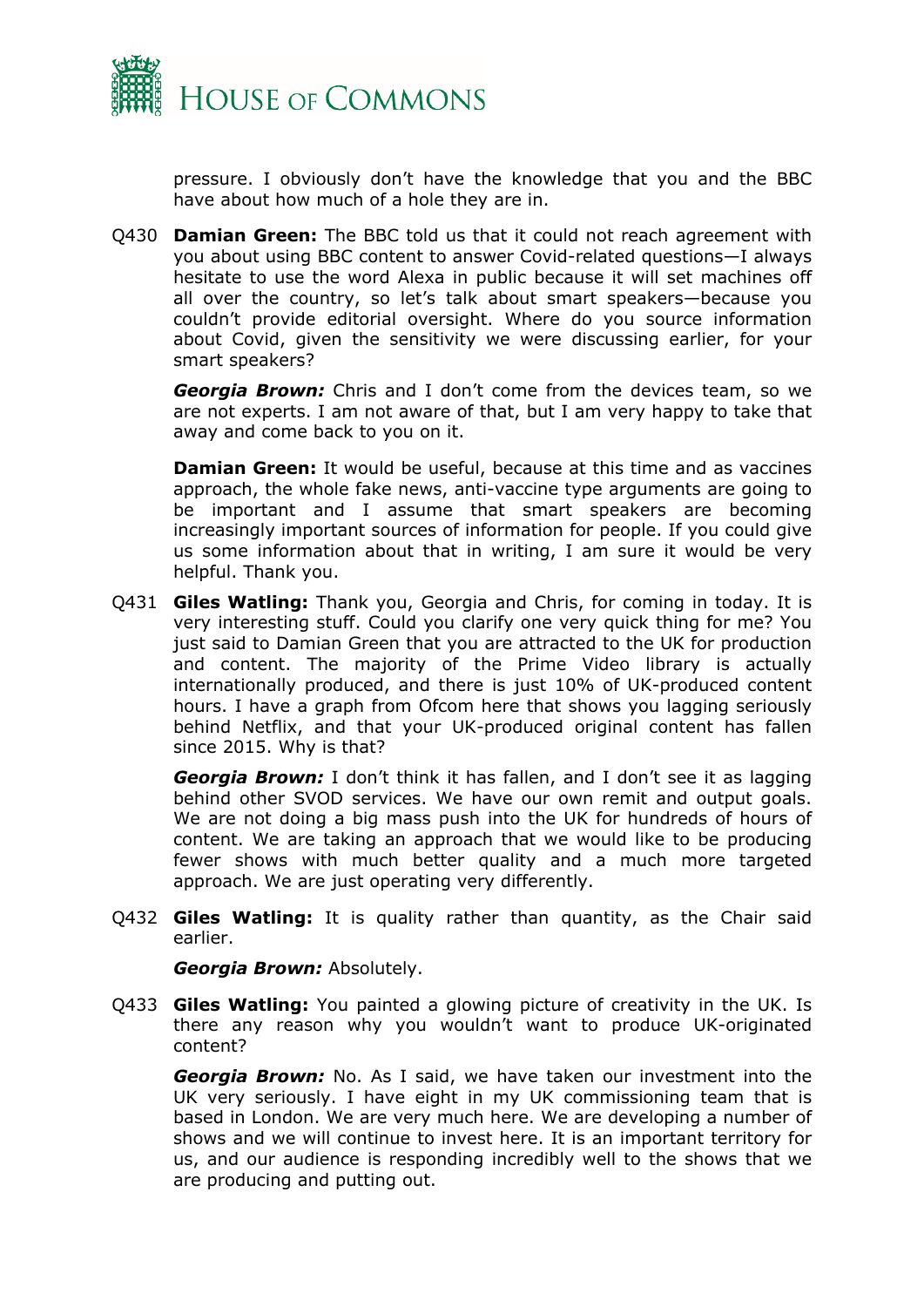

Q434 **Giles Watling:** I get that you are investing and producing here, but are you going to expand your production here?

*Georgia Brown:* Right now my plans are that investment will continue. Every year I would like to invest more, but we will never move beyond a very curated approach to our originals. We can look to add to the catalogue via Chris's team in licensing or via co-production, but right now I have a finite number of staff and we want to offer real operational excellence. As such, we are sticking to a very curated approach.

Q435 **Chair:** Following up on Giles's question, you stated, "We are not doing a big push in the UK with original content" and then you said that, "Basically, we're very much invested in the UK, I've got eight members of staff" and then you said, "I don't actually have a very big team." I am a little bit confused. Is there anywhere else in the world where, effectively, Prime Video is making what you refer to as a big push with original content, the United States for instance? If that is the case, what is it about the UK that makes it less attractive as an option?

*Georgia Brown:* The thing that we keep coming up against is this comparison to other SVODs, who obviously are doing a much more mass approach. Everywhere in Europe, which is what I can talk to, we have the same strategy, which is that we want a curated set of originals, a handful of shows in each territory that target a particular audience that we are looking to go after and serve. As such, we will never be making a mass play when it comes to originals.

It is also worth remembering that we are a bundled service. People don't just access originals content. They can come to us and watch Chris's licensed content, they can access TVOD channels. There is such a huge variety of content on our service already. We have to be mindful of the audience, what we think they are prepared to watch and the time we think they are prepared to give. As such, that curated approach is working very well for us.

Q436 **Chair:** Working well for you, but I am intrigued. There is a curated approach in Europe but elsewhere that is not the case. In the United States is it a purely curated approach or is it much more about original content?

*Georgia Brown:* I sadly don't have those figures.

Q437 **Chair:** You are part of the company. You must be aware of what is going on in America.

*Georgia Brown:* Absolutely, and I would say it is still very much a curated approach in the US. In every territory that we are going into with original production, our remit is to produce the very best content for our customers, not the most content. That is much more important for us.

Q438 **Chair:** I am trying to get a sense of exactly how big a player you want to be in the UK, because obviously that has a bearing on our inquiry about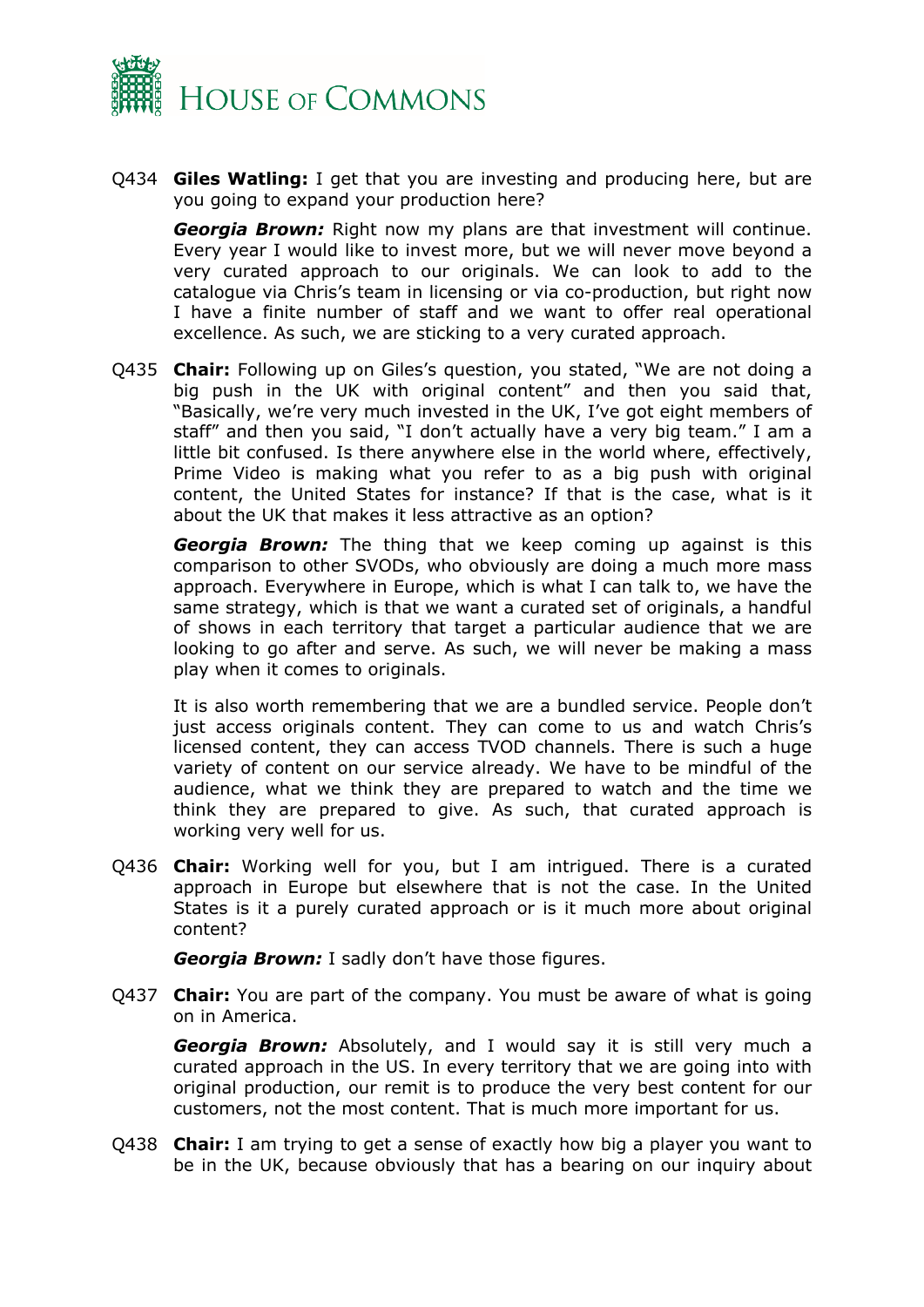

PSBs and the marrying up of SVODs and public service broadcasting. You have stated that, effectively, you are never going to be anything but this curated approach. You have actually said that. Is that the case globally, or is it just the case for Europe, that you take the long-term view that that is the niche you are going to occupy?

*Georgia Brown:* What I can tell you is that globally we want to take a curated approach. The numbers vary in different territories depending on their nascency. The US is, of course, producing more content than I am in the UK, but you would expect that. It has been up and running for 10 years, but it is still a very curated approach if you compare it to other players within the US.

**Chair:** It is about being a niche, okay.

Q439 **Clive Efford:** Amazon provides a limited amount of information relating to the ethnic diversity in its workforce. Could you give us a breakdown of the workforce by gender, ethnicity and socioeconomic background?

*Georgia Brown:* At Amazon we collect data where we are legally obliged to. As you know, we are currently not legally obliged to collect that data from our employees, so I can't break that down for you. I know that is frustrating, and we have recognised internally that that is not right and we need to be accountable. We are currently working on how we collect that data in the absence of being legally required to do so.

Q440 **Clive Efford:** Is that a choice, or are you saying you are legally prevented from doing so?

*Georgia Brown:* As you know, we are regulated and it is not a legal obligation that we collect that data. Even if we are legally obliged to ask our employees what their ethnic backgrounds or gender preferences are, we cannot enforce that they provide that. That is why we are working as a team within Amazon right now to understand how we can collect that data in an accurate way, because we think it is important. I think it is important that we are accountable both internally to our employees and to people in the wider industry by knowing the makeup of the people working for us.

Q441 **Clive Efford:** I am sorry, but I still do not understand the answer. Are you prevented from doing it by regulation, or do you just choose not to do it?

*Georgia Brown:* No, as I said, we are not prevented. Legally we have not had to supply that information, but we recognise that is not right, so we are now working on how to collect that information internally in an accurate way.

Q442 **Clive Efford:** Every employer is aware that diversity is a major issue. You have heard of Black Lives Matter, I assume. It astonishes me that an organisation like Amazon would not be collecting that sort of data already, that it would not choose to do so as an enlightened employer.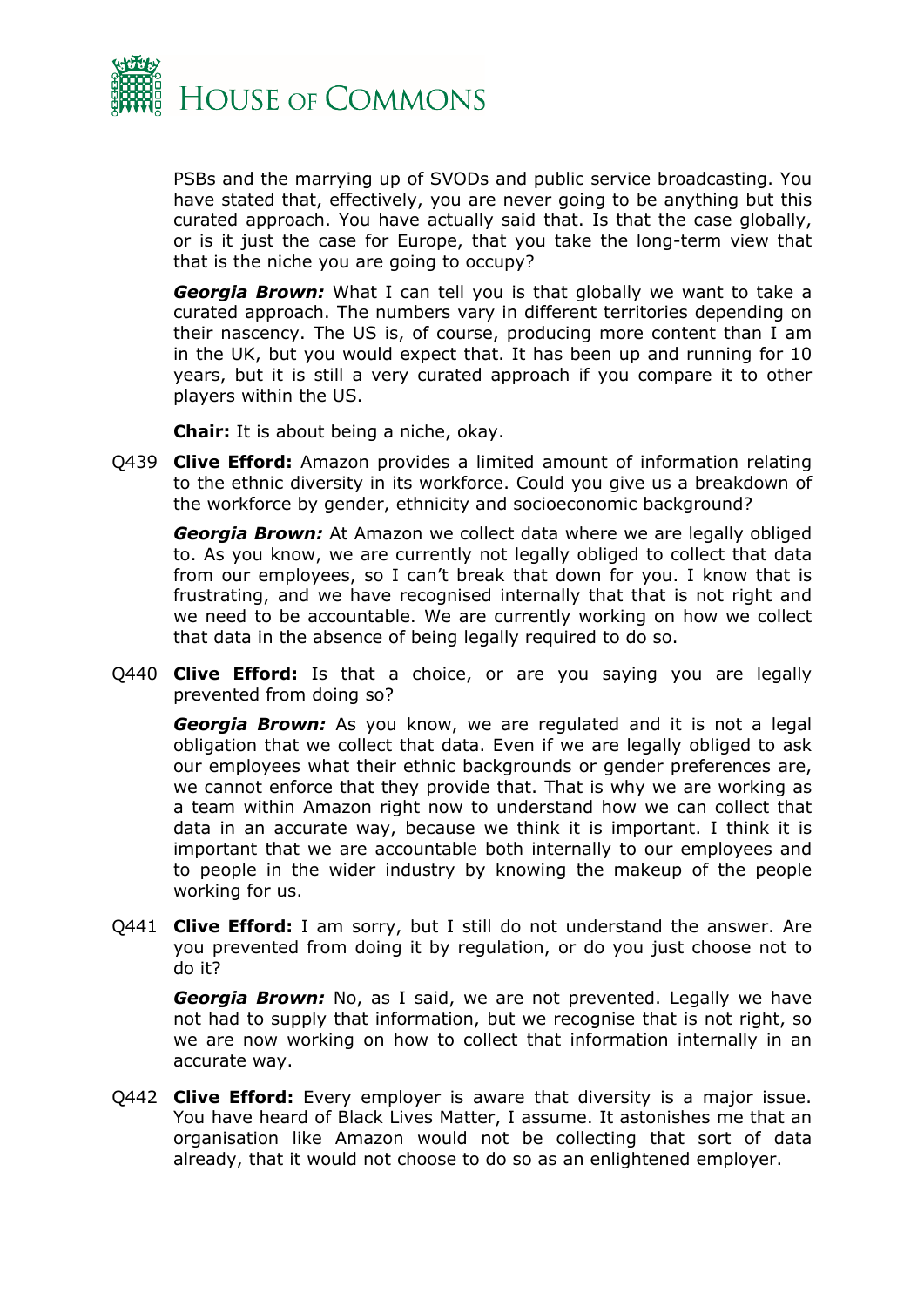

*Georgia Brown:* All I can come back to you with is that, in the wider organisation, we recognise that is not right and we are putting steps in place to start collecting that information. We are not legally required to, but we are going to do it anyway because we recognise it is important for our business internally and externally to be able to give you that kind of data. We can't give it right now, but we are working towards being able to do that. We take diversity incredibly seriously within Amazon.

Q443 **Clive Efford:** Forgive me, but it doesn't sound like it. My next question was going to be: what steps do you take to ensure diversity at all levels and particularly managerial level? But of course you don't, because you don't know what measures you need to take.

*Georgia Brown:* As I said, we recognise there is a problem in collecting that data, so we are currently working on that. Also at Amazon we absolutely hold our hands up—talking very much about Amazon Studios and content, rather than the wider business—that we have not done enough about diversity. We have not moved quickly enough and we have not taken the time to understand what long-term meaningful change would look like. That is something we have really started to focus on this year. It is in our best interests to get this data, and we understand that.

Q444 **Clive Efford:** If you recognise that, what action plan have you put in place to ensure you get the data and then act on that data to improve the situation if it needs improving, which I assume it does?

*Georgia Brown:* I will talk specifically to what we are doing in content, because I can't comment on the wider business. We have taken a step back because when I started we invested in a lot of initiatives, stepping up into senior roles and entrance-level initiatives, but we realised that although those were valuable and we will absolutely continue to invest into them, they were not contributing to what we think is long-term change. As we all know, we need a real seismic shift here. We are reading all the reports you are on how badly we are doing as an industry in tackling diversity, and at Amazon we know we are not doing enough. It is really important for us to work out what that looks like.

At the start of the year we took a step back and decided to start talking to the people—the entrants into the industry and the producers—to understand what the issues are. We receive so much data, we see so much data about the problems, but no one seems to be able to provide the answer for tackling this. We have come up with some really interesting stuff. We have been talking to the BAME TV Task Force, to ScreenSkills. We are part of the UK Coalition for Change. We have been reaching out to anyone who has been directly impacted to get in touch with us. We have identified a number of things relevant to Amazon but also industry-wide that I would urge not just us internally but everyone to look at.

There are a couple of things. First, when we are looking at production in particular, broadcasters and commissioners are not in control of the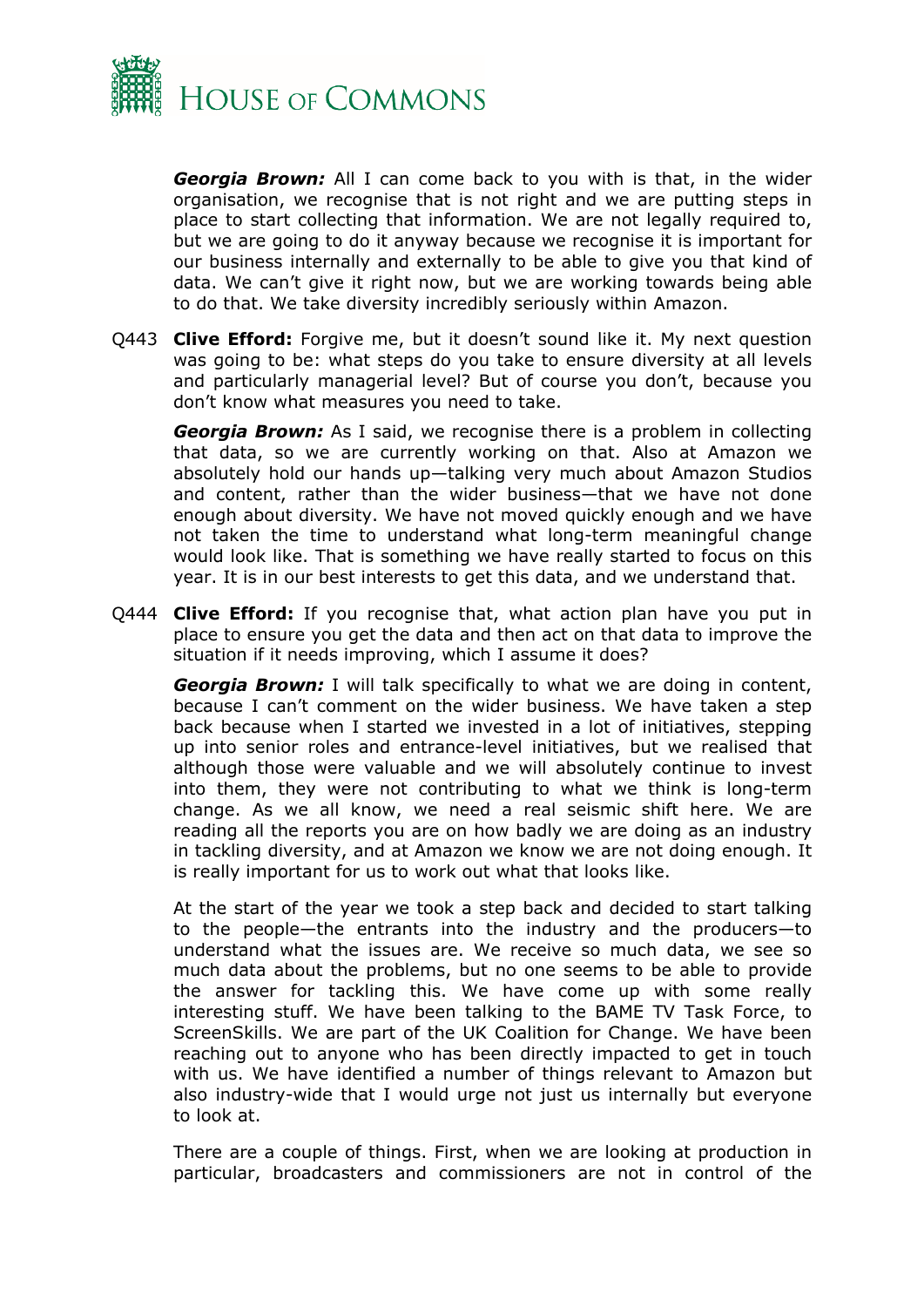

hiring of the crew. We are working with third-party producers, and it is very much up to them to take on that aspect of the production. Internally we are a corporate organisation. We have a very rigorous internal hiring process. We get unconscious bias training, diversity training, but that is not necessarily happening in the production environment. That is one thing that we really want to tackle.

The second thing that is challenging is production, as you know, is hugely transactional. I am lucky, I have always worked in corporate organisations. I have very clear, consistent training in diversity and robust mechanisms in place to develop staff, but that does not happen in production. It is evident that freelancers come in, they work inherently hard on a show and then they leave and go to the next thing. With those two things in mind, we have been trying to work out what we can actually do.

The three issues that came out of our studies are as follows. First, a total lack of management training for heads of departments in production. There is a lack of HR resource for independents and freelancers, and again we are very lucky that we have access to that at corporate companies. I believe there is a closed hiring practice currently happening in the industry. When we are tasking heads of departments to recruit, quite often they will go from their own closed network, a network they know and are familiar with. They are not necessarily going out to wider, more diverse applicants, which we would never be able to do in the corporate world.

I think there are a few things we can offer, and we are at the stage now of putting together exactly what that looks like. We need to be offering unconscious bias training and practical guidance across all our freelance producers. They don't have access to career development plans in the way my staff would, or training in the way we would, so we have to be able to work out a way they can access that across the entire industry and share best practice. Everyone who joins Amazon has a mentor, someone to help train them and give them guidance. No one has that in production. They know what they know and they move on to the next show.

Another thing that we have realised is that there is a massive barrier to anybody entering the industry from low socioeconomic backgrounds. I know because I started as a runner that, unless you have a driving licence and a car, you are not getting a runner's job. That instantly cancels out a huge swathe of society and diverse talent that can't get into the industry because they don't own a car, and that feels inherently wrong. We need to think about how we fix problems at the very lower end of the scale. Then also regionally, I am aware that people who live outside London are perhaps at a disadvantage due to the challenges and costs of having to come here and set themselves up, particularly with things like Covid. As I said, production is transactional, it is unpredictable.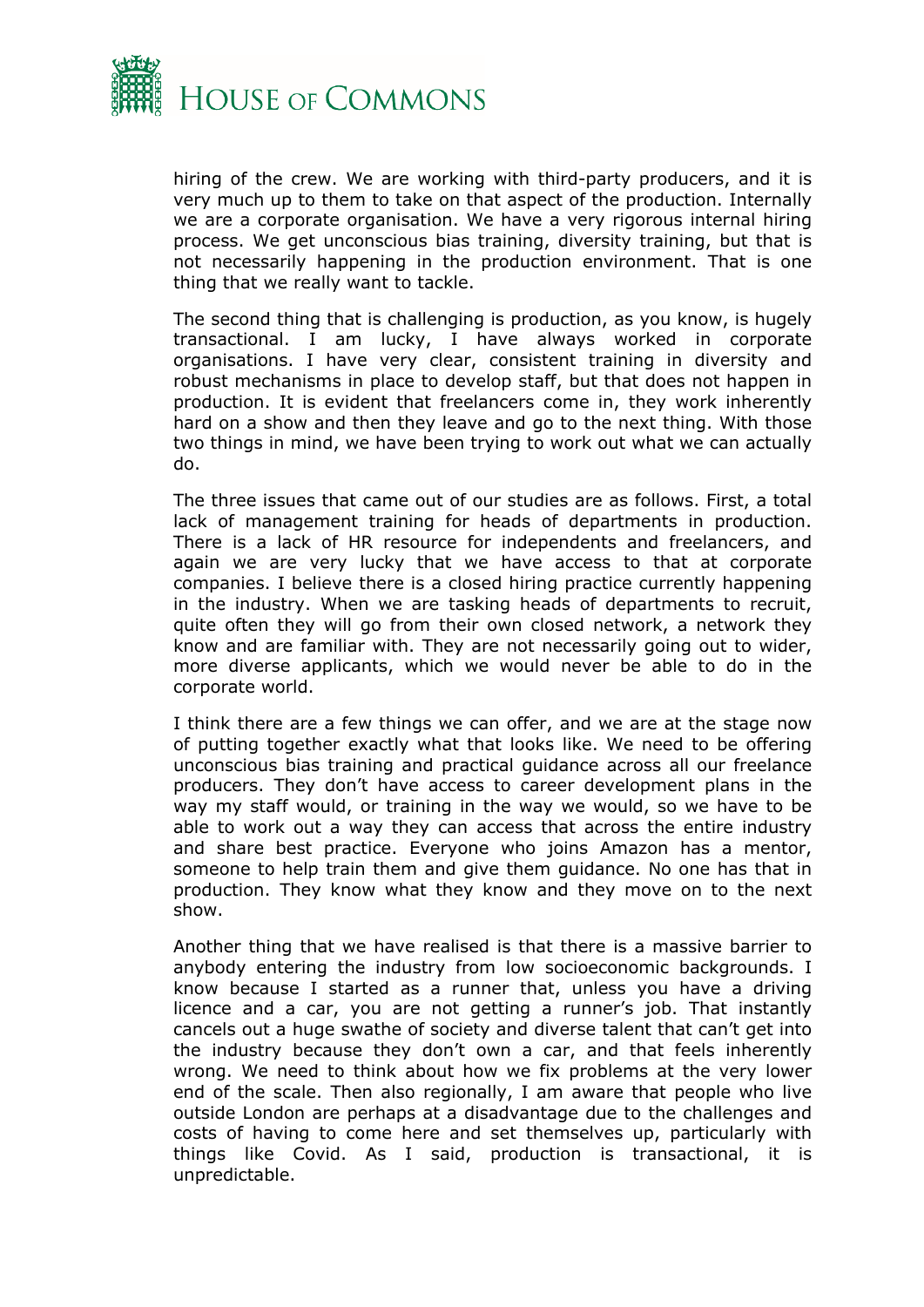

We are looking at this very closely. I don't have the answers; I wish I did. We take it very seriously. Me, my production and creative staff are now looking at everything we have had back from the roundtable discussions with producers, freelancers and different independent bodies to collate this information. I am excited to start putting together a plan to move forward, but the answer is not just on Amazon. It is industry-wide.

**Chair:** Sorry, excuse me, we are sort of repeating ourselves. Clive, do you want to ask another question?

Q445 **Clive Efford:** If we sum that up by saying that you don't have a plan, you are not aware of how diverse your workforce is and you don't really have any idea of how you are going to address that. That is the truth, isn't it?

*Georgia Brown:* No, I would say we absolutely are putting a plan in place right now, as you have heard. We have a lot of detail, I could go further but obviously—

Q446 **Clive Efford:** You have listed a lot of things that you have to look at. I think I had better move on, otherwise the Chair will cut me off. I want to ask one more question about diversity in the content you host on your site. What policies do you apply to ensure diversity?

*Georgia Brown:* We have a very rigorous green-light process. As part of that, every show that is brought up for green light has a diversity and inclusivity section, and it is reviewed by a diversity team. We have a head of diversity whose team reviews that.

Q447 **Clive Efford:** How diverse is the head of diversity? You have a shortage of people from diverse backgrounds. How diverse is the person who is head of diversity? You seem to have a paucity of people from diverse backgrounds, so who is in charge of your diversity assessment?

*Georgia Brown:* She is a fantastic woman called Latasha who is from an ethnic background. She has always worked in diversity. It is a huge passion of hers, as someone who has also struggled with the industry. She has a fantastic team as it is absolutely central to her business.

Our diversity team assesses our content. It is integral to everything we are doing, and this is one thing I am very proud of. You can all see from the output that we are commissioning that diversity is taken very seriously. There is *The Power* from Jane Featherstone, which is a huge book about female empowerment, from young, very diverse talents and people of different economic backgrounds coming up through the ranks there, through to *Jungle* centred around the UK grime network, all set in south-east London. We have *The Rig* where we are moving everything up to Scotland regionally. We are trying very hard to make sure that we are not just looking at a white London-centric output of content. That would not benefit our audience.

Q448 **John Nicolson:** That is a very interesting discussion. Out of interest,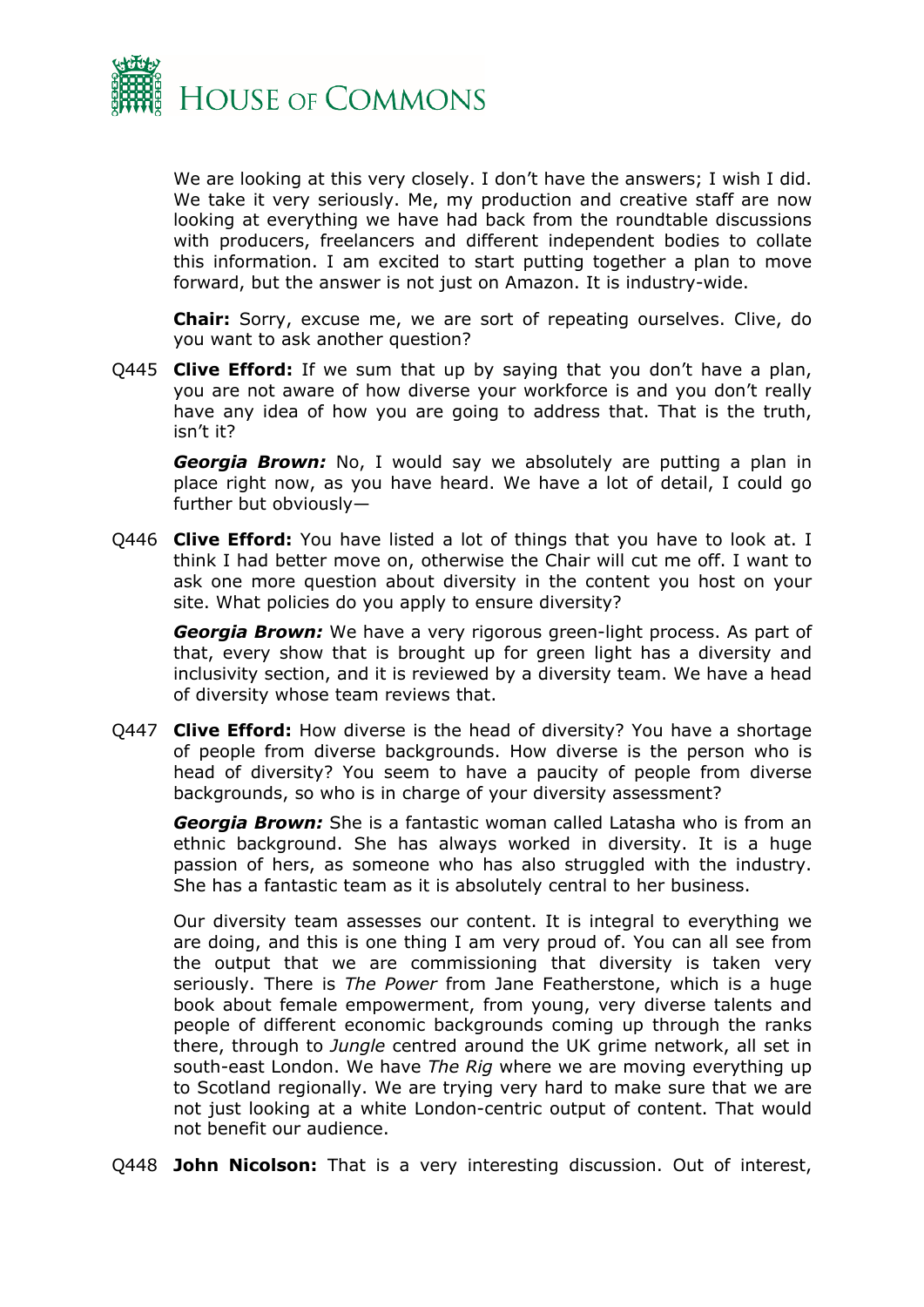

when you move up to Scotland with *The Rig* is that lift and shift or will you be hiring people specifically? You use the word "regional," but I would use the word "national." Are you hiring in Scotland or bringing people in from out of Scotland?

*Georgia Brown:* We are hiring very heavily in Scotland. We are working with Screen Scotland at the moment. We have had a number of calls with them to help us source skills there. We are really excited about that one.

Q449 **John Nicolson:** Picking up on the previous line of inquiry, which was interesting, I notice that you identified class as a problem. I think that is interesting because you are absolutely right. As somebody who has worked in broadcasting, I have always found that it is disproportionately posh. How are you doing on equal pay?

*Georgia Brown:* I am so sorry, we have those numbers but I don't have them in front of me right now. I am very happy to follow up and give you that. Again, it is something that we have worked very hard to do across Amazon Studios.

Q450 **John Nicolson:** Do you pay women at the same level as you pay men?

*Georgia Brown:* Yes, that is my understanding, but I would love to give you the exact figures, if that is okay. If you wouldn't mind, I will follow up with you as soon as this is finished, because we do have those figures.

Q451 **John Nicolson:** That is absolutely fine. You mentioned to my colleague that you are worried about the lack of diversity and are going to do a lot to address that. I am intrigued to know where is that lack of diversity? You talked about class. Where else do you think it is in your company?

*Georgia Brown:* I don't know about the company, but when I am looking at my productions and the content side of the business, I think definitely one of the big challenges we are coming up against is people from lower socioeconomic backgrounds. It is a huge barrier to getting into the industry, as it sounds like you are well aware.

I think it really comes into ethnic backgrounds and people from different, diverse walks of life. It is very difficult to say. As I said, there are lots of reports out there that give very pure statistics on that and on production, which different facets of production are more diverse than others, but ethnic minorities and lower socioeconomic backgrounds are definitely a challenge for us with entrants to the industry.

Q452 **John Nicolson:** Of course, there was a story published in the paper that the BBC, under its new management, was going to try to prevent its staff from attending Pride marches. I wrote to the Director General about that, and I am glad to report that he wrote back saying that the story in the papers was untrue. We may never know whether it has always been untrue or whether the BBC has done a reverse ferret on that particular issue, but at least staff in news and current affairs are free to continue going to Pride marches. Talking of the BBC, you said earlier that it was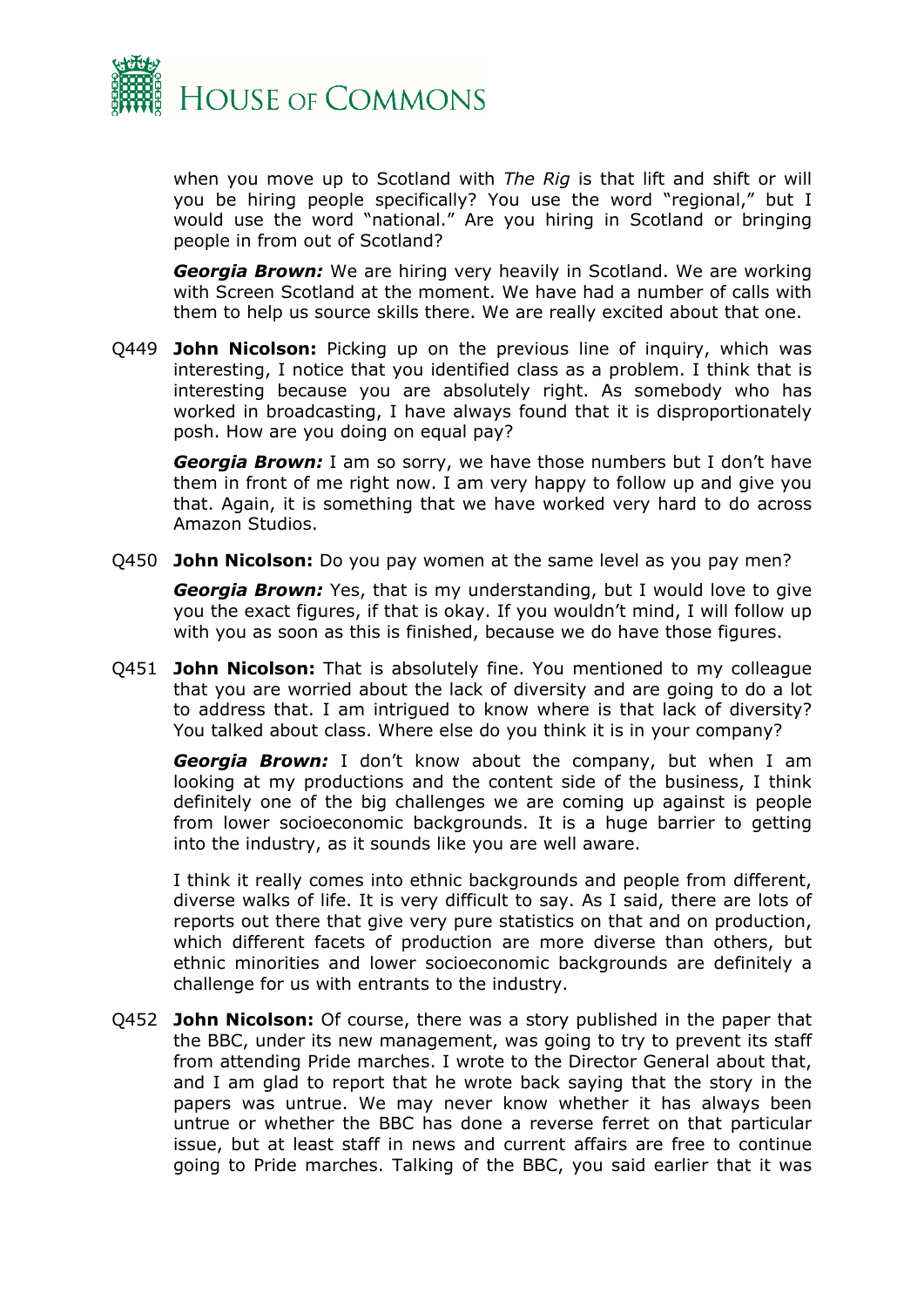

important to protect the BBC. Protect the BBC from whom?

*Georgia Brown:* It is a great question. This is with my Amazon hat on, just as a professional reading the trade press every day and following the live debates on the BBC and the future of the BBC. It feels like there is sometimes an inherent negativity around its output, what it is doing. I suppose it is more an emotional response as someone who is a habitual viewer of the BBC, who is working in the industry because of the BBC. I feel we should celebrate it more in the wins and in the innovation that it is bringing, because we all reap those rewards.

Q453 **John Nicolson:** What do you make of the suggestion that the BBC should adopt a subscription model?

*Georgia Brown:* Again, I do not know that I have a particular view on that.

Q454 **John Nicolson:** You spoke earlier as if you are quite anti the idea of getting rid of the licence fee. You made the point that you were talking from a personal, not a company, perspective. Presumably if you are in favour of keeping the licence fee, you do not much like the sound of a subscription model. I am guessing that is the logical follow-on.

*Georgia Brown:* Yes, of course. My point on the licence fee was less keeping it or removing it and more how the licence fee is used, which I think is not commonly known. There are so many different models that you could look at for monetising the BBC. You only have to look at iPlayer and its success, I suppose, to see how well audiences respond to some of the digital platforms. As to whether it should move to a subscription model, I honestly don't think I have a robust enough view to give you today that would be of interest.

Q455 **John Nicolson:** PSBs have to make a particular contribution to society, whether it is providing news and distinctive current affairs or just distinctive UK content overall. How do you think you would define your contribution to UK society if you were asked?

*Georgia Brown:* That is a great question. What I would say is that I believe Amazon is coming into the UK to be both additive and complementary. Something that we pride ourselves on in the commissions we have made to date is looking at the industry as a whole, looking at the output from the other broadcasters and other services and seeing where the gaps are, where the audiences are that we believe are being underserved and how we can help create content that we believe would give a more diverse narrative and voice across our service. I would like to think that we are known for that as a contributing factor, and also giving people a variety of choice.

As Chris alluded to earlier, we have a fantastic catalogue in the UK covering a multitude of different genres. People can access content through us, through their Prime subscription, through TVOD, through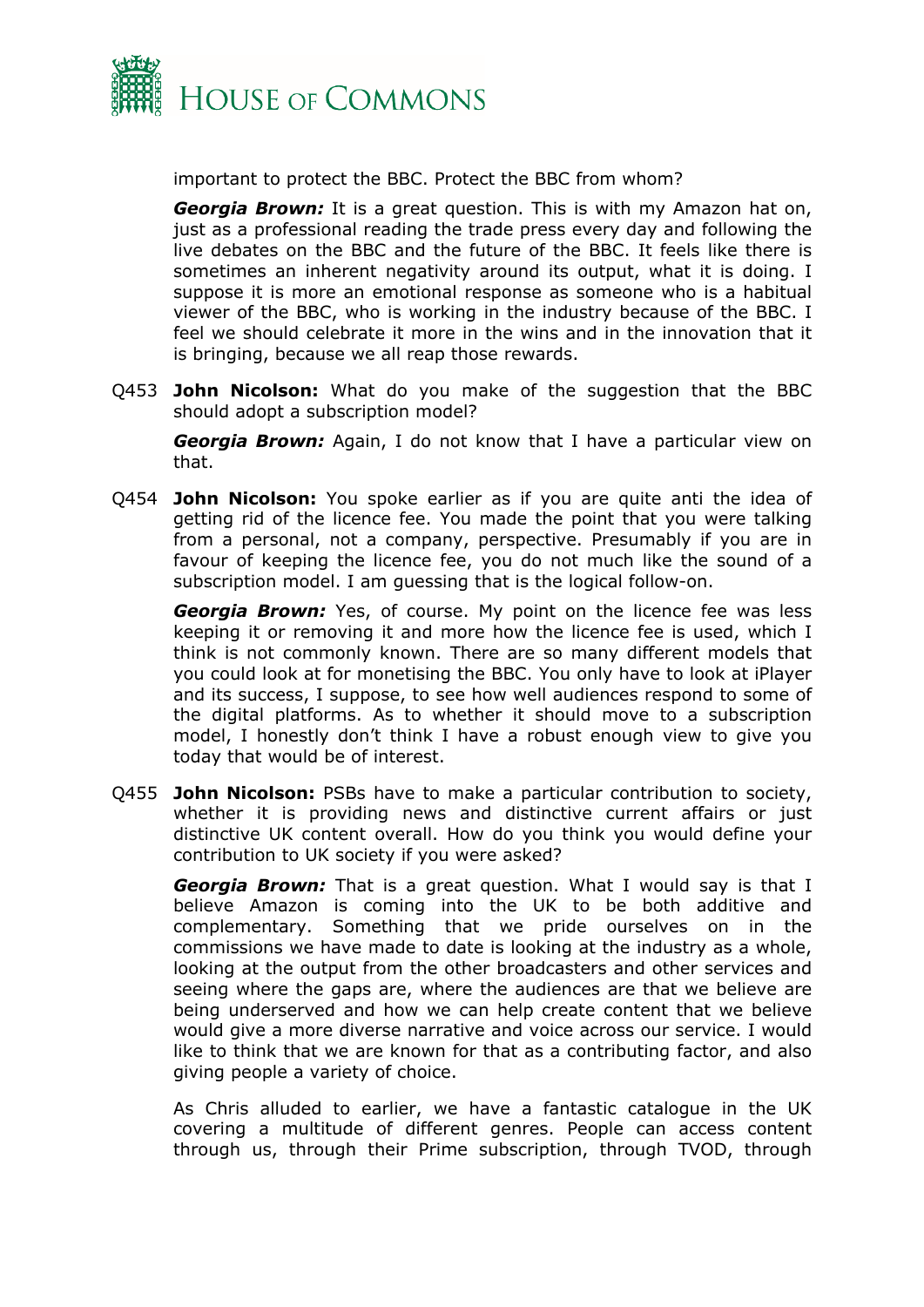

channels, so I think the pure choice that we are offering our customers is fantastic.

Q456 **John Nicolson:** Let me try to put this as neutrally as I possibly can. How do you think Brexit is going to affect your industry, especially a no-deal, cliff-edge Brexit that discourages workers from coming from abroad to contribute?

*Georgia Brown:* I am going to hand over to Chris to talk about Brexit.

*Chris Bird:* Brexit will affect Prime Video in a couple of different ways. Prime Video's European HQ is located in London. We intend to keep that HQ in London post Brexit. We are fortunate already to have—

Q457 **John Nicolson:** Regardless of whether there is a deal or no deal?

*Chris Bird:* Regardless, yes, exactly.

Q458 **John Nicolson:** With exactly the same number of staff, or would you have a supplementary headquarters in another English-speaking independent country like Ireland, say?

*Chris Bird:* We are fortunate to have a significant part of our European workforce and some senior leaders already in the EU, so we do not expect to need to move any UK staff internationally as a result of that. We will continue our investment in the UK and grow our investment in the UK and the EU, as Georgia described earlier.

Brexit will introduce some regulatory complexity. For example, in the event of audio-visual not being included in any trade deal, we imagine that Ofcom will no longer be able to regulate us pan-EU. We will need to find a new EU territory of origin and our EU businesses will need to be regulated by the regulator in that country.

We also think there is an important issue around UK content being affected by loss of EU work status. If UK content could no longer be considered EU for quotas, our businesses in Europe will need to change their content catalogue to add more European content as a result. That is not necessarily a big challenge for us, but we are concerned that it could be a challenge for smaller UK independent content producers, because it could mean a diminishment in the value of their content within Europe.

Q459 **Kevin Brennan:** Before I go on to my main question, I will ask a question about sport, which was raised earlier. I know that Amazon Prime has invested in the Autumn Nations Cup, which is the rugby tournament replacing the touring sides in the Autumn internationals. Do you have ambitions to go on and do things like televise the Six Nations rugby behind a paywall?

*Chris Bird:* As I said earlier, the sports team is a separate team to ours and I could not comment on what they intend to do in the future. What I would say is that where there is a customer demand and where it is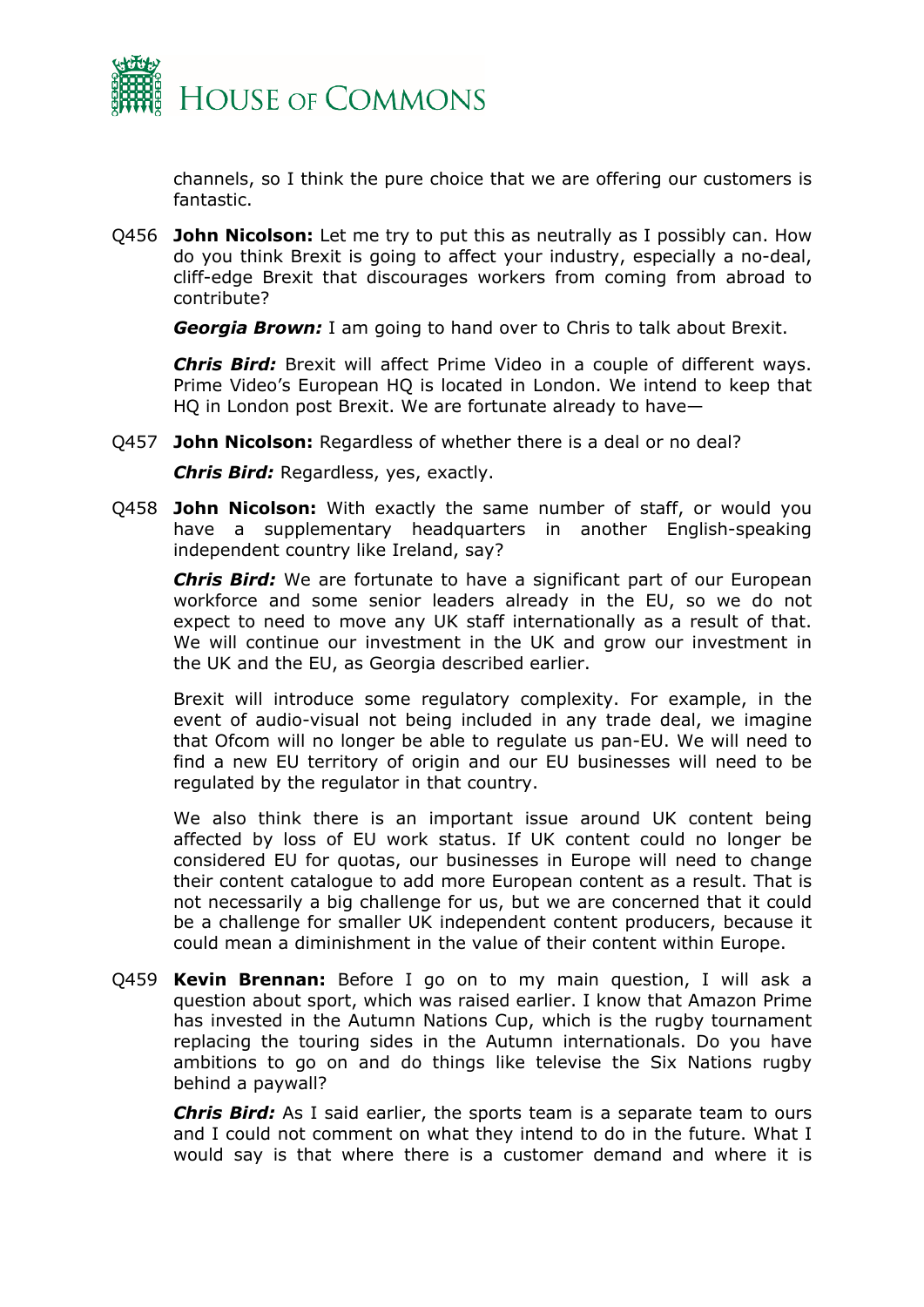

appropriate and accessible for us to bid against that content, that could well be something we are interested in.

Q460 **Kevin Brennan:** As a Welsh rugby fan, I am probably not that disappointed that some of these games in the autumn, given current form, are behind a paywall. As a Committee we are quite interested in the long-term future of the Six Nations on free-to-air, so it would be very helpful if you could let us know after the Committee, perhaps by letter, whether Amazon is involved in that. Is that possible?

*Chris Bird:* Yes, sure. We will go back to the sports team and ask for their feedback. We are committed to helping support grassroots sports in this country, and if the televising of sports rights enables that then we are supportive of that.

Q461 **Kevin Brennan:** This morning's session is quite interesting, because both of you are talking about a limited part of the Amazon business. To listen to it at face value, you would think that you know very little overall about your customers, but in fact Amazon is a company that knows where people live, what TV they watch, what they buy online and what music they listen to. As a whole entity, do you think that for the Committee to get more of an understanding of Amazon's overall role, including how it will impact on public service broadcasting, we perhaps need to get somebody who knows about all the different parts of the company? Looking at the way Amazon Prime is sold, if I happen to buy something online, Amazon Prime is very heavily promoted. Every time you want to buy a cable for a speaker or something online, you will get asked to subscribe to Amazon Prime. It almost feels as if the company's mission overall is world domination. Would that be unfair?

*Chris Bird:* I think that would be unfair. We are endeavouring to serve our customers as best we possibly can. We promote Prime Video because we think it is a great service and the feedback we have from our customers is that they very much enjoy it. We are naturally a large business, and I am sorry if there is some frustration that we cannot answer broader questions today, but there is probably not one single employee within Amazon who could answer the depth of questions about content and Prime Video to the same degree as they could on sports rights, devices, retail, Alexa, music, et cetera.

Q462 **Kevin Brennan:** Certainly as the Committee for Digital, Culture, Media and Sport, your company covers all aspects of our work.

I want to ask some questions about public service broadcasting and prominence. Obviously, public service broadcasters have certain privileges, prominence being one of them in the traditional way media was consumed. Do you think that should remain in the new media world we live in?

*Chris Bird:* There are two ways in which we address that. In Prime Video there are no requirements for PSB prominence because, as a commercial service, we naturally do not have requirements to license any PSB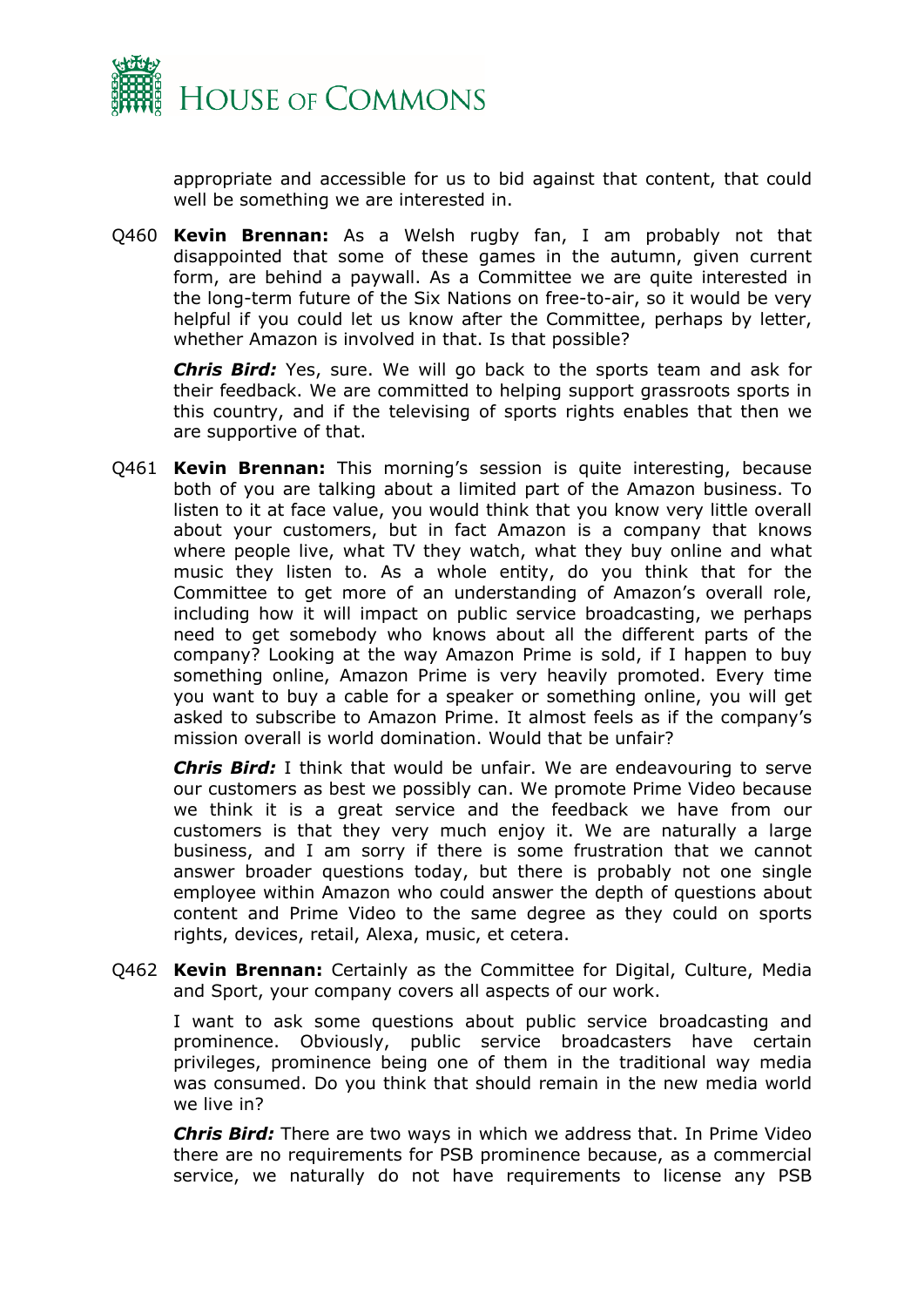

content. However, what you might be alluding to is our broader devices business and in Amazon devices public service broadcaster content does receive prominence. In Fire Stick and Fire TV devices today, iPlayer will be very prominent, as will ITV Hub and More4.

Q463 **Kevin Brennan:** That is not entirely correct, is it? PSBs are much more prominent on Sky and Virgin than they are on Amazon Fire Stick, aren't they? They are right at the top on Sky and Virgin but not on Amazon Fire Stick. Is that correct?

*Chris Bird:* I think you see the BBC iPlayer in position one on Fire Stick and Fire TV. You would certainly see ITV Hub in the top five. We work closely with Ofcom on these prominence regulations, and we are very much attuned to the fact that the way customers are accessing PSB content is changing. The idea of position one, as it used to be in the past, is something that is evolving. For example, if you look at the way customers are using voice search to access content, the idea of simply position one, position two or position three is changing and will change in the future.

Q464 **Kevin Brennan:** We are very interested in all of that, and Ofcom has recommended that prominence legislation needs to be updated to take all of this into account. Is that something you would support?

*Chris Bird:* If you look at our devices now, you would see that BBC, ITV and Channel 4 are prominent.

Q465 **Kevin Brennan:** That is not what I asked. I am asking whether you would support legislation, as Ofcom has recommended, to update the prominence regime.

*Chris Bird:* I really think that is for Ofcom to determine, but if that is what they determine, naturally we will work with them to comply.

Q466 **Kevin Brennan:** Why is there a special button on my remote control for Amazon Prime but not for public service broadcasting content?

*Chris Bird:* Again, I am not sure how those placement deals have worked, whether the device manufacturers have discussed that with the BBC. I can't comment.

Q467 **Kevin Brennan:** That goes to my point at the beginning, so I accept that you can't comment on it, but I think we need to have executives with a broader view of Amazon's business. Can you tell us which apps come preloaded on your smart TV and Fire Stick devices and how that is determined?

*Chris Bird:* I can come back to you with a full list of that. I will connect with the devices team and we will respond.

Q468 **Kevin Brennan:** Does Amazon prioritise its own content over apps from other broadcasters and video providers through its devices?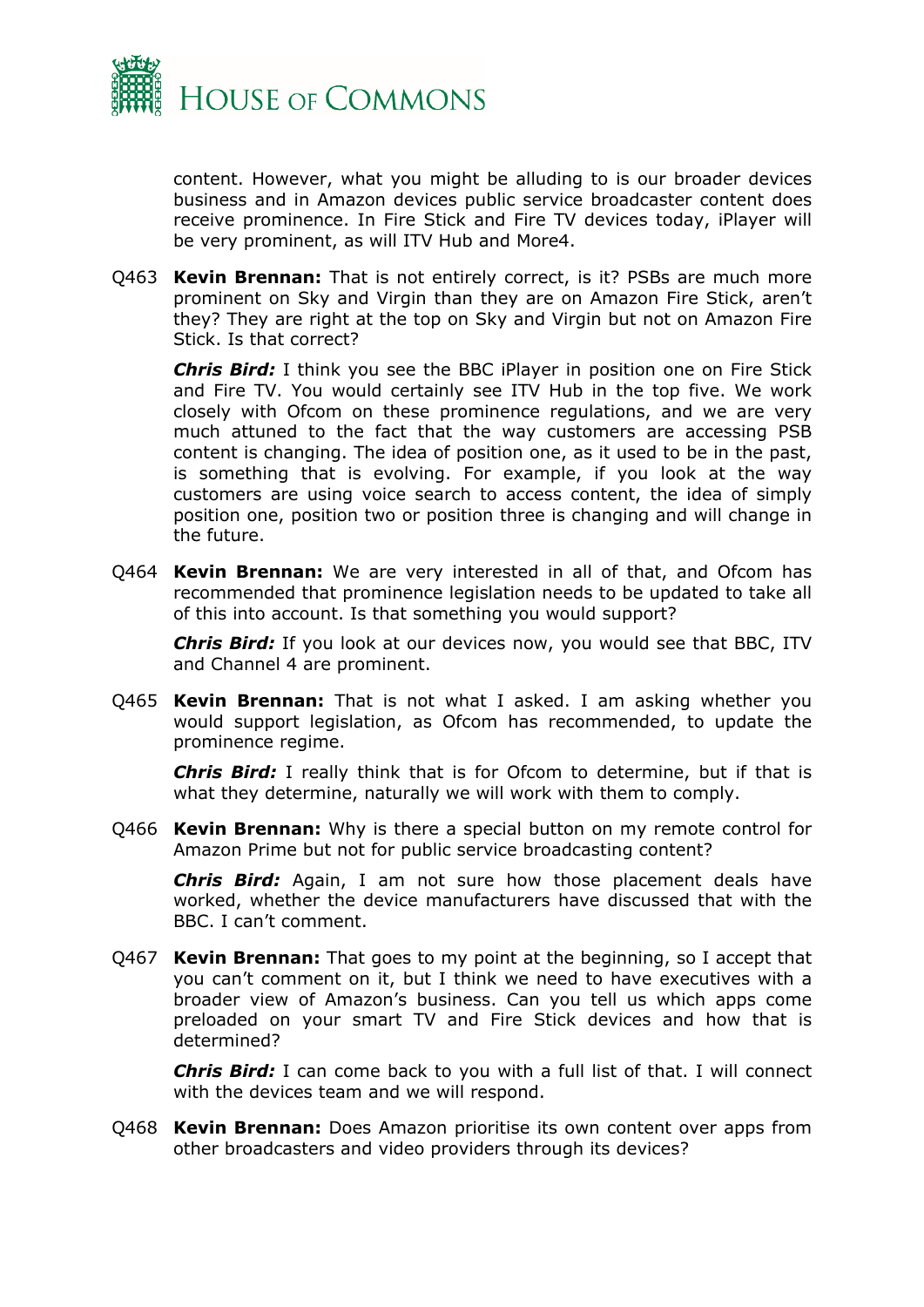

*Chris Bird:* No. For example, if you were on Fire Stick now and you searched for a particular piece of content that was available from multiple providers such as Prime Video and iPlayer, you would see both those options and it would be up to you as the customer to choose which service you wanted to consume the content through.

Q469 **Kevin Brennan:** When people search on your Fire TV platform, how are the results determined? Does the platform search within all the apps? If the same programme is available on multiple apps, what determines which app is prioritised in the search results?

*Chris Bird:* My understanding is that they would be displayed equally, so if you searched for a particular BBC show that existed across Prime Video and iPlayer, you would see both those results come up in the same place.

Q470 **Chair:** To follow up on one of Kevin's points and yet another question you are going to answer in written form, could you please also include in your correspondence with us whether or not there were any discussions earlier this year for Prime to take TV rights for the Six Nations when they were looking at potentially taking it away from the BBC? If you could include that as well in your written response, that would be very helpful to the Committee.

I have one final question. Some of my colleagues have asked you about the TV licence fee and whether or not the BBC should basically be moved to a subscription. I can understand why the likes of yourselves and Netflix would not want that as, frankly, it would be a great deal of competition. Thinking about BritBox and how PSBs package their content, perhaps they need to come together to form a super BritBox, a sort of ITV plus BBC plus Channel 4. Do you think that has the potential to be attractive? Also, would that help them bid to be on TV remote control buttons? Presumably, the reason why you are on it and they are not is because you pay. What do you think about BritBox? What do you think about the idea of a super BritBox where they all form around one particular offering? Would that mean they get the same level of prominence on TV remotes that you do?

*Chris Bird:* In broad strokes, we welcome competition and innovation. We believe in general terms that raises everybody's game. If the BBC and other PSBs were to create a service that is competitive with ours, I don't think that is something we would be concerned about.

Q471 **Chair:** I asked quite a detailed question. I think your answer was shorter than my question. First, what do you think about BritBox? Why do you think it is working? Secondly, what do you think about the idea that the public service broadcasters could formulate a one-stop shop? How do you think that would interact with TVs and the manufacture of remote controls? At the moment, one of the big complaints that PSBs have is that the likes of you and Netflix have your own button on the remotes while they do not.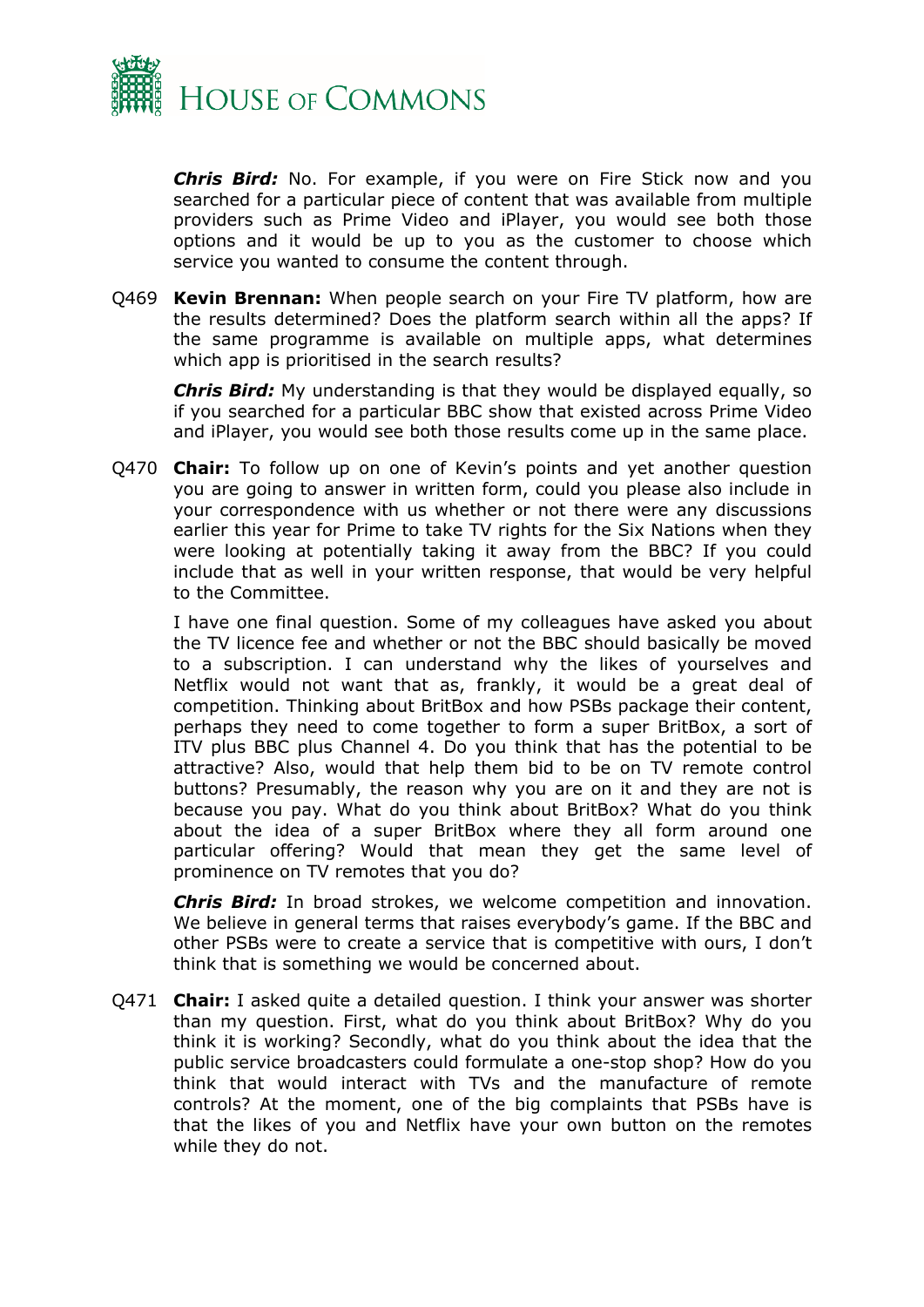

*Chris Bird:* There is a lot of detail in there that is potentially not right for Amazon to comment on. Personally, I am pleased to see the advent of BritBox. I think it is a great service and has some great content on it. So long as it can continue to serve the needs of UK customers, I think that is great. Could we collaborate with BritBox? We offer—

Q472 **Chair:** Sorry, I did not ask that question. I asked a different question. I asked whether you think it would be a good idea for them to have a super BritBox. Then I specifically asked about TV remotes, because this is an issue of prominence. Basically, you pay to be on the TV remotes. Would this give them the muscle to be competition to you by having a button on the TV remotes?

*Chris Bird:* Potentially it could do that. Again, I am not aware of how the negotiations work with these device manufacturers. If it was a sizable enough service with big enough customer demand, why not?

<span id="page-26-0"></span>**Chair:** Thank you for your evidence today. It has been much appreciated.

#### Examination of Witnesses

Witnesses: Iain Bundred and Richard Lewis.

Q473 **Chair:** This is the Digital, Culture, Media and Sport Select Committee and our inquiry into public service broadcasting. This is the second panel of today's hearing. We are joined by Iain Bundred, the head of public policy, YouTube UK and Ireland, and Richard Lewis, the head of UK and Ireland content partnerships. Good morning, Iain and Richard. Thank you very much for joining us today.

As an opening question, we are often told in this inquiry by different broadcasters, PSBs and video on demand services that younger people get a lot of their entertainment and information from YouTube. Why do you think you are able to attract younger audiences, younger users, and where are linear broadcasts and PSBs failing when it comes to younger viewers and younger audiences?

*Richard Lewis:* Good morning. Thank you very much for having us in this Committee. For the past eight years I have run content partnerships at YouTube, helping media companies and creators discover their audience on YouTube. It is important to note very quickly that it is a distinct part of the broadcasting landscape. We are not a broadcaster or a large-scale commissioner. Instead we are a platform that provides tools to our creators, who are vast and range from creators in the south-east of London to creators in Scotland, Ireland, et cetera.

There is a huge array of passions. YouTube connects users or viewers with the creators' passions. Our partners are at the core of what we do, and there is a massive array of content from a number of authentic voices who are telling their stories and sharing our platforms, and we help them find that audience. If you are into fitness or cycling, you can find a channel on YouTube that shares that creative passion or shares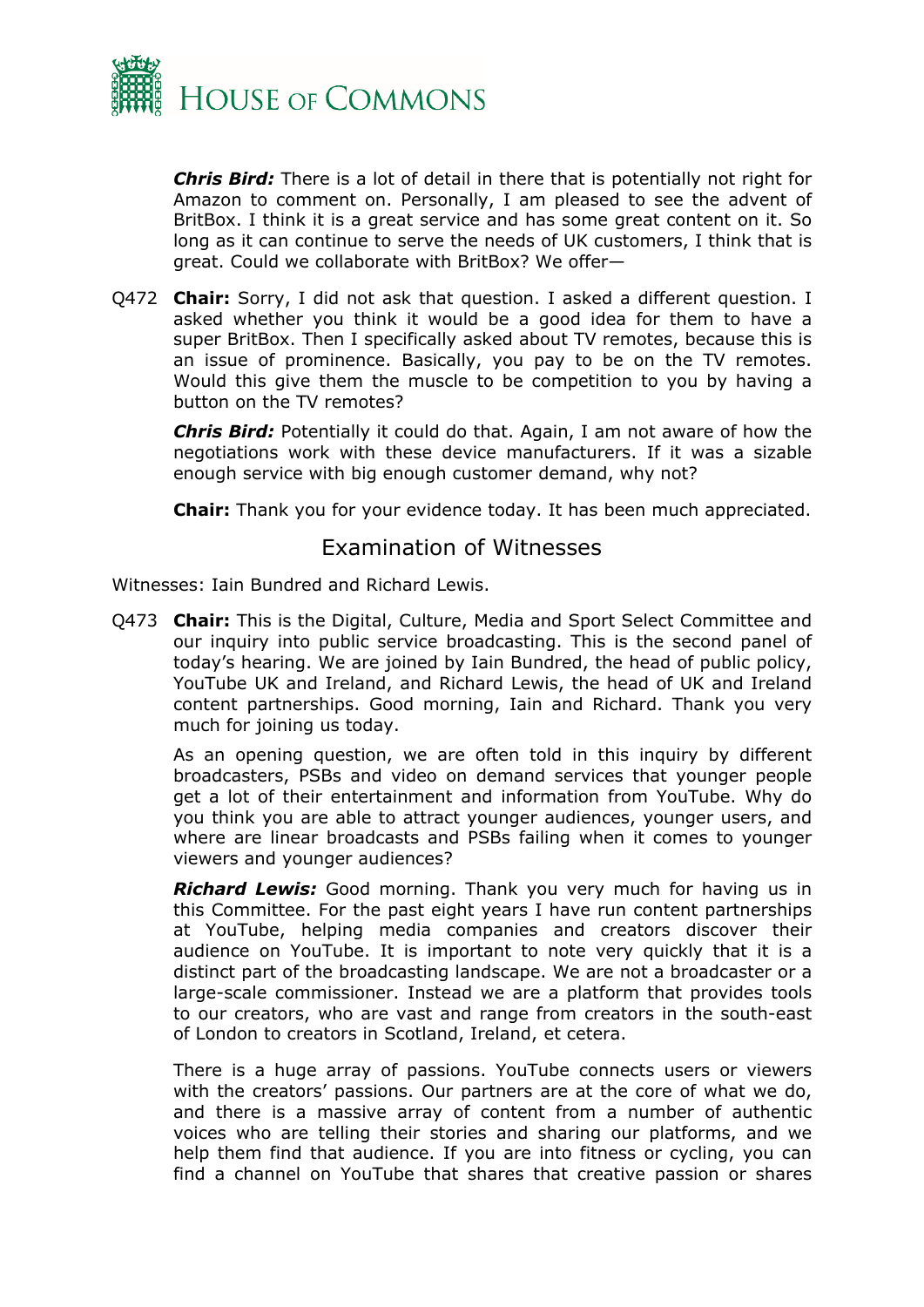

that obsession with you. Even as far as diverse pieces of content, say female gaming, Yammy is a creator from Yorkshire. She had a baby when she was young, at 16, and that would normally preclude her or certainly make it harder for her to get into broadcast media, but she has a passion for gaming. She has a loyal fanbase with whom she is able to share that passion. Having that vast array of creative passions and flowers blooming on the platform allows audiences also to find those passions.

Q474 **Chair:** By the way, we consider you to be both a platform and a publisher, because you publish content and, therefore, you have a greater responsibility than the phrase "platform" suggests. What you are saying there is that because you are able, probably through algorithms, to key into people's wants, you are more able to attract, retain and be a destination of choice for younger people than some of the linear broadcasts that are put out there and then people have to decide whether or not they like them. Is that a fair estimate?

*Richard Lewis:* To be a creator and upload your content to YouTube, all you need is a broadband connection, a camera and a passion for that content.

Q475 **Chair:** Strictly speaking there is one creator and there may be 8 million users. Not everyone is creating on YouTube, so there is not this sort of magical world where everyone is artistic and creative. There are people out there who basically have a particular niche, either expertise or a quirk, and they put their video out there, and then it is accessed. What I am asking you is whether the reason for your popularity among younger people is because of this drilling down, the way in which these algorithms work and the way in which people basically end up going down a particular route or interest rather than the more linear approach, which is basically that they put something out there, broadcast something, and then see what the viewing figures are? It is a much more interactive experience.

*Richard Lewis:* That is right. At our core we want to support our partners to try to find the audiences who share that creative passion. You are right in saying that there is a vast array of passions out there, or obsessions. We can take the Global Cycling Network. That is a business started in Bath by a couple of people who had an obsession for cycling. There is a huge number of cycling fans out there and a huge number of sports fans out there, but that passion is clear to see in the content they upload to the platform. They have started up a massive business from this. There are over 200 employees in Bath, and it is our ability to teach them to utilise the tools in distributing content on YouTube and finding that audience. You can amplify that across a number of other creators as well.

Q476 **Chair:** How were your user viewing figures affected by lockdown?

*Richard Lewis:* We have seen an increase. We have seen some interesting trends. We have seen a huge uptake in live, so you wake up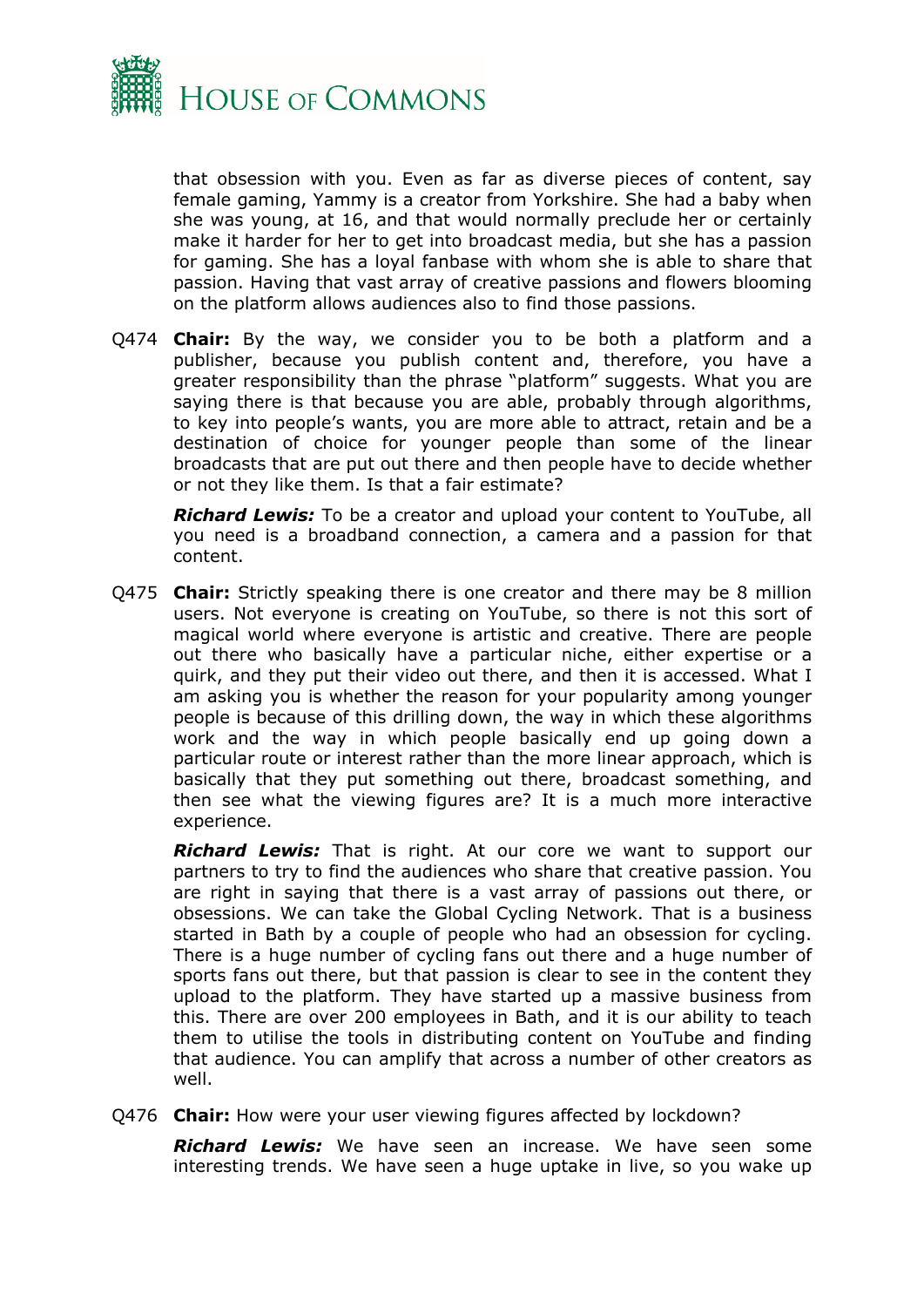

in the morning and you have Joe Wicks supporting or teaching you to work out. I think he is going to do something in lockdown 2 as well, which is fantastic for the nation.

We have also seen big uptake in our partner engagement with cultural institutions—the National Theatre doing National Theatre at Home or Andrew Lloyd Webber wanting to put on some of his old shows. They closed their doors, sadly, due to lockdown, but they opened up their digital doors and were able to find an audience who really appreciated that.

Viewing figures went up. We saw some pretty idiosyncratic viewership as well. In the UK we saw pub quizzes becoming very popular. That did not happen in France, Germany or elsewhere but you saw *Jay's Virtual Pub Quiz*. Jay bought a pub with his mate that sadly got locked down, and so he was going to be running that quiz anyway. He put it up on YouTube and it was viewed by millions and millions of people and had many celebrity guests come in. Overall viewing went up. We have seen—

Q477 **Chair:** I asked you how much it had gone up, so how much has it gone up?

*Richard Lewis:* I think some of the Ofcom reports were pretty clear on that—75% of adults saw YouTube in the first couple of months. They were watching an average of 13 videos per day, but I think that is an industry trend as well. You saw consumption of news content going up on YouTube, and the BBC has released some fantastic reports on the engagement they got.

Q478 **Chair:** You reach something like 97% of adults online in the UK, as I understand it. Are you effectively a monopoly as a result?

*Richard Lewis:* I would not say that. I think public service broadcasters are very good at reaching. They have vast audiences as well. I have seen the statistics out there regarding public service broadcasters. You have just had Amazon in, you have had Netflix in. TikTok and Facebook are out there. There is a huge amount of competition so, no, I would not suggest we are a monopoly in any way.

Q479 **Chair:** None of those is related to Google, for example. None of them is the engine of choice. They are small fry in comparison to yourselves. There is no alternative to YouTube, in effect. I think you could fairly say that you occupy a space that is pretty unique. We discussed that right at the start when you talked about the interaction between users and generators. That is not the business model for any of the other companies that you have mentioned.

*Richard Lewis:* Facebook, Instagram and TikTok would certainly have a similar business model in that respect. No, I do not think we are a monopoly, but we are a platform that is very good at matching our partners' content with our viewers and that is great news, for both our partners and our viewers. There is a huge creative economy out there for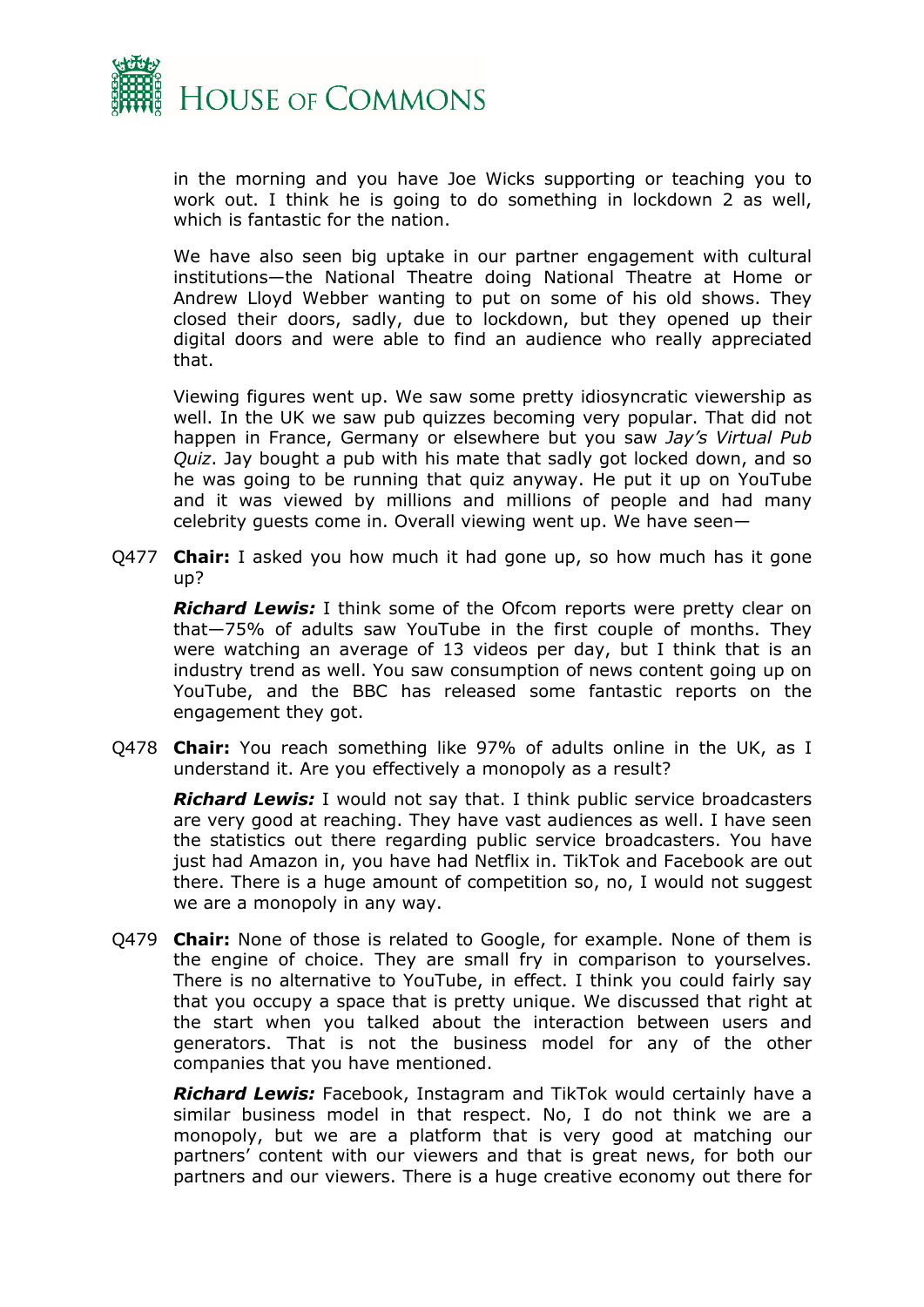

YouTube that we are supporting. I do not see us as in competition with public service broadcasters. We think that we are a partner of theirs. Our goal is not to erode the public service broadcaster model. We want to benefit it; we want to grow it as we do with all of our partners.

Q480 **Chair:** How does growing and benefiting public service broadcasting happen? In things like music, et cetera, there are often complaints about whether content is properly remunerated. In print media when it comes to Facebook, for example, we know the way in which it is going in Australia and France right now. For someone that could be viewed as a monopoly, where you are this behemoth—and you do have a slightly different business model from the likes of Instagram and Twitter; you do not watch an hour programme on Twitter or Instagram, so you are different in that respect—how is it that you can help, that you can complement public service broadcasting rather than, frankly, just rip it off?

*Richard Lewis:* My team and I are the partnerships team, and we seek to do that. BBC Radio 1 has a remit to reach younger viewers. That is a radio station, but we have worked very closely with them to try to find that audience on YouTube. Their goal is to discover on YouTube and watch on iPlayer or listen on the radio. In that way they use YouTube as a shop window for the amazing content that they have or that they are putting out on their own network channels. They use our tools, our distribution and our reach to benefit their overall strategy. That is the key thing we are focused on, the strategies of each of our broadcast partners or each of our media company partners, and they are different. The BBC does not monetise; ITV and Channel 4 do monetise. Some of them have production companies—BBC Studios, ITV Studios—and they are very interested in the export of the content that YouTube can supply.

There are many different ways in which we will partner with them, but the key thing is to balance that content and distribution strategy to complement what is on their own networks as well. Typically you will see content from broadcasters that is not full length but is clips advertising the next *Graham Norton Show* or showcasing what is on Radio 1. That is how we seek to partner with our broadcast partners.

Q481 **Chair:** Finally on this particular point about partnerships with PSBs, the reverse is to wonder whether PSBs work well enough with YouTube. Ofcom, and Dame Melanie Dawes, has suggested that they are not doing it to that degree. Why do you think that is, and what do you think the reasons are for the likes of the PSBs not perhaps being as willing to go full throttle when it comes to working with you?

*Richard Lewis:* They work with us in very different ways. They work with us quite well in trying to benefit from our content discovery or their content discovery on our platforms. In the UK we have seen public service broadcaster content grow over 50% year on year, which is faster than the platform growth itself. It is incredibly engaging and popular content that has found its audience, and they will say that that has met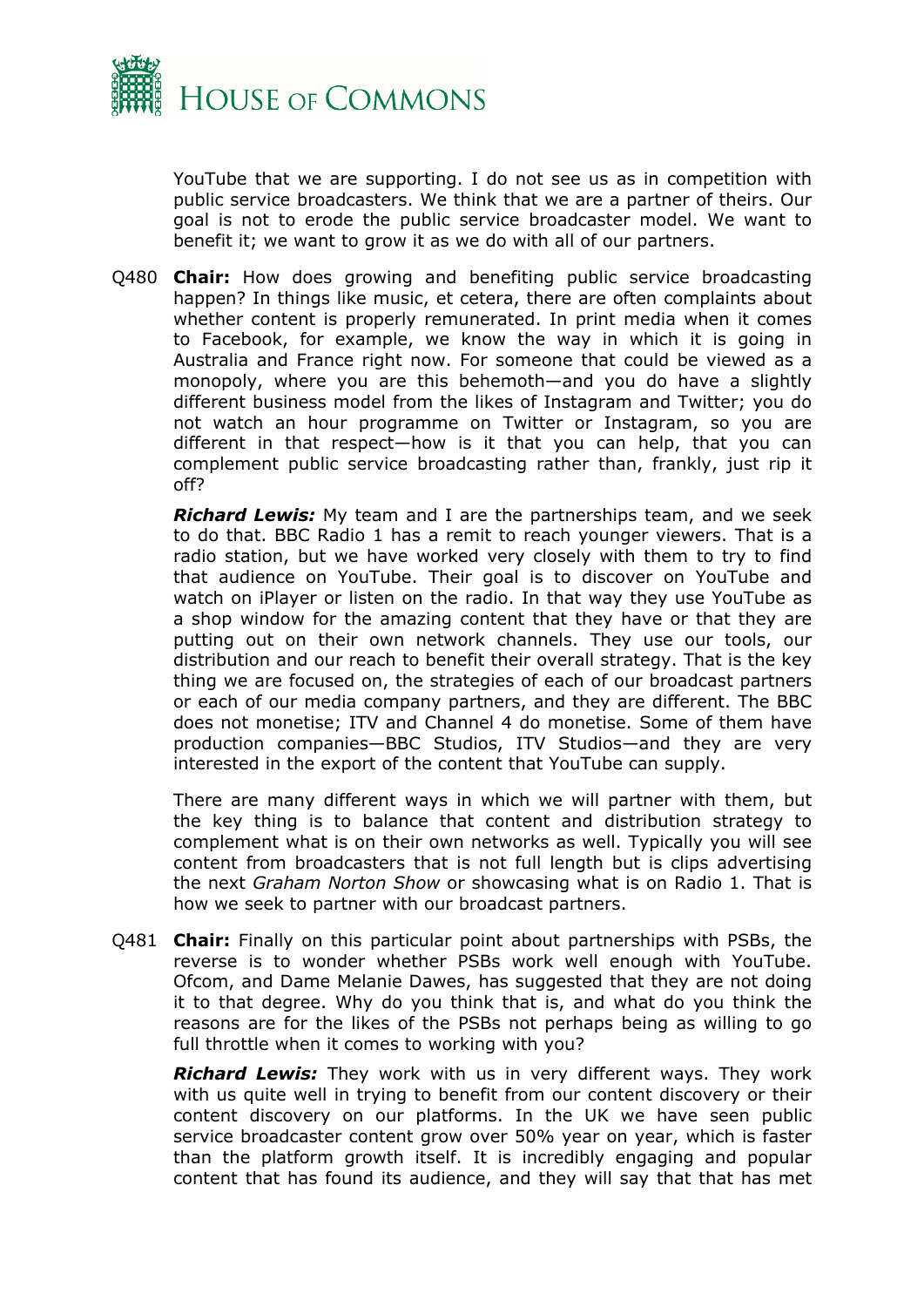

their strategic needs. They are the types of conversations I am having with public service broadcasters.

Why they do not engage more is because that is not in line with their strategy. They want to use us as a platform where people can discover their content, whether it is the next drama coming out on ITV or the next *Live Lounge* coming out on BBC Radio 1, and then us the tools on the platform to push their audiences over to their networks where they can monetise them better, where they can watch and gain—

Q482 **Chair:** It is hunky dory then. Ofcom is wrong in that respect, that PSBs are not using your publishing platform adequately.

*Richard Lewis:* It is a matter of opinion. There are some incredibly smart people over at public service broadcasters, some fantastic analysts, some hugely creative people. They do not often want to put full-length content on. However, we see the likes of BT Sport putting the UEFA Cup final on our platform, we see ART put content on the platform and, over in the US, you get a lot of US chat show content on YouTube, and that is just the finite differences between their commercial and content distribution strategies. I do not think you can say Ofcom is right or wrong; it is just a matter of opinion.

Q483 **Kevin Brennan:** I do not want Iain Bundred to feel lonely, so what is it like working for YouTube compared with working for Gordon Brown? Which do you find more fulfilling?

*Iain Bundred:* What a great question. I am new to the role, as I think Mr Brennan probably knows. I love working here. I am able to add real value in the role I am playing, which is leading policy issues across the UK and Ireland. It is a very different job from walking through the back door of No. 10 every day, but that was a decade ago now.

Q484 **Kevin Brennan:** That was just a loosener, by the way. I want to ask about advertising, so I do not know which one of you wants to deal with this. It was interesting that Richard Lewis said you really want the public service broadcasters to flourish, grow and remain a big part of the ecosystem. Advertising is critically important to a number of our public service broadcasters, not the BBC obviously but the other ones rely on advertising to survive. Do you agree with the Competition and Markets Authority that Google's market dominance gives it an "unassailable incumbency advantage" over its competitors?

*Iain Bundred:* You will not be surprised to hear that Google and the company generally has some questions about the CMA report, and I think we have gone back on that detail. The one thing I would call out is that the report identified that YouTube has only 5% to 10% of the digital market advertising space. I think more generally, while of course there is national competition for advertising in general and there are times when we come up against the broadcasters in certain ways, speaking for me, over the last 10 years I have been in the advertising industry and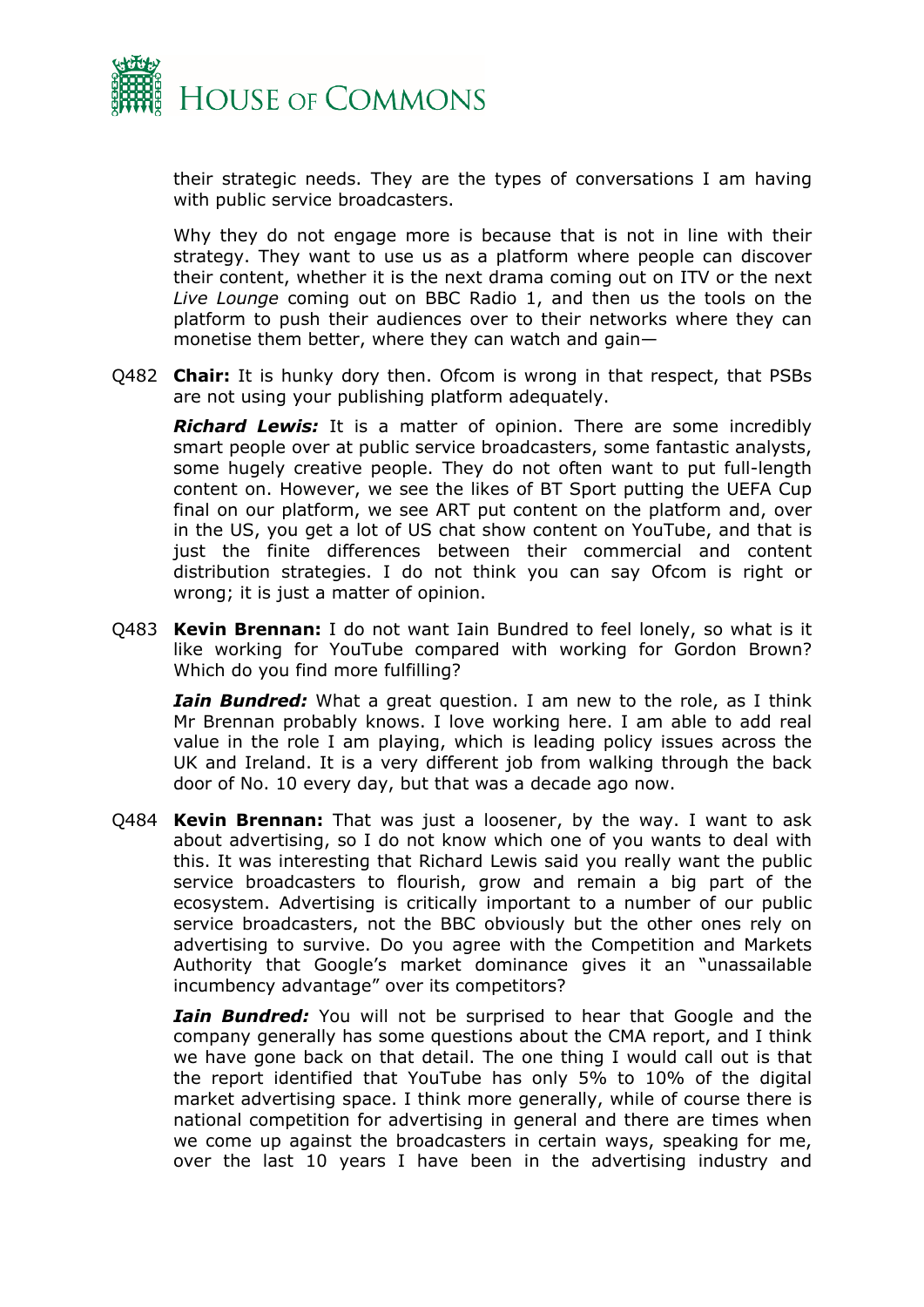

working on that, I think that linear TV advertising is very different from what VSPs offer, so I think our competition is really with the VSPs.

Q485 **Kevin Brennan:** YouTube is always at pains to try to pretend it is not a publisher and to insist that it is simply a platform that accepts content. In the case of advertising that is not true. It is a publisher of advertising. It writes the algorithm that determines what adverts appear where on its service, so really YouTube should be considered a publisher of advertising given that it sells, publishes and profits from advertising, should it not?

*Iain Bundred:* The AVMS legislation that has just come in clarifies some of this. We have a responsibility under AVMS, and we are looking at the responsibilities upon us to make sure that the advertising is appropriate. As a video-sharing platform, we are in a different position from traditional publishers. We operate at a different place in the ecosystem.

Q486 **Kevin Brennan:** Do you agree that the regulation of online advertising should be brought in line with broadcasting?

*Iain Bundred:* I don't agree with that. I feel that we operate in different ways. The regulation of the wider digital platforms is coming through. We have AVMS separating ourselves from linear TV and from video on demand. I think that is an important distinction.

Q487 **Kevin Brennan:** You may not have had the chance, but did you take a look at our recent session with the Secretary of State when I asked him about this?

*Iain Bundred:* I am afraid I did not see that. I saw some of the notes, but I did not have a chance to watch it.

Q488 **Kevin Brennan:** I asked him, "Will you at least give public service broadcasters and others who are in advertising the assurance that if you do this sort of thing for broadcast advertising"—this was about restrictions and watersheds relating to adverts for fatty and sugary foods that might cause obesity—"given that online advertisers are direct competitors with the broadcasters, you will make sure they are subject to exactly the same restrictions?" and Oliver Dowden said, "The short answer is yes". If it is appropriate that broadcasters should be subject to rules, regulations and restrictions, is it not appropriate that the same rules should apply to online advertising?

*Iain Bundred:* HFSS is a really good example of why it needs to be distinct to the platform. There is a big debate at the moment around the Government's obesity strategy and how they achieve their goals to reduce the exposure of children to so-called junk food, HFSS products. We have voluntarily introduced our own changes on this and, because we have more information about our viewers and are able to use things like age verification—we have done quite a lot of recent updates on that lately, and I can take you through it if it is of interest—we have a lot more confidence that a child is not viewing those adverts than, for example, by just putting in a 9 pm watershed. BARB can obviously give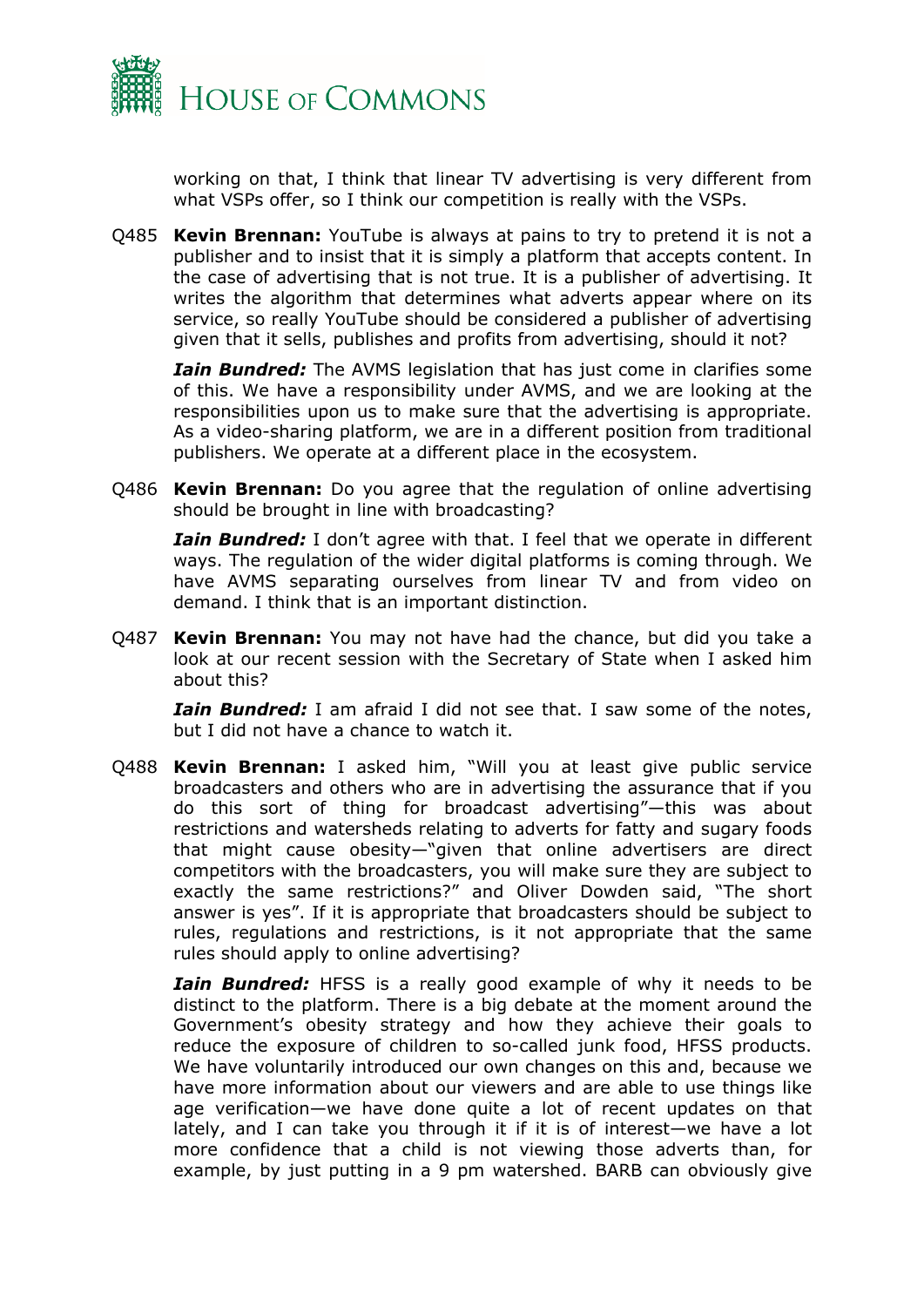

you some data after the fact but we can pretty confidently say that those under-18 users will not be able to view that advertising.

Q489 **Kevin Brennan:** As you have been at pains to point out, there is a lot of user-generated content on YouTube. Often the people who are very successful with their user-generated content are known as influencers and are promoted in that way. Those influencers are often paid by junk food companies. In fact, there is a massive amount of that on YouTube where young people who appeal to very young people themselves—they are influencers and, by definition, influence their behaviour and consumption—are being paid and sponsored by junk food companies and others to promote their products. Do you have a handle on that?

*Iain Bundred:* I do not think it is a massive problem. You certainly see a number of creators who are doing product placement. We ask all creators to self-declare that and, as we look to comply with AVMS in particular, that will become an obligation.

Q490 **Kevin Brennan:** Could you give us any idea, if it is not a very big problem, of how big or small it is?

*Iain Bundred:* I do not have that data.

Q491 **Kevin Brennan:** Would you be able to write to the Committee following the session to give us some more information about that?

*Iain Bundred:* I am always happy to follow up. It is quite a hard thing to get a datapoint on. We can certainly give you a rough idea, or I hope we will be able to give you a rough idea, of the number of creators who are, for example, on YouTube Kids—well, they would not be able to do it on YouTube Kids—or doing child content and have product promotions. With our new change on HFSS, they would not be able to promote that to any under-18 users.

Q492 **Kevin Brennan:** Are you aware of any recent reports that this is a growing problem?

*Iain Bundred:* Since we have introduced our policy changes, I have not seen any reports about it. If it is a particular report you are talking about, I am very happy to review it and take it back to our colleagues.

Q493 **Kevin Brennan:** Yes, I am talking about an article, "YouTube 'kidfluencers' paid to promote junk food to children" written by Mike Wright, who is a social media correspondent. The article says, "YouTube 'kidfluencers' are exposing children to staggering levels of junk food advertising with unhealthy items promoted in videos that have had over a billion views, a study has found", and this was a study published in the US journal *Paediatrics.* Are you aware of that study, and does YouTube have any comment on that?

*Iain Bundred:* I am afraid I am not aware of that study. I would say that the changes I have talked about came into effect across the EU and the UK earlier this summer, so it could be that any academic study would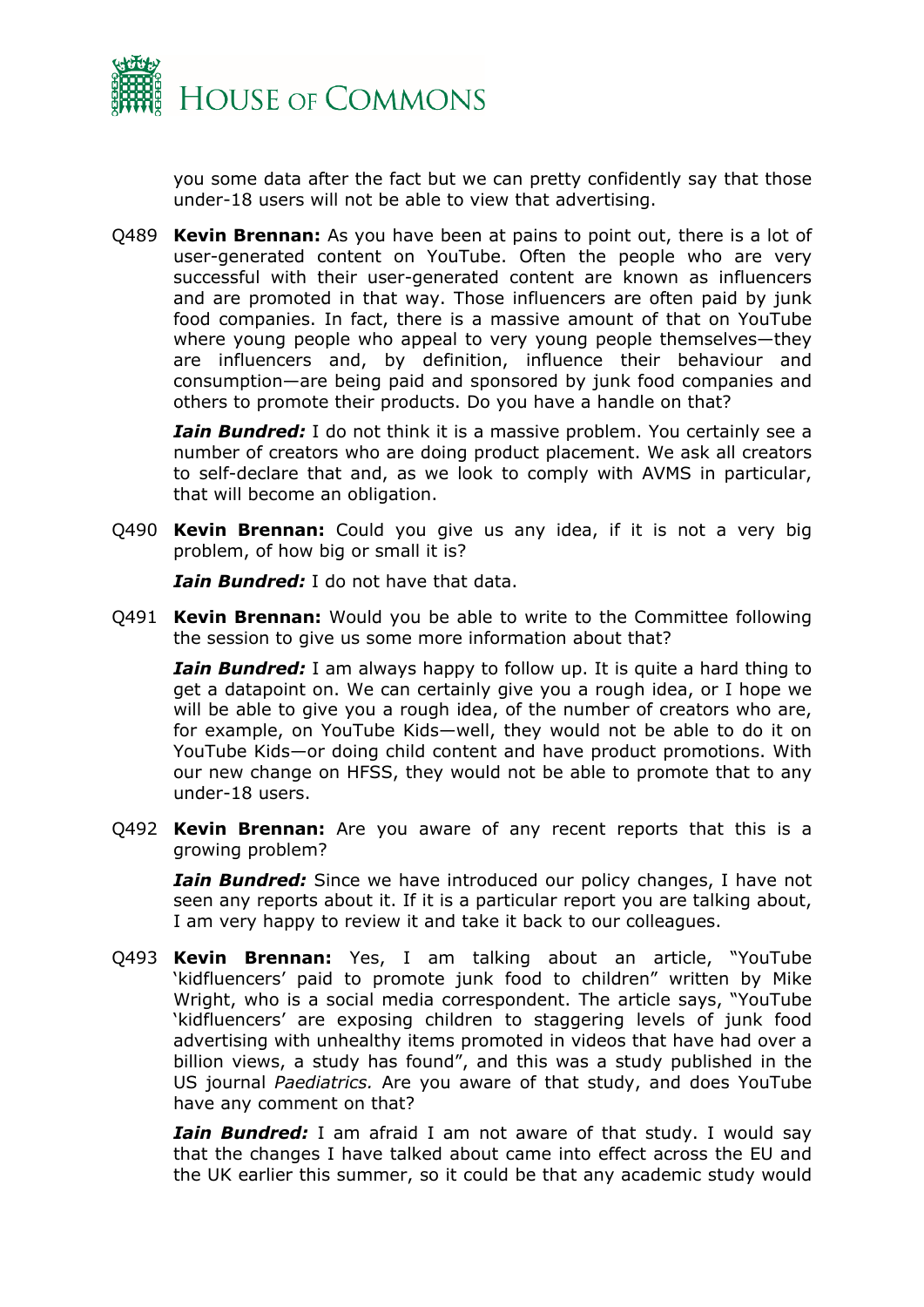

have been before those changes took place. These changes take time to roll through. I am not ruling out that there are some so-called "kidfluencers" doing stuff on our channel, but I am pretty sure that will not be a problem going forward. I am confident of that.

Q494 **Kevin Brennan:** There is one young American called Ryan Kaji who is nine years of age and has sponsored content. His YouTube channel earned £20 million in advertising revenue last year. His account is called Ryan's World and he reviews toys and all sorts of things. It is mentioned in the report. I would be very grateful if you could respond to the Committee on that.

I have a couple of final questions. What would the consequences be if the UK established a licensing regime for online advertising with legal sanctions for non-compliance and third-party verification measurement of online advertising?

*Iain Bundred:* Before we move on from the Ryan's World example, I want to make the point around age verification. UK users under 18 should not be seeing that.

Q495 **Kevin Brennan:** I think this person is in the US, so that might be the reason for that. Is that possible?

*Iain Bundred:* Yes, but even so they would not be exposed in the UK. Even if it is a US creator, we should not be seeing that, but obviously I can clarify that to the Committee.

If we go forward on the wider regulatory space, of course we will comply with whatever the Government and Parliament decide. From our perspective, there are new provisions to come in with AVMS. Obviously, the UK Government have a real opportunity to set up a new positive set of regulations through online harms. There is generally a perspective here that it is a very good thing.

I want to be clear about this idea of the distinct and different part that we play in the ecosystem. I think the broadcasters play a different role from us, and the rules they operate under are rightly bespoke to linear TV and video on demand. We are a video-sharing platform, so I think it is slightly different.

**Kevin Brennan:** We may have to agree to differ on that.

Q496 **Chair:** To follow up on that point, did you see the recent article in *Forbes* about influencers in which it is suggested that the market is going to be worth \$15 billion by 2022? Given that I discussed with you earlier that you reach 97% of adults online, you are this huge organisation with this great reach, particularly with younger people, do you see any argument to suggest that perhaps the regulation of influencers and product placement on your platform/publisher should be more stringent, particularly bearing in mind that the likes of PSBs, for instance, have very strict codes of conduct when it comes to product placement and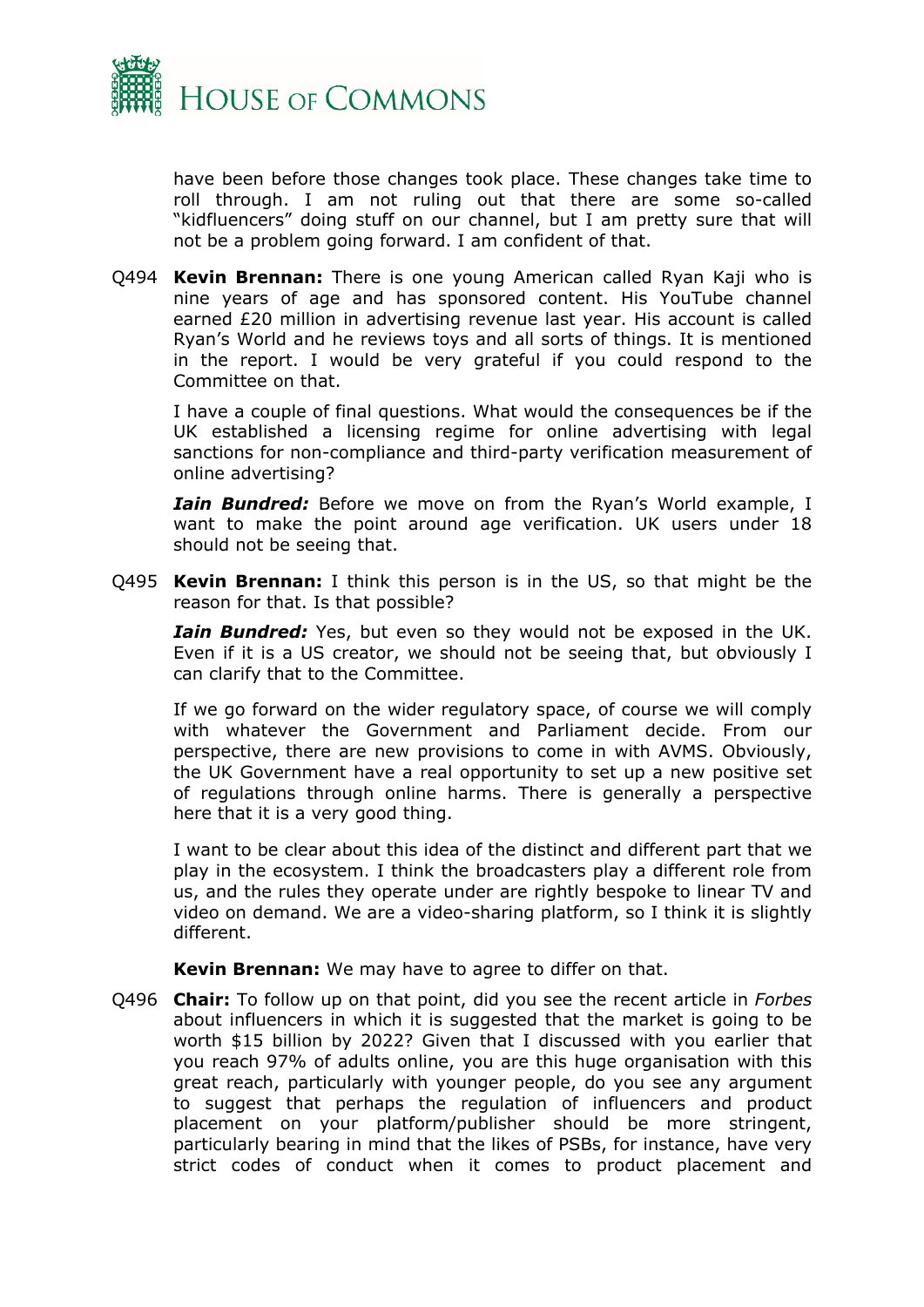

endorsements?

*Iain Bundred:* I would say that is the case with AVMS coming in, and I think the AVMS transposition that has come into the UK in the last month does increase the—

**Chair:** But it is nowhere near where PSBs are.

*Iain Bundred:* I am happy to take that forward and have conversations around that. What I would say more generally is the flipside of your point from *Forbes*, which is that we are creating small businesses. YouTube and the wider creator-influencer ecosystem is offering a huge economic impact. For example, we had a 2019 impact report released recently that showed that YouTube had contributed £1.4 billion to the UK creative ecosystem and a huge part of that is about the creators doing stuff. They absolutely need to be operating responsibly and ensuring that, where they are benefiting from advertising, they are advertising in the right way and under the right rules. I think there is a flipside to this argument, which is seeing this new creative economy as a massive opportunity for the UK. It is about export opportunities as well; 80% of the audiences for UK creators are overseas. We are getting a huge number of viewers from overseas, and they can also be a talent pipeline for broadcasters, which is a point I am sure we will come on to in this session.

Q497 **Chair:** It is very kind of you to say that you are very happy to take this forward. You could always try answering the question in the session you are taking part in now. I am going to put it to you another way and see whether you could look at this. You referenced online harms earlier. Do you think online harms should be much wider in scope? Should it include, for example, areas such as influencers, their work within product placement and their effect on younger people?

*Iain Bundred:* I want to see the final Government response to the consultation, because we do not know exactly how it is going to be. We support the systemic regulation approach of online harms, and I think there is a real opportunity around content that is legal but harmful, and to focus on that. Parliament is really interested in this as well and will be making sure that the definition of harms and the duties that Ofcom will be holding us to account on are the correct harms. I think it is right that Parliament has that debate.

Q498 **Chair:** Do you actually want there to be more regulation of influencers, yes or no?

*Iain Bundred:* The reason why I said I would follow up on it is more because I feel as though, certainly from our perspective, the influencer ecosystem is addressed in AVMS from the advertising point. You are telling me that you do not feel that is sufficient. I would like to consider that further, if I am honest. I do not necessarily think that is an online harms piece. I think the online harms piece is around the impact of our legal but harmful content in particular. That is where our community guidelines are all about ensuring that content our creators put up is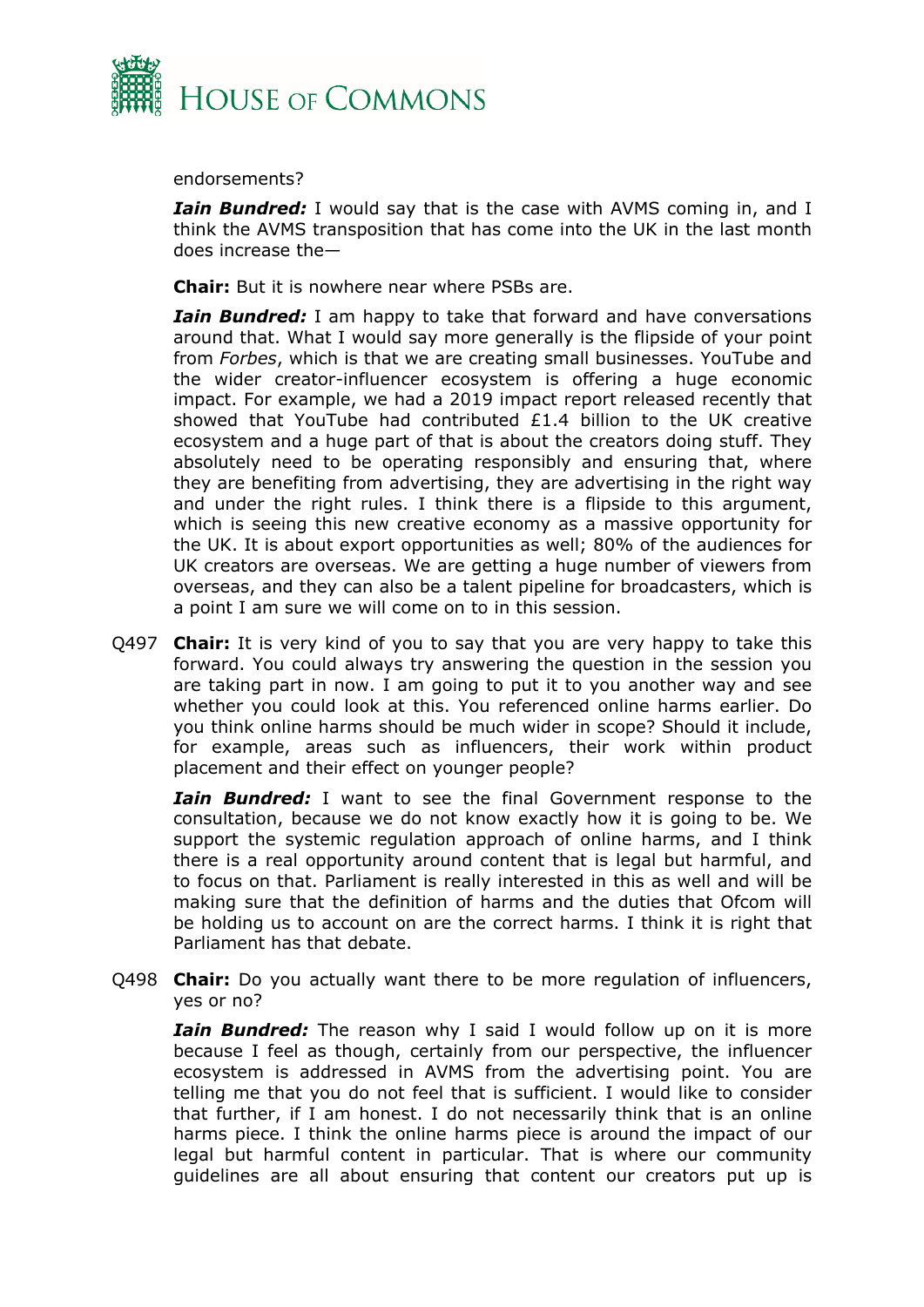

appropriate for our users and giving our users the best possible journey. We are not just waiting for regulation on that, and I can go on to that if you want.

Q499 **Giles Watling:** Following on from the point made by the Chair, in an earlier incarnation of this Committee we interviewed people like Facebook, Instagram, Twitter, et cetera, and we were talking about putting together a report on misinformation, fake news, which can be used by so-called bad actors to affect the outcomes of elections and so on, and we had a company called Cambridge Analytica before us in that. We discovered that the view of many of those companies was that they provide the platform and, therefore, were not responsible for what was published on it. Do you think you should have some sort of editorial control, some sort of self-moderation?

*Iain Bundred:* For us, it is about our community guidelines. We are on a constant journey to improve those community guidelines and ensure that we are removing harmful content as it goes forward. The responsibility in the online harms regime—Ofcom is responsible for holding us to account for the effectiveness of those guidelines—is incredibly important to us, and we do a lot in these areas. I know you heard evidence from my boss, Leslie Miller, a while back around the steps we take to remove content, raise up authoritative sources, reduce any borderline content that is not necessarily conflicting with community guidelines but we think should not be getting through and reward trusted eligible creators. I can go through that in more detail, but I feel that was perhaps dealt with in that evidence session.

Q500 **Giles Watling:** I take your point about harmful content, but I put it to you that it is very difficult to identify. Let us take the example of an election in a country somewhere. If somebody wanted to influence that, a very good way to do that would be to have a campaign on, say, Facebook, Instagram, Twitter and, indeed, YouTube. How do you identify that? How do you see what is going on? People can put up what they like, I imagine. I am not talking about pornography here, I am not talking about the obvious stuff. I am talking about subtle influencing.

*Iain Bundred:* We have a very thorough trust and safety approach where we are reviewing and removing content all the time. We rely on particularly trusted flaggers to try to help us find that content. We also use a lot of automation. We do a mixture of the machine and human to try to make sure that our content is as safe as possible. The reason I say "safe as possible" is because it is not in our interests for users to be exposed to either subtle or not so subtle harmful content and mendacious network attacks, for example. I do not think that is right for us, and we want to put the user first. We want to make sure that people are having a safe and enjoyable time on our platform, because they come to our platform not to be subtly pushed down towards those mendacious ends.

Q501 **Giles Watling:** It is interesting that you say this is what you are doing, but are you trying to get ahead of the curve? This will keep moving, will it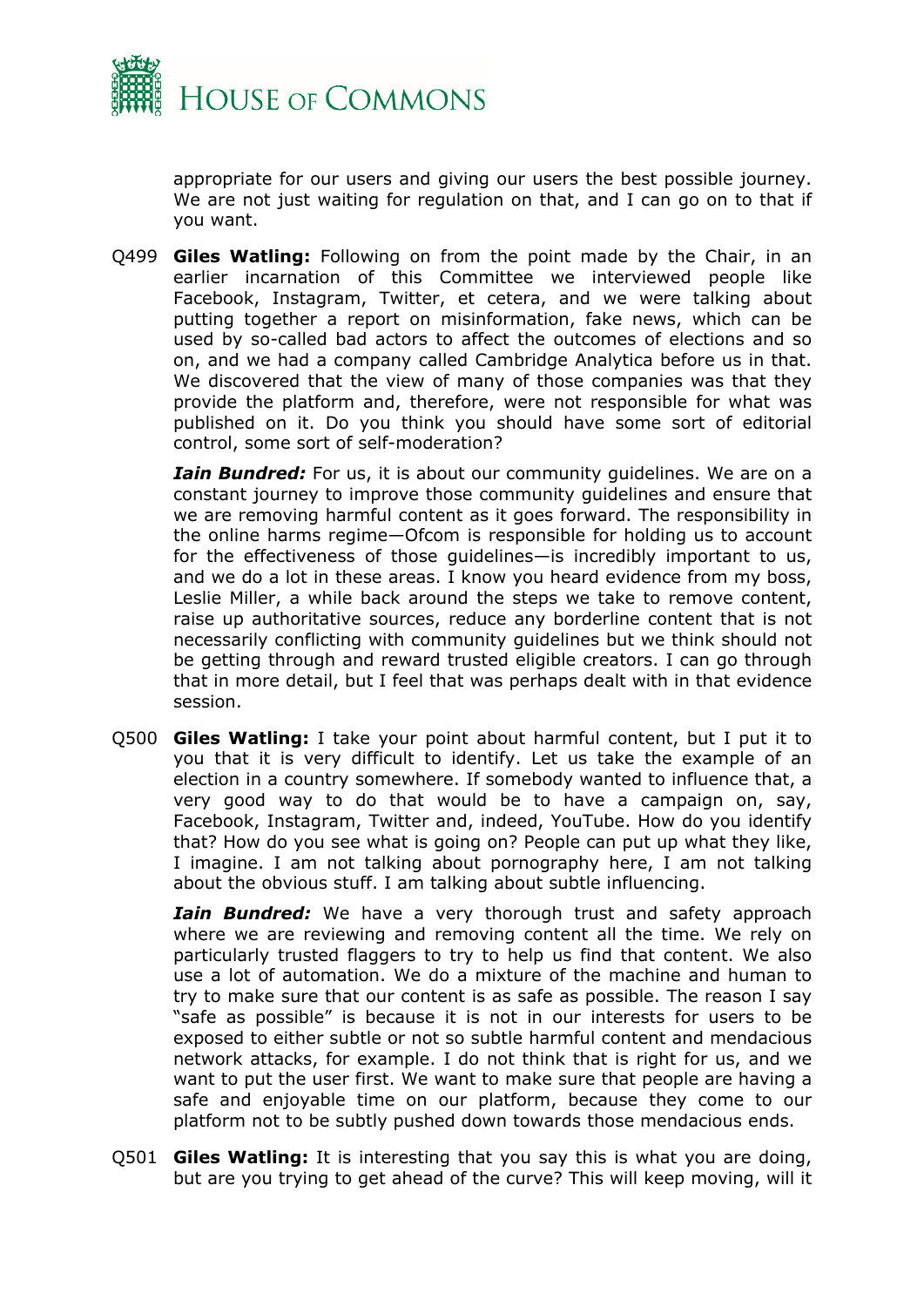

not? People will try to find innovative ways of trying to beat the system to influence people. Do you have a department that works on this, to try to stay ahead of the curve?

*Iain Bundred:* Yes, we do. We have a lot of work around our policy development to make sure our policies are in place, and we are very iterative on that. I think Covid is a good example there. As we responded to the pandemic, our first operations were to make sure our trust and safety colleagues, and our operations generally, were able to work in a work-from-home environment. We increased our use of machine learning at that point, because it is harder to work from home and review some of this stuff. Very quickly we were looking at our policies, and we introduced a medical misinformation policy in May, which included some of the conspiracy theories we have seen. We updated that just last month because in a period of only three or four months we saw new threats that we wanted to be clear were contradicting our community guidelines. Some of those things would not necessarily be from a negative actor, per se. It might just be someone who saw something online and wanted to talk about it, but we are saying that if you want to produce content on our platform you have to stay within our community guidelines, so we have a duty to update those guidelines and keep them updated.

The ban on Covid anti-vax content in particular is something I am very proud of. I think it is great that we are one of the first platforms to create quite a flexible policy that says that anything that contravenes what we call local health authorities—in the UK it would be the NHS—or the WHO will not be allowed. That gives us a place for when we start to see new conspiracies about the vaccine. As the vaccine gets developed, we will have the policies in place to remove that.

Q502 **Giles Watling:** Would you say that you are doing a good enough job quickly enough to keep your platform safe?

*Iain Bundred:* You are never doing a good enough job. You are never working quickly enough. Of course we have to keep doing it, but I feel as though the YouTube that is in front of you now and the work that we are doing as a platform is really trying to be a leader in this, and we are trying our very best. We have massive operations on this, and I have been very impressed since I joined the company by the efforts we go to to be on top of these things.

Q503 **Giles Watling:** When questioned by the House of Lords Communications Committee in 2019 your representative said, "It is completely different when it comes to an open platform. When users upload a video we offer the infrastructure to make the video available but we do not publish. We are not publishers of that video." Has your view changed on that?

*Iain Bundred:* No, I do not think so. I would have watched that evidence session because it was Richard's and my line manager, Marco. I do not think our position has changed. The bar we set is around community guidelines, so we ask all our creators to stick within the rules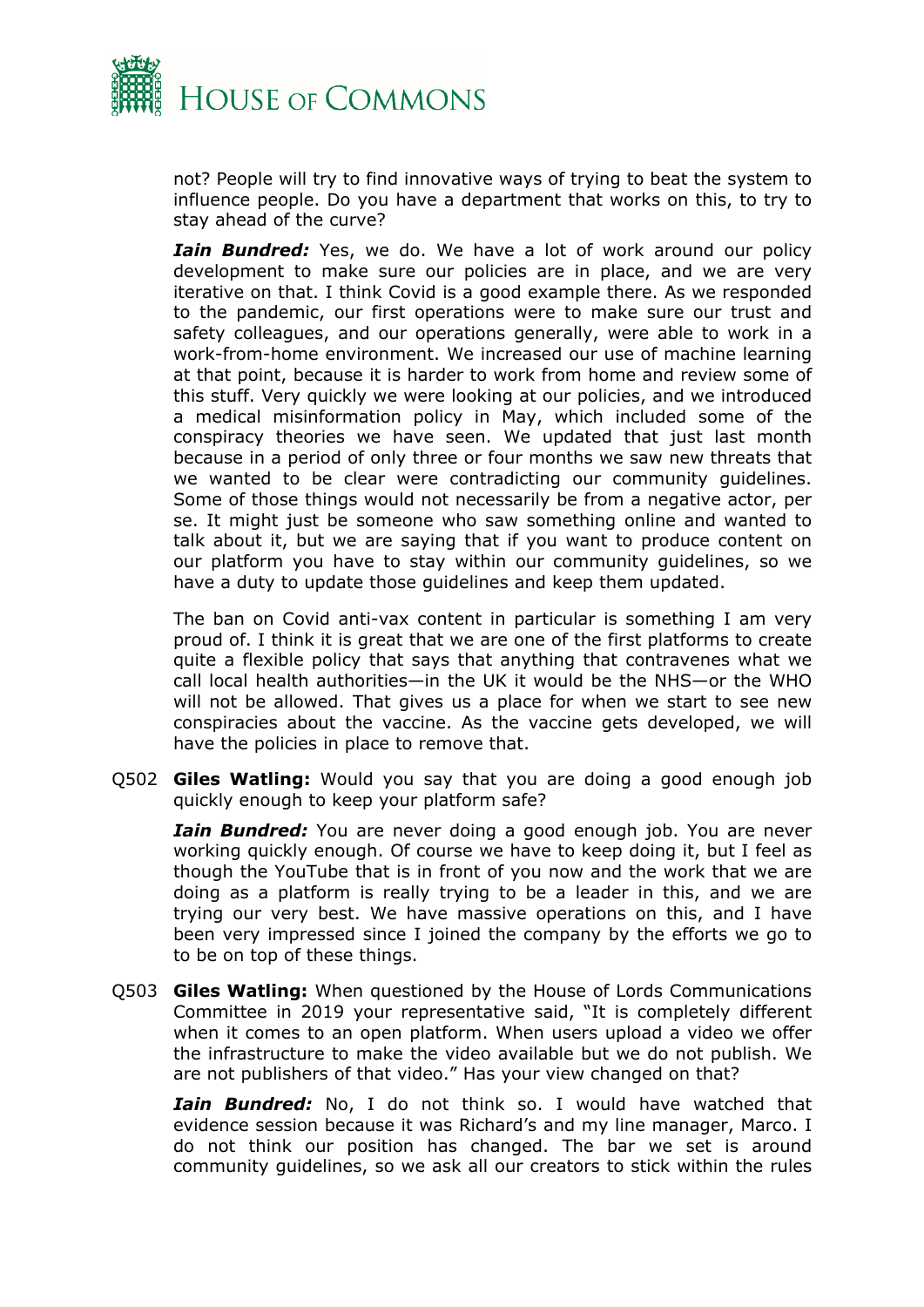

of engagement on our platform. We are updating our policies all the time to make sure that, where they do contravene our community guidelines, we remove that content.

Q504 **Giles Watling:** One little comment. It feels like you are abrogating your responsibility to the users rather than taking responsibility yourself. I would like to move on quickly to what Google is going to do with Google TV. What are Google's ambitions in the UK TV market?

*Richard Lewis:* Obviously, it is not YouTube, but it has just launched. It is a new product, and think of it as a new entertainment experience built on the Android TV operating system. It unifies a media experience for users via an interface, and its goal is to broadly distribute and service media company apps, so take iPlayer, ITV Hub, BT Sport and on-demand content. We have launched on Chromecast, and it is available on mobile as well. We are looking to grow the distribution across TV manufacturers, and we have launched on BBC and ITV. The benefit of Google TV to our partners is that you build integration once and you can scale it to all Android TV devices.

Q505 **Giles Watling:** On our handsets we are going to have a Google button for our smart televisions? Is that the plan?

*Richard Lewis:* I am not across any plans, I have not seen any plans like that, so I do not know. I am not across those deals either.

Q506 **Giles Watling:** Fair enough. Have you had any discussions with PSBs about carrying their streaming video on demand services?

*Richard Lewis:* Yes, we have launched with BBC, ITV and BT Sport.

Q507 **Giles Watling:** How are they progressing?

**Richard Lewis:** We have launched that, and they have progressed. I think they see it as a valuable place in what is a fragmented marketplace at the moment. I have seen some of the inquiries. I think Dame Carolyn said she is having to publish for 56 different platforms. What we are trying to do is work with our partners to try to reduce that burden and, at the same time, surface their content and their apps across all devices in the UK. We have started small, it is a nascent product, but we hope to gain distribution in 2021.

#### **Giles Watling:** I look forward to seeing it.

Q508 **Damian Hinds:** Iain Bundred, can I ask you to follow up on the questions Kevin and Julian were asking earlier? If you take one of your really big YouTubers—I am probably a bit out of date here—like a PewDiePie or a JoJo Siwa, or feel free to give me a more up-to-date 2020 name, what is your estimate of how much total revenue they make in a year? How much of that comes from AdSense revenue versus product placement and their own merchandise lines? How much money would you make out of each of those individuals?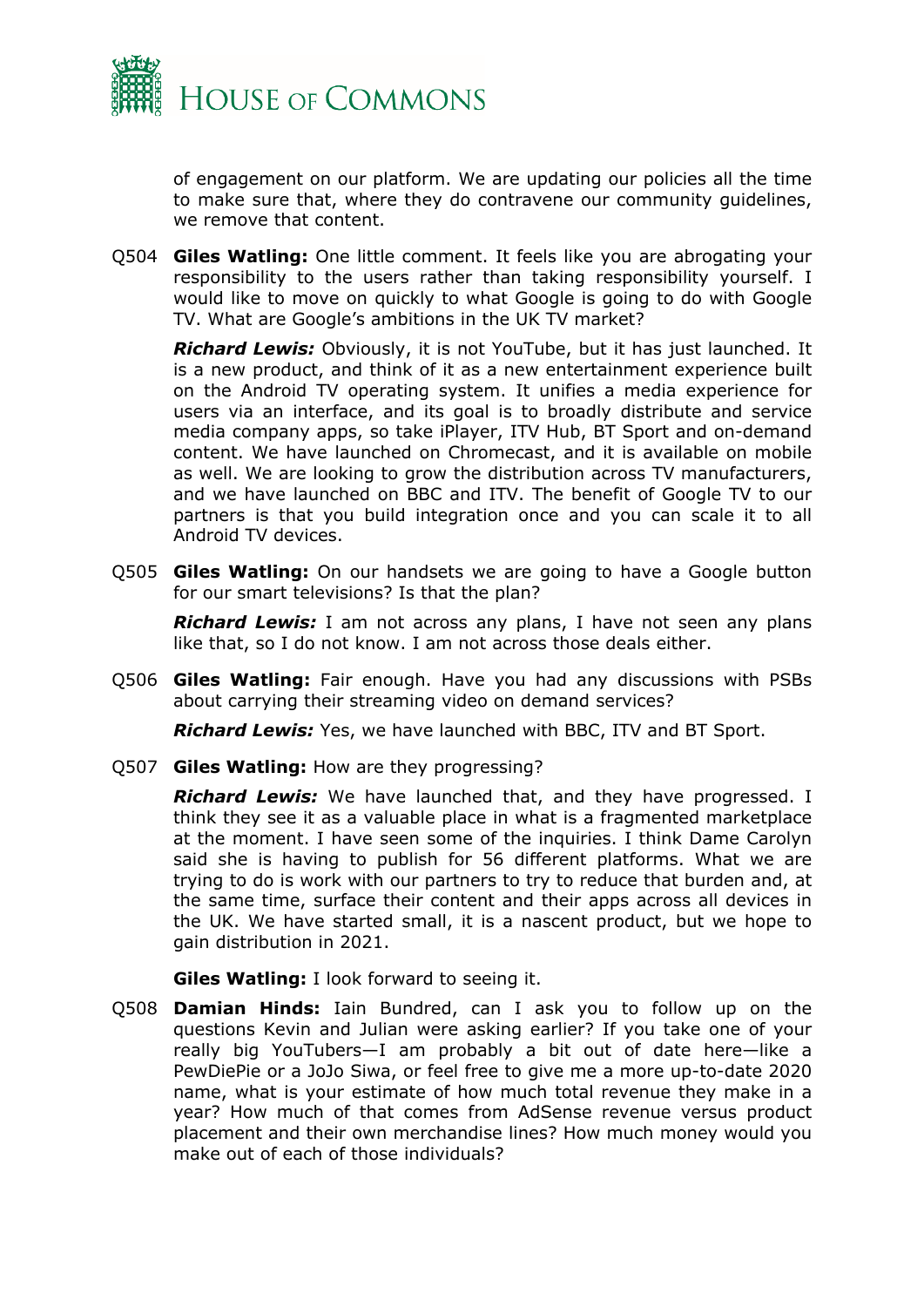

*Iain Bundred:* Richard is probably the best person to answer how our creators monetise. We are a partnership organisation. The thing we offer is the chance for our creators to find new audiences and revenue streams. It is advertising, and we are increasing the amount of merchandising they can do through the channel.

*Richard Lewis:* It varies vastly. There are a number of different revenue streams for creators and businesses alike. The Global Cycling Network—

**Damian Hinds:** I gave you two specific examples and invited you to comment on one of those or give me an equivalent more up-to-date example, not the Global Cycling Network. Thanks.

*Richard Lewis:* You can take any business. Take Mr Bruff, a creator in Devon who makes educational content, very popular—

**Damian Hinds:** Forgive me, I do not know Mr Bruff. I might be misjudging him, and I hope he will forgive me if I am, but I doubt he is in the category I am talking about. Everybody knows there are five or 10 huge YouTube stars who make tens of millions of dollars a year. That is the category I am talking about. They have their own character identity with young people. They can move product and, in some cases, have their own product lines selling to retailers. That is the type of person I am talking about.

*Richard Lewis:* The question being what percentage of their income comes from AdSense?

**Damian Hinds:** First of all, what is your estimate of how much they make in total? How much of that comes from AdSense revenue as opposed to those other lines, and how much do you make out of the revenue share from the advertising?

*Richard Lewis:* We give them the majority of the advertising share, and we give them the majority of the subscription revenue they make on our platform in the UK and abroad. It is impossible for me to give you an answer that categorises them all, even the top 10, as to how much money they make from YouTube versus their ancillary businesses because they are so vast. Some are making books, some are making movies, some are being commissioned into TV shows and some have their own shows that they are being commissioned into. It is so vast and the array is so broad that I am sorry I cannot give you a clearer answer.

The reason I started with GCN is because I know that a very small proportion of its revenue comes from the AdSense account and I know that a large proportion comes from its ancillary businesses as well. I think that is a public number, which is why I was going down that road.

Q509 **Damian Hinds:** Thank you, I appreciate that. Going back to the type of individuals I was talking about, you cannot say what their ancillary revenues are, I get that. However, you can say what your revenues are on the back of one of those individuals. That is then reflective of these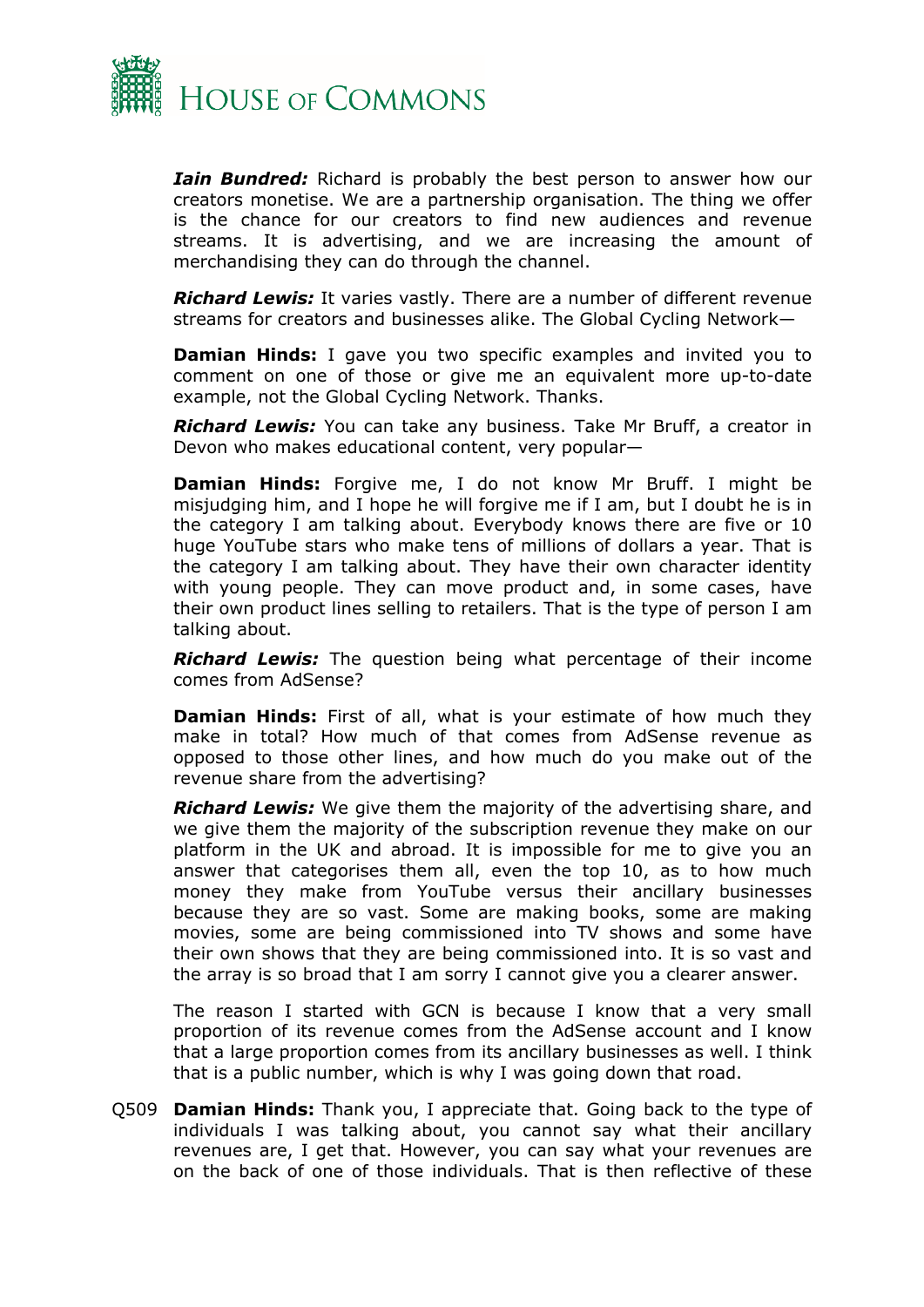

product placement deals and the merch deals and all the rest of it. How much would you typically make on one of those, say, top-five YouTubers?

*Richard Lewis:* We will not make any money out of their branded content deals.

**Damian Hinds:** I mean ad revenue.

*Richard Lewis:* Again, it varies hugely. It varies in line with the advertising market, both here and abroad. It is also a private number. It is a number that is commercially sensitive and we cannot divulge exact details of how much money we are making. However, from the AdSense proportion and the subscription proportion, we are giving them the majority. We seek to grow their audiences so they can better monetise those eyeballs.

Q510 **Damian Hinds:** Can I come on to the medical questions that Giles was talking about? It is good to hear from Iain that the policy has evolved and improved. I imagine I am not the only member of this Committee who has been sent a YouTube link from a constituent saying, "Mr Hinds, you must look at this. It is proof that—" pick from your list of claims, coronavirus is made up, it was planted by the US Secret Service, you name it. Then there is a link to some apparently convincing person with professor before their name and PhD after it and an ad that runs before that video. I accept you say that you take those videos down, but how much money do you think is made on preposterous claim videos before they are taken down?

*Richard Lewis:* I think Iain mentioned how many videos we took down in Q2. The harm is done by those videos when they are actually seen, and the majority were not seen. On average, they were seen up to 10 times.

I will reinforce and add on to Iain's point because I want to make this clear. We instigate a medical misinformation policy, we bring in expertise from outside counsel and then we are able to launch that policy in record time. We then move on to product. We raise the voices of authority. You will see on your homepage a Covid-19 shelf, unless you have opted out. That is populated with all the authoritative news organisations, from the UK and abroad, and they publish content on that. You will then see an NHS line as well. We raise those voices and then—

Q511 **Damian Hinds:** Forgive me for interrupting you. Is it a number you publish or could share with us, the amount of ad revenue associated with videos that have been taken down or that, in some other way, have been demonstrated to be misleading? I have not seen that number, but if you are able to share it with us, it would be helpful to have it in a follow-up letter.

*Iain Bundred:* Rich was saying that we publish our transparency report every quarter. That sets out the number of videos removed. In Q2,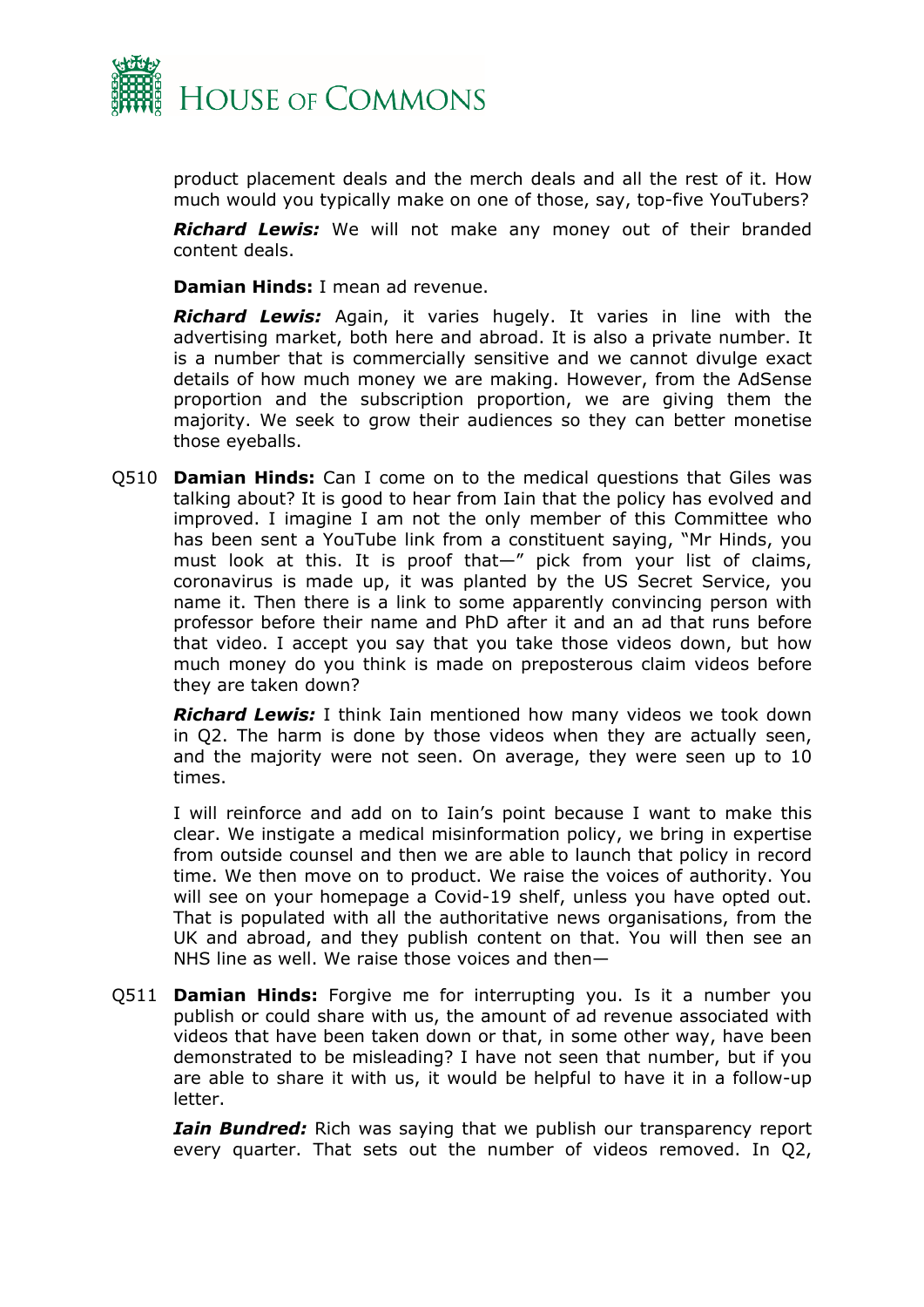

because of automation, we massively increased the number of removals to 11.2 million videos.

**Damian Hinds:** Sorry, forgive me, it is the revenues I am asking about.

*Iain Bundred:* I cannot put the number in front of you, but I think 88% of those 11.2 million videos were removed before they got to 10 views. Therefore, the vast majority were not monetised because they were removed well before they could be. Forgive me, I will write to the Committee as that is not quite right. We will certainly share the transparency reports.

On Covid medical misinformation, of course, there will have been content before our policy was introduced in May. I will see if we can get the specifics on that. I am certainly happy to share with you as a follow-up how many Covid videos we have removed globally and where there has been monetisation.

Q512 **Damian Hinds:** Repeating, to be clear, it is the revenue number I am asking about, not the number removed. We will look forward to your letter.

Can I turn now to PSB content? What are the costs to YouTube of serving up a piece of content from the BBC or ITV?

*Richard Lewis:* Public service broadcasters have full access to the interface that allows them to upload the content. We then serve that content. We are a tech company that ensures YouTube is on all devices and is as broadly distributed as it possibly can be so that our partners can find audiences for their content.

I am not across the exact cost of all the engineers and infrastructure, but there are costs associated with that and then there are costs associated with delivering the content as well. Other than that, it is my team's time working with these partners and that is it.

Q513 **Damian Hinds:** What is the current ad revenue split with public service broadcasters?

*Richard Lewis:* We are an egalitarian platform, so the ad revenue split is the same for them as it is across the whole platform, and they get the majority of the revenue.

Q514 **Damian Hinds:** The percentage split will be the same for, say, BBC or ITV as it would be for some teenager in a bedroom?

*Richard Lewis:* That is right. I think that is important, because YouTube has a huge, burgeoning, creative economic pool of talent underneath it. I do not think GCN or Adam B, or any other creator, should be getting more than public service broadcasters. In fact, our promise is to surface them in as fair a way as possible.

Q515 **Damian Hinds:** What is the ad split for news and current affairs, as opposed to general content?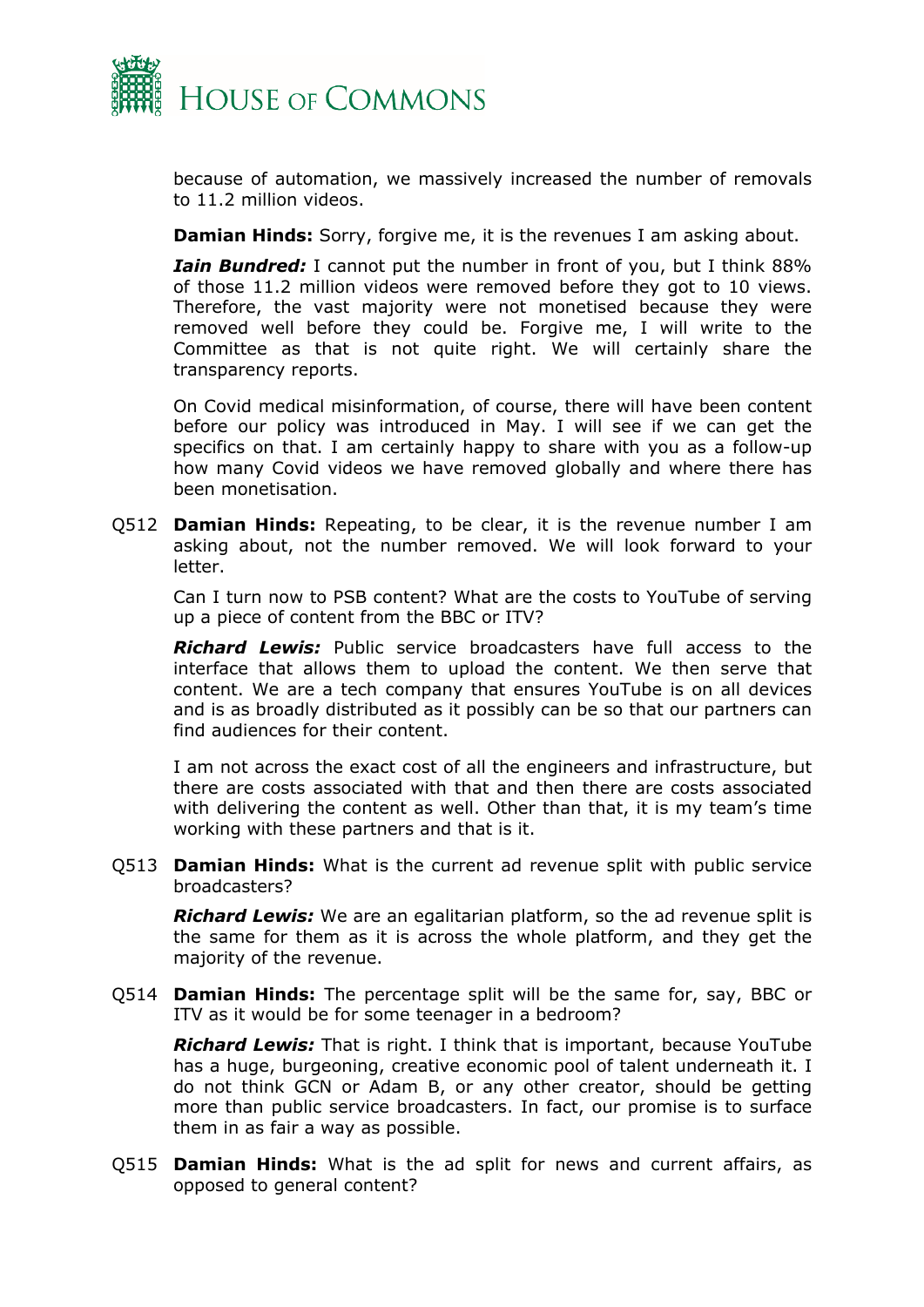

*Richard Lewis:* Exactly the same.

Q516 **Damian Hinds:** Notwithstanding that—I appreciate what you are saying about wanting to stimulate the creative sector, the cycling networks and so on—there is a cost to news reporting, is there not? There is a cost to having correspondents, fact checking and all the infrastructure that goes with news you can trust. How come that is not reflected in your formula?

*Richard Lewis:* When you think about the majority of the money going to them that we make on the platform, we are paying them a sufficient amount of money. I think that is represented in the content that they put on to the platform, which they choose to put on the platform and they choose to monetise or not. The BBC does not monetise, which is not its goal. It may monetise stuff, ex-UK, from its studios or its global news piece. It is very different for ITV. ITV chooses to put that content up there and it chooses to monetise it or not, and to allow us to sell it. We also allow ITV and its sales team to sell its inventory around its content on the platform. In that way YouTube provides another tool for it and its sales team to reach an audience it might not have reached with its own networks.

Q517 **Damian Hinds:** In your heart of hearts, how long do you anticipate this situation continuing, where you basically get to dictate the ad revenue split for public service broadcasters?

*Richard Lewis:* I hope what is recognised is the contribution to the creative economy that *The Guardian* makes, *The Telegraph* makes, BT Sport makes, the Global Cycling Network makes or Joe Wicks makes. I hope that is recognised and that the egalitarian nature of our platform is a good way to facilitate and pay for that economy.

Q518 **Damian Hinds:** I am going to read you a line from an article in *The Economist* at the end of last year, December 2019. It is talking about the huge reach of YouTubers around the world, like Ben Shapiro, Rezo in Germany, Felipe Neto in Brazil. They are all very interesting and talented young people, but they clearly do not have the same journalistic editorial values, systems and processes as the BBC, *The Guardian* or *The Telegraph*. That is apart from the more general interest YouTubers who are perfectly at liberty to drop an opinion here and there into their broader piece. The line from *The Economist*, "Teenagers are, in short, getting their news from other young people who largely express their personal opinions and are barely any better informed than themselves." How do you feel about that?

*Richard Lewis:* I think that is a huge generalisation. We have said public service broadcasting content and the news element of public service broadcasting content and other news media organisations in the UK and abroad is growing faster than platform growth, so they are finding audiences. Indeed, 60% of the audiences they find come from the algorithmic recommendation tools, and less than 20% come from searching. Therefore, we are growing the audience for those news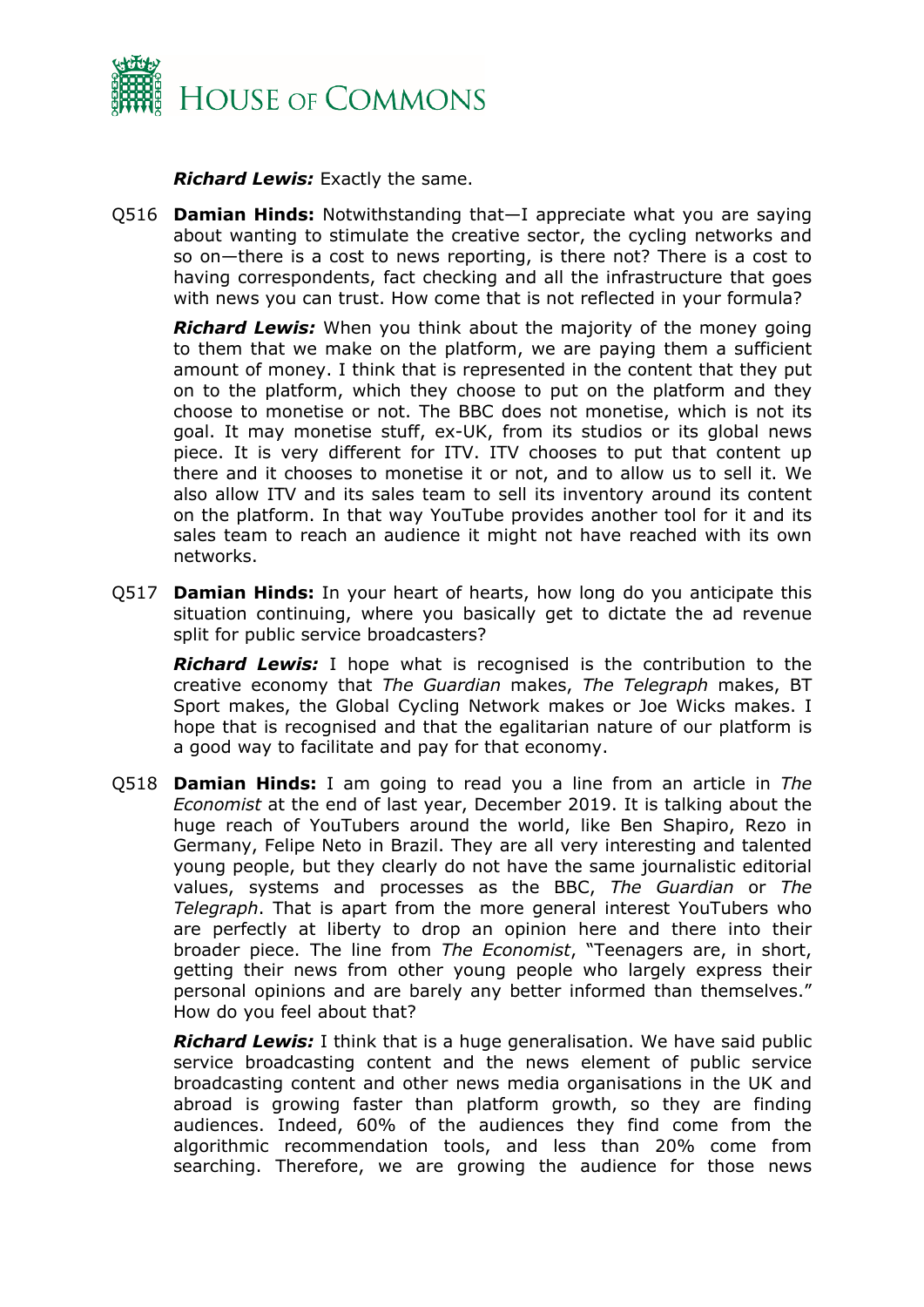

publishers in the UK and abroad. I do not know who they are referring to in that article, but if they have a large and loyal fanbase, a large and loyal audience, there is something to be said for what they are propagating.

Q519 **Damian Hinds:** I think the people they were referring to are the influencers I read out. I am not familiar with the Brazilian market in that detail, but these are not just merchandising influencers but political opinion influencers, which is what they are referring to. In the news media in general there has been some shift from news to views. I think the point they were making is that on YouTube, particularly for that demographic, the shift has been turbocharged by your channel. Do you think news brands are important, Richard?

*Richard Lewis:* I do.

**Damian Hinds:** Do you?

*Richard Lewis:* Yes.

Q520 **Damian Hinds:** Do you worry that if you say to someone, "Where did you hear that?" the trend is of people saying, "I saw it on Twitter" or, "I saw it on YouTube", or of people believing something only when they have seen it pop up a lot of times on one of those panels because frequency makes familiarity?

*Richard Lewis:* Our role is to raise the authoritative news sources and authoritative medical information on our platform. That is our role. There are creators out there who get a loyal fanbase and may propagate views as well, but the key thing is that viewers are able to find authoritative news on our platform and we are doing something about that with the Covid-19 shelf and the NHS placement on our home screens.

Q521 **Damian Hinds:** I get all that and your moral sense. However, given the dominant position of YouTube with the network effects that you have, being able to find quality news is only part of the story. Quality news also has to be paid for, and that comes from a fair share of ad revenue that reflects the cost of delivering that news. Will you commit to providing a fairer share of the ad revenues to public service broadcasters—and, by the way, to other legitimate news brands—so they are able to carry on doing that?

*Richard Lewis:* I think we already do commit and give a fair share. That is demonstrated by the engagement and the content they put on our platform.

Q522 **Chair:** How much do you estimate the BBC would make if it chose to monetise its content on YouTube?

*Richard Lewis:* That is a great question. We have just had a conversation about fair share, and it is not the only revenue stream that producers or broadcasters can make on YouTube, and often it is not the majority of the money they make on the platform. They have deep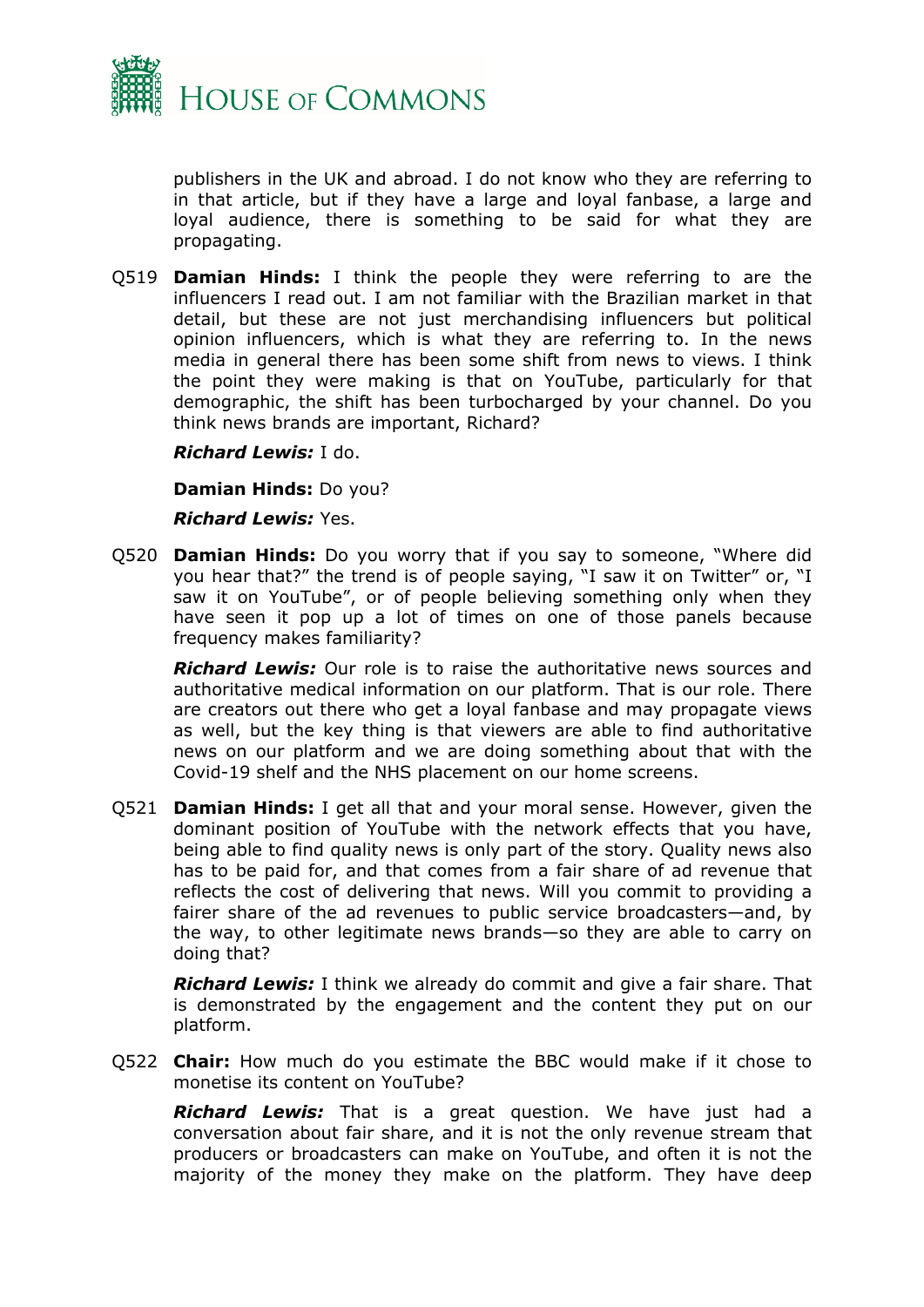

archives, for example. We can digitise those archives for free, there is no obligation to upload it to YouTube in any way whatsoever. Documentaries that may be gathering dust on the shelves, which were brilliant and award-winning documentaries, can find an audience on our platform. That is one, archives.

We will not necessarily make a show famous, but we will certainly export it so it might become famous in Brazil. BBC Studios could go off and speak to commissioners in Brazil and say, "Hey, you have an audience here for this show." I know it is not a local example, but NBCU launched a cartoon called *Pica-Pau*—you and I might know it as *Woody Woodpecker*—on the channel. It uploaded content of *Woody Woodpecker* on to the platform, saw huge engagement in Brazil and made a business model to upload the content on to YouTube just from the analytics and the data they get back from what is a very transparent platform, so that is the other side.

The other side of things is talent. You have obviously seen Joe Sugg who is a pretty good dancer. The BBC has identified him from YouTube and imported that talent over to mainstream media. His audience comes over from YouTube to watch it and to watch him.

Q523 **Chair:** We get the idea of all these intangibles and this transfer of talent and what have you, this sort of osmosis effect. Could you go away and estimate for the Committee exactly how much money the BBC would get on the baseline from your platform/publisher? Do you make any money from BBC content?

*Richard Lewis:* Not on the public service content. We do with the studio's content, yes.

Q524 **Chair:** Do you not make money with the "watch next" function, or is everything close-ended? Do you keep it all within a PSB space, or do you make money from basically showing other content to someone who comes for PSB content?

*Richard Lewis:* With that "watch next" function, if you are interested in news, you might get served ITV News or you might get served news from *The Guardian*, so we would make money from that. However, on direct revenues from the BBC public service, no. It turns all that off.

Q525 **Chair:** However, you make money indirectly from public service content. I am looking at a report here from *Bloomberg*. We talked about world domination before, and we are going to go with that theme for a second. It says, "Google is in the early stages of transforming YouTube into a shopping site. This would enable consumers to directly purchase items they see in product review videos, unboxing videos, tutorials, and so on. YouTube is already a shopping destination of sorts, as 55% of consumers use videos to make purchase decisions."

We are also doing an inquiry into algorithms and there is a bit of meshing in this world now we have moved to PSB, linear and non-linear content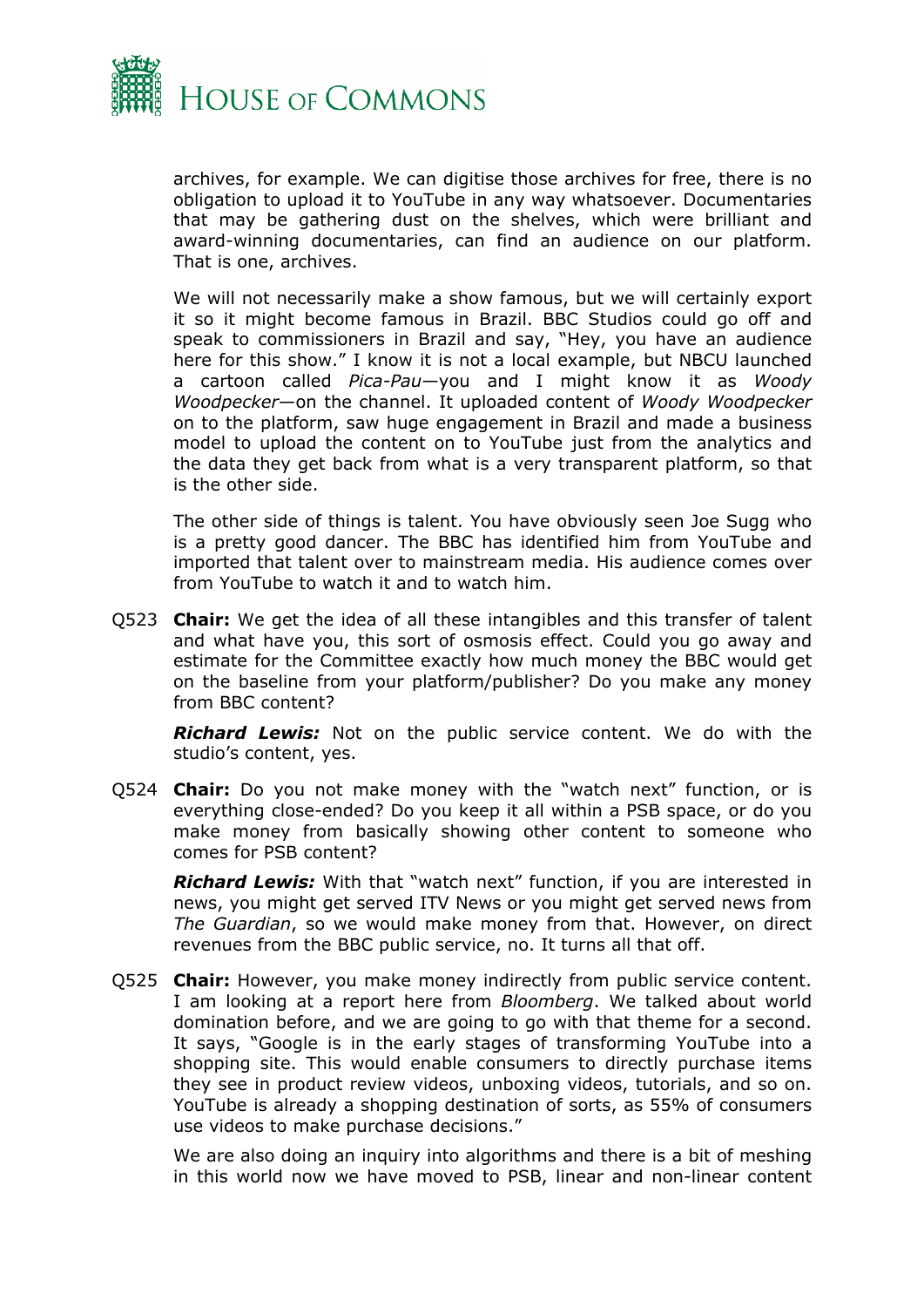

and then algorithms. Is there a great deal of sharing of algorithms between Google and YouTube?

*Richard Lewis:* When you say algorithms, I am not sure what shared between—

**Chair:** Sharing of data. Let's use, for example—this seems to predicate itself—the business model that has been discussed here in *Bloomberg*, the fact you watch something on YouTube and then basically you can go through Google, find that item and be presented with it. Effectively you can become a retailer almost. You will not box the item up like Amazon does, but you will be taking another step towards a greater influence on the buying decision. Is there a great degree of data, algorithms, whatever, being shared between Google and YouTube?

*Richard Lewis:* I can talk to you about the merchandising and shopping side, and then I will pass over to Iain to look under the bonnet a little more on the algorithm.

As I said before, our promise to our creators is to give them the tools to find an audience and then monetise that audience. We have advertising and we have subscription. There is also alternative monetisation, some of which will be merchandising and some will be digital products. That is a market that we see a future for.

I think the article you are referring to is trying to combine Google Shopping and YouTube. I see them as distinct and separate product paths. You can watch YouTube now and already see merchandising from creators who are able to sell their merchandise and digital goods on the platform. We see that as a good third revenue opportunity that makes our creators less reliant on the advertising or subscription revenue streams. That is something public service broadcasters could look at as well, as an aside.

*Iain Bundred:* When you sign into YouTube you use a Google account for me it is iainbundred@google.com—so we are learning from that. We use that to improve the user recommendations. For example, it has been really helpful for us as we try to tackle this age verification issue because you are able to see the signals that people use in their search, for example, to have a better sense of whether they are the age they tell us they are. There are ways we learn from different things there.

I do not see that necessarily as being a huge priority for YouTube in monetisation. The monetisation point that Rich talks about is really about trying to give our creators a chance to find new streams. One element he did not mention—obviously, it is not quite right as we are looking to lockdown 2—is comedians being able to offer gigs and things like that. That is the way we would see the third-party monetisation tools going forward.

Q526 **Chair:** A very touchy-feely one, but I am thinking more about what was mentioned a moment ago by Richard, that effectively you are looking at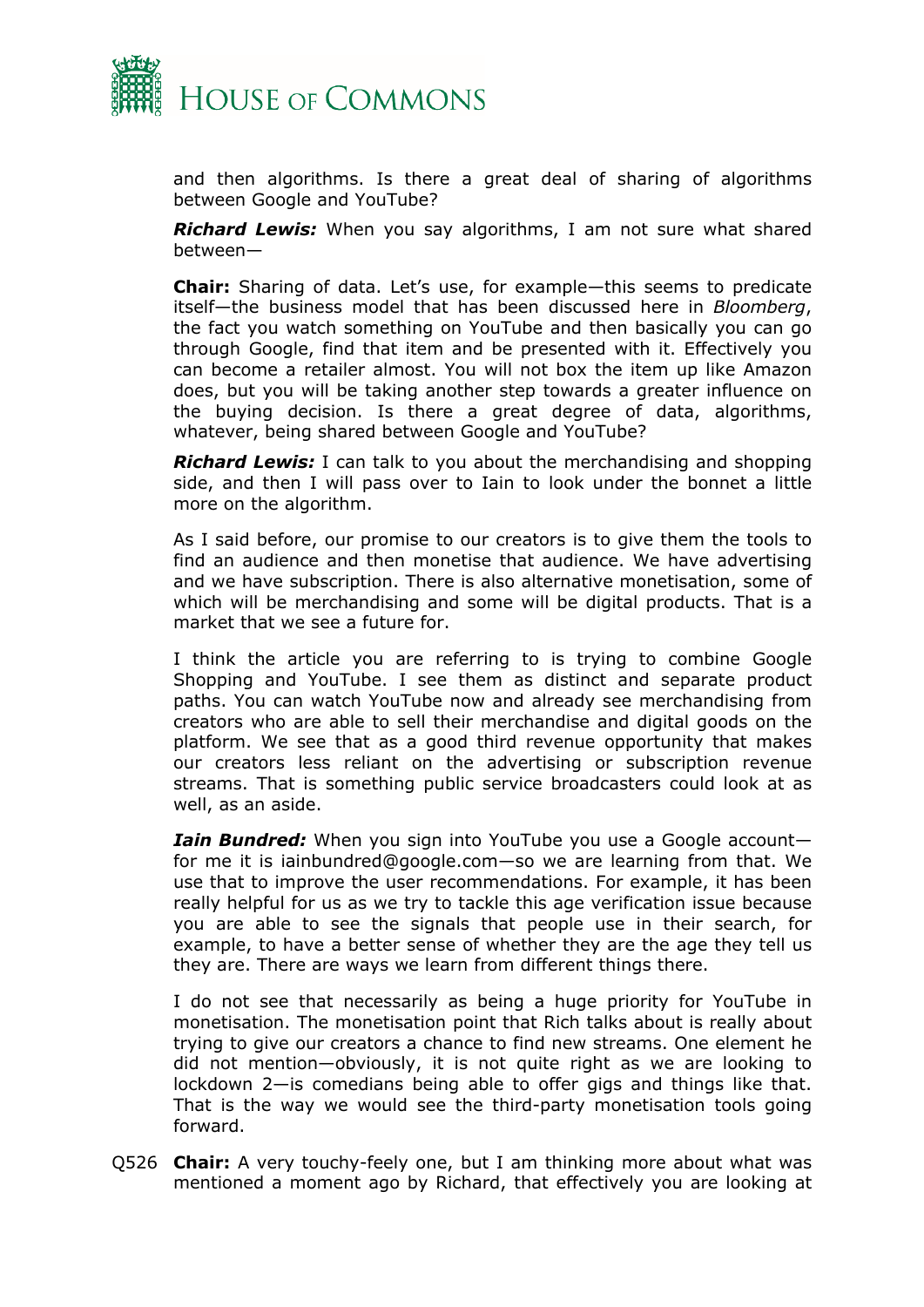

linking up YouTube with Google Shopping. You are saying they are entirely separate?

*Richard Lewis:* No, I said the article feels like it. I have not read the article, it feels like it is joining it up, but I see them as delineated products.

Q527 **Chair:** You see them as delineated products, but surely in order to work they basically have to be connected, there has to be some sort of algorithm running between the two. I will give you an example. I look at a car video—I do it all the time, frankly—on YouTube and then I am given a link to look at the car through Google Shopping. There has to be a sharing of data and information between those two in order to do that, has there not?

*Richard Lewis:* I think the creator is able to point you down that link. You are probably talking about Carwow. I am not sure what Carwow does but that is its model. You can take PewDiePie, which was the example before. He may have a merchandising line and the link will integrate directly with some of our merchandising partners, or their merchandising partners, which will then facilitate the order.

*Iain Bundred:* We give a lot of user control here. For example, you can pause your watch time history and you can ask for adverts on YouTube not to be delivered around the piece of content you have seen if you are particularly fed up with car ads. I am sure that was not being learned from.

Q528 **Chair:** It is interesting because we had Prime on before, and it is very distinctly separate from Amazon. However, there does seem to be a muddying of the waters between YouTube and Google. These extra revenue streams seem to be going in a different direction with the use of algorithms and the use of data transfer. Could this lead to things like, for example, personal pricing and what have you? Damian Hinds discussed before in this Committee how much data Google holds on people and how you can mine that information. If that is the case, would you be able to basically put together personal pricing or something like that? Is that the next step in the evolution of Google and YouTube?

*Richard Lewis:* I think Iain just suggested that it is the creator for whom the merchandising is relevant. It is on their channel and they set the price; we do not set the price. That is what they do today. Far be it from me to speculate about the future and pricing models. I see where you are going with it, and it is an interesting thought, but it is not something that we are considering at the moment at all.

**Chair:** At the moment.

*Richard Lewis:* We empower our creators to charge whatever they want to charge for their merchandising and digital goods. We are just the shop window. They are the experts at producing the content. We get the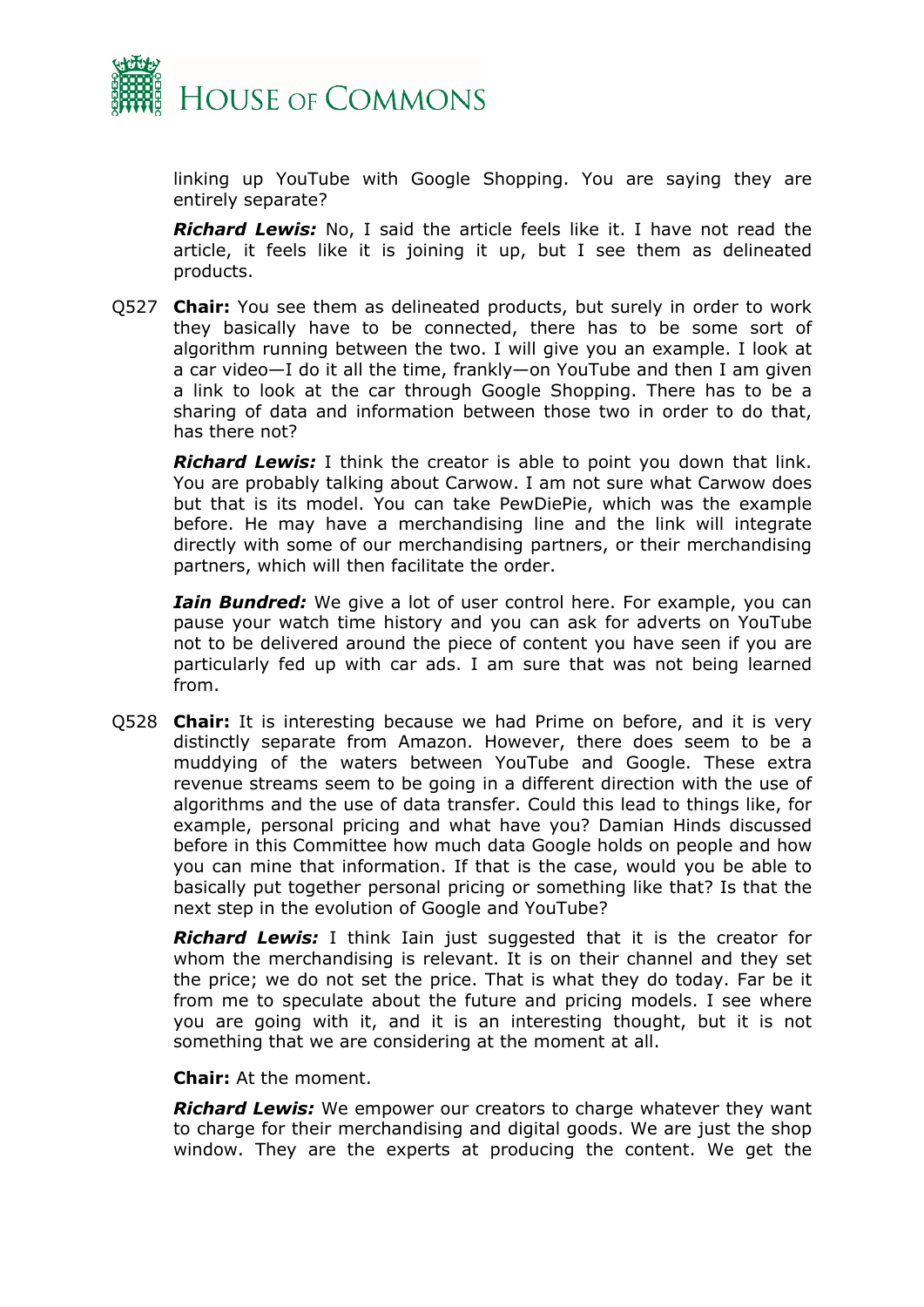

audience and we give them the tools to monetise it as best we possibly can. That is a third revenue stream that we see a future in.

Q529 **Clive Efford:** Do you agree that there is a lack of transparency about how the algorithms on YouTube might be working to promote certain content over others?

*Iain Bundred:* I do not think there is a lack of transparency. We are very committed to transparency. We also give a lot of user controls on this. For example, if a video pops up and you do not understand why, you can click on a button and it will tell you the history there. We try our best to surface content that drives users towards the next creator, the next artist they may like. The focus for us is around improving the user experience.

Q530 **Clive Efford:** Should there not be more transparency? The Chair has just been asking about prioritising certain adverts, and you have answered that you seek to monetise the content on behalf of the producers as much as you possibly can. Should we not see what is going on behind the scenes a bit more so we know what we are being pushed towards and how you decide what gets promoted over another item?

*Iain Bundred:* If you go to "How YouTube Works" on our website, we talk a little bit about our algorithms and our transparency. We obviously have transparency reports, but that is in a different context. We try our very best to give users the context as to what they are seeing. Of course we can always improve and I am very happy to hear suggestions around that. However, we feel as though helping our creators find new audiences and achieve their commercial goals is how we succeed as a platform. It is about that partnership. If our users feel we are doing that inappropriately, they will not hang around, they will go elsewhere. There are plenty of other video-sharing platforms and other places to spend their time. It is in our interests to make sure this is done in an appropriate way.

Q531 **Clive Efford:** That is a good market approach, but shouldn't regulators have access to data and the basic criteria of algorithms in order to audit and scrutinise how you operate them?

*Iain Bundred:* Particularly if you look at online harms, we are talking already to Ofcom, having conversations about how it can measure our effectiveness. We are engaging in that conversation with the UK regulator, as we believe it will likely be. I think you will have a chance to judge us on how we are achieving our goals around effective recommendations and, particularly in the context of harmful content, how we are ensuring we continue to stop this harmful content being driven to wider users, as in the example I gave before.

Q532 **Clive Efford:** It is not just about harmful content, is it? It is also about how you use data and the criteria you apply to the use of that data when you are trying to sell stuff on behalf of the people who supply content to your platform. Shouldn't regulators have access to that sort of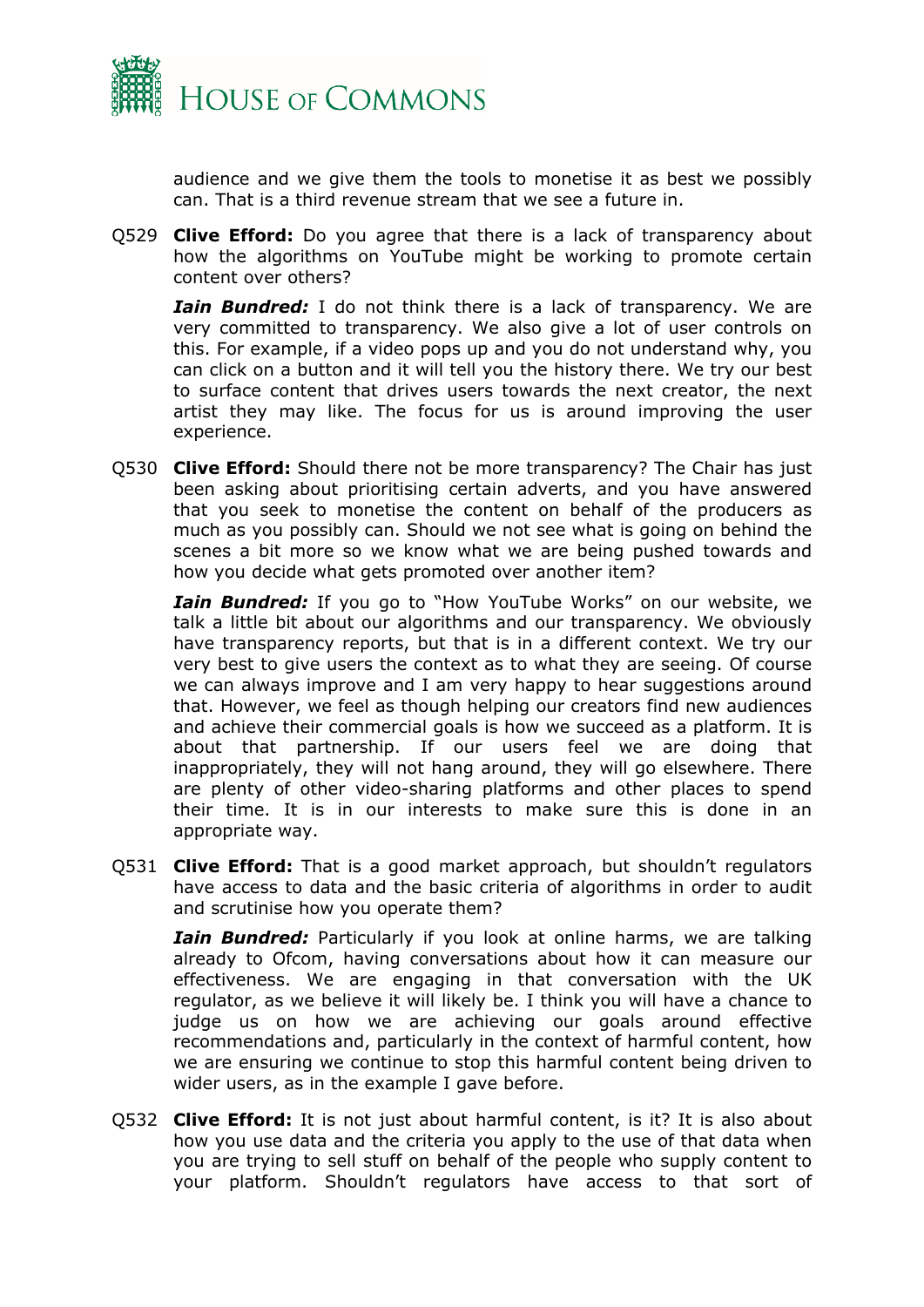

information to see what you are up to?

*Iain Bundred:* We will absolutely have conversations with regulators about our approach. We had a session the other day around our—

**Clive Efford:** Shouldn't regulators have the right to have access to scrutinise how you use the data?

*Iain Bundred:* We are doing some trials around the—

**Clive Efford:** I am sure that is very good of you, but I am asking you whether the regulators should have access. Should they have the right to say, "We want to come and look at how you design your algorithms, how you use people's data and what criteria you use"?

*Iain Bundred:* I do not think that is our position. I do not think we necessarily want to have the regulator going beyond the incoming things around harmful content. That is not to say I would not happily have a conversation with both the Committee and Ofcom, when it gets the powers, to look into this further.

We are on a journey right now around regulation. You gave us a chance to set the tone on this. As a company, of course, we want systemic regulation because it is a case of ensuring that the regulator has the means to have a proportionate response and to make sure that we are delivering the right thing that, frankly, citizens expect of us. That is appropriate. I do not know about the specifics of access to our coding per se. A lot of it would not necessarily be very helpful because it is all about how it interacts within the different engineering world, et cetera.

Q533 **Clive Efford:** I am sure the regulators can make up their own minds about that. Should platforms give fair warning about changes to the operation of algorithms where they are likely to have a material effect on users and explain the basis of those changes?

*Iain Bundred:* We give users that information when we update our terms and conditions. What do you mean by "fair warning"?

Q534 **Clive Efford:** If it is going to change the way they interact on the platform, should they not be given a reason as to why that change has come about and what you are seeking to achieve? It could be that you are just trying to sell them more, but it could act against their interests and what they are actually looking for.

*Iain Bundred:* We are seeking to update our users all the time about the changes we make. When there is a specific change to our terms and conditions, of course, we will update them on that.

As I mentioned earlier, we want to make sure that the users who are interested in this and want to know more about it have all the information they need, because it makes sense for us to keep them informed, to give them the powers and the control as well. There is a huge part here around controlling your own user habits and understanding how your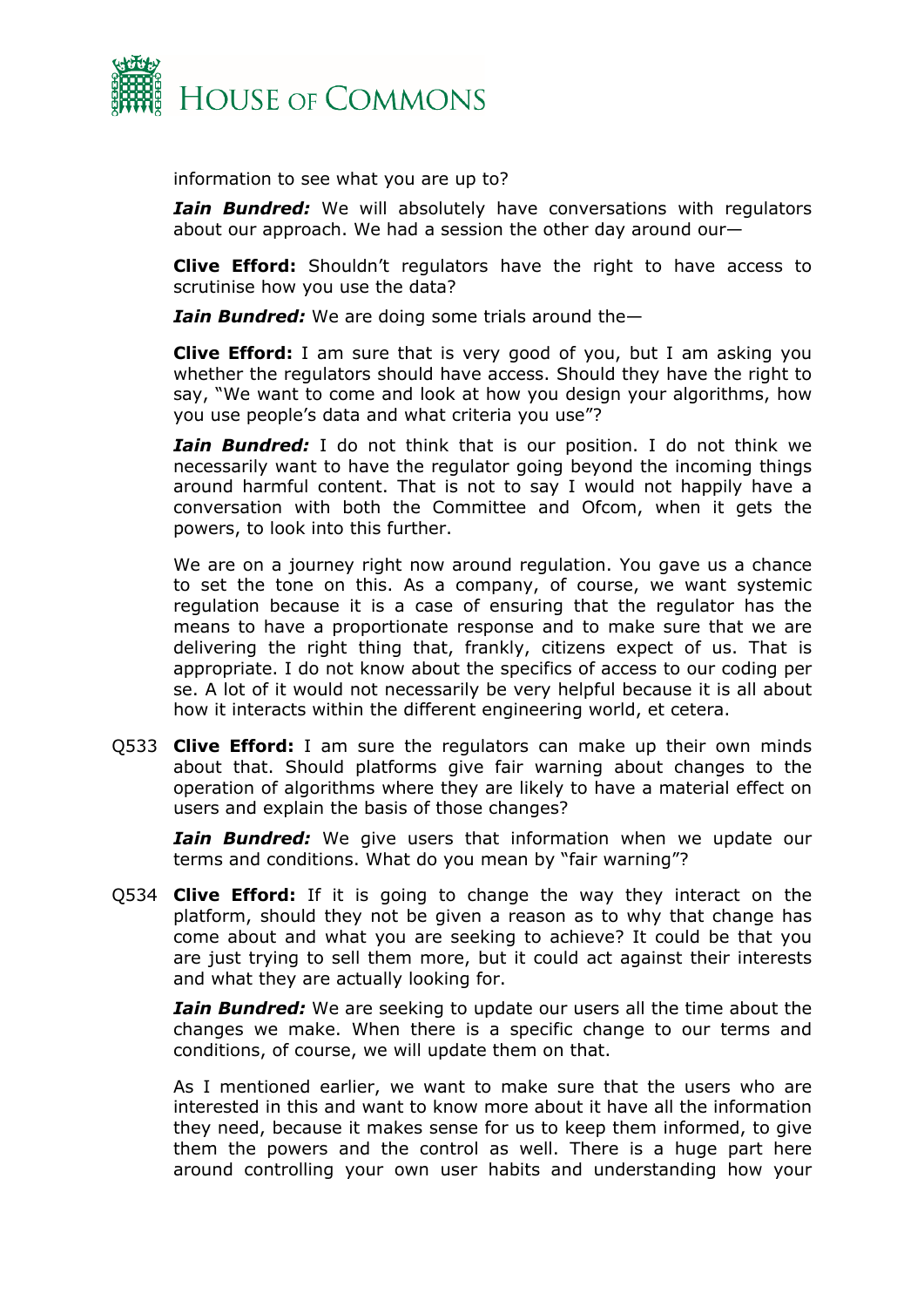

data is being used. We have things like Incognito, for example, where you will be able to go entirely without your data being stored.

Q535 **Clive Efford:** What is behind the changes and how you prioritise one bit of content over another? If the potential for you to make more money is increased for one piece of content over another, doesn't that mean you alter the algorithm for the one you promote over the other? Is that how you do it? Is it in your financial interest that that takes precedence when you are making decisions like that?

*Richard Lewis:* That is the key benefit of having the egalitarian approach, we will make the same amount of money from one piece of content to another. We do not increase the distribution of ITV content, just because we make money out of it, over BBC content, because we do not make money out of it. We give our creators and the businesses on our platform a huge amount of data to understand how they can better reach those audiences, and then our algorithm will do its best to try to recommend it to an audience that might be engaged.

The Chair is interested in cars. He might get a video from *Top Gear*, from *Fifth Gear* or from *Chris Harris on Cars*. If he is served something that he is not interested in, it would not be a good thing either for our creators and partners or for him as a viewer.

Q536 **Clive Efford:** Sorry, I am a bit slow on the uptake. If you are a commercial enterprise, you are seeking to maximise your income. You say you make the same amount of money regardless of what content is promoted. That cannot be true, can it? How does one piece of content benefit you over another when you are choosing which content should be given priority through your algorithms?

*Richard Lewis:* All the content will have the same revenue share associated with it. If an advert gets served around that content, a partner will get the same revenue share. Sometimes they do not advertise, but they have equal opportunity for us to serve them up in our algorithm. It is not something that we try to prioritise, whether it is something that makes money or something that does not make money. All we do is try to find and match the content in that channel or the content of that video to a user who might find it interesting, and hopefully give the users stuff they might not have discovered before.

*Iain Bundred:* Part of the point here is that users come to our platform to have a good quality experience and see content that is relevant to them. The relevance of that content is the most important thing for us. We succeed when our creators succeed. We want them to keep finding new audiences, and those audiences have to find relevant content. That is the prime goal for us. Finding new diverse voices is a huge part of that, because you will get bored if you see the same car content every single day.

Q537 **Clive Efford:** I heard your answer to Damian Hinds earlier. It intrigues